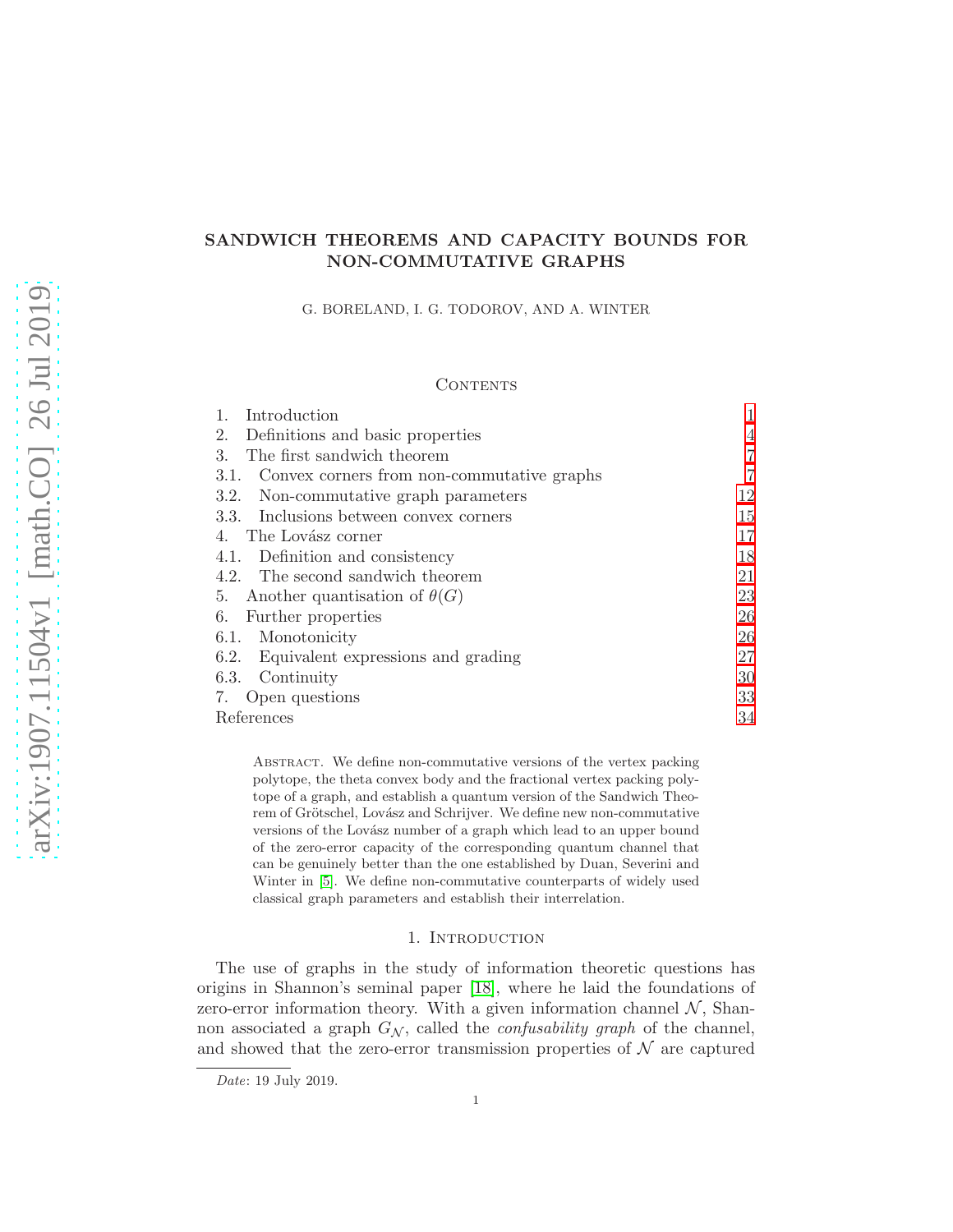in their entirety by  $G_N$ . In particular, he defined the *zero-error capacity*  $c_0(\mathcal{N})$  of the channel  $\mathcal N$  as an asymptotic parameter involving the independence numbers of the strong powers of  $G_N$ . While the information theoretic importance of  $c_0(\mathcal{N})$  is easy to appreciate, its computation remains a difficult problem, due to the high computational complexity of the independence number.

An upper bound for  $c_0(\mathcal{N})$ , computable in polynomial time, was intro-duced by Lovász in [\[14\]](#page-33-3). The parameter  $\theta(G)$  of a given graph G, defined therein, satisfies the Sandwich Theorem

<span id="page-1-0"></span>(1) 
$$
\alpha(G) \leq \theta(G) \leq \chi_f(G^c);
$$

here  $\alpha(G)$  is the independence number of G, while  $\chi_f(G^c)$  is the fractional chromatic number of its complement  $G<sup>c</sup>$ . The Sandwich Theorem thus provides a simultaneous bound for the outer parameters, which have high computational complexity, and plays an important role in combinatorial optimisation [\[7\]](#page-33-4).

A stronger and more powerful version of the Sandwich Theorem was established in [\[6\]](#page-33-5) (see also [\[10\]](#page-33-6)), where convex bodies arising from vertex packings of a graph G were introduced – these are the vertex packing polytope  $vp(G)$ , the fractional vertex packing polytope fyp $(G)$  and the theta body thab $(G)$ – and shown to satisfy the inclusions

<span id="page-1-1"></span>(2) vp(G) ⊆ thab(G) ⊆ fvp(G).

Inequalities [\(1\)](#page-1-0) are then obtained by optimising the trace functional over the chain [\(2\)](#page-1-1). Its terms are particular examples of *convex corners*, that is, hereditary closed convex subsets of  $\mathbb{R}^d_+$  [\[4,](#page-33-7) [7\]](#page-33-4). The importance of the inclusions [\(2\)](#page-1-1) comes from the significance of considering weighted versions of the trace functional in optimisation problems for graphs [\[10\]](#page-33-6).

Quantum information analogues of the aforementioned objects and results were initiated in [\[5\]](#page-33-1), where the authors defined a suitable version of the confusability graph of a quantum channel  $\Phi$  as an operator subsystem (that is, a selfadjoint subspace containing the identity matrix)  $\mathcal S$  of the domain  $M_d$  of  $\Phi$ , and showed that it captures the zero-error properties of  $\Phi$ . In particular, they defined the (classical) zero-error capacity of the channel  $\Phi$  and showed that it depends solely on the operator system S. A classical graph G gives rise in a canonical fashion to an operator system that remembers G [\[16\]](#page-33-8). This justifies calling arbitrary operator systems in  $M_d$ *non-commutative graphs*, and pursuing their study as a non-commutative version of graph theory. Advances in this direction were recently made in [\[13\]](#page-33-9), where classical parameters such as the intersection number, the minimum semi-definite rank and the orthogonal rank of the complement were lifted to the non-commutative setting and given a quantum informational interpretation, and in [\[21\]](#page-33-10), where a version of the Ramsey Theorem was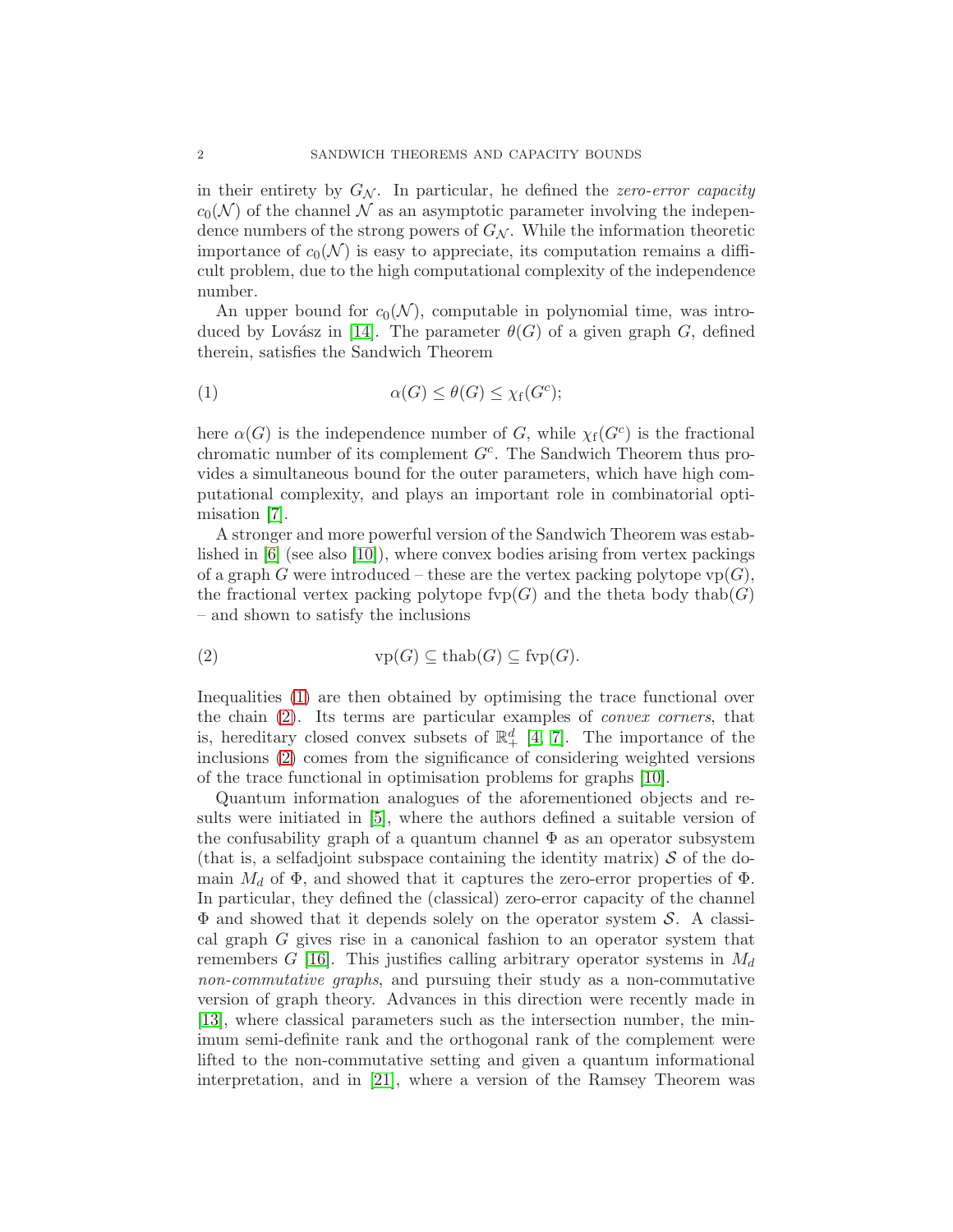established for operator systems. A quantum version of the Lovász number was defined in [\[5\]](#page-33-1), and shown to be an upper bound of the zero-error capacity of quantum channels, computable via semi-definite programming.

The purpose of this paper is two-fold. Firstly, we initiate the study of non-commutative convex corners, establish a quantum version of the Sandwich Theorem  $(2)$  and define a new non-commutative version of the classical Lovász number that is an upper bound of the zero-error capacity of the corresponding quantum channel and which can be genuinely better than the one established in [\[5\]](#page-33-1). Secondly, we continue the development of noncommutative graph theory by defining non-commutative counterparts of widely used classical graph parameters and establishing their interrelation.

In more detail, the paper is organised as follows. After some initial definitions and preliminary observations in Section [2,](#page-3-0) we introduce in Section [3](#page-6-0) *non-commutative convex corners*, focusing on three convex corners associated with a non-commutative graph  $S \subseteq M_d$ : the *abelian projection corner*  $ap(S)$ , which we show to be a quantisation of the vertex packing polytope, and the anti-blockers  $\text{cp}(\mathcal{S})^{\sharp}$  and  $\text{fp}(\mathcal{S})^{\sharp}$  of the *clique* and *full projection corners* cp(S) and fp(S), which turn out to be distinct quantisations of the fractional vertex packing polytope. We establish a first chain of inclusions between these convex corners, introduce several new non-commutative graph parameters that generalise the clique and the fractional clique numbers of a graph and of its complement, and evaluate these parameters in some special cases.

In Section [4,](#page-16-0) we introduce a non-commutative version  $\text{th}(\mathcal{S})$  of the thetabody of a graph and establish the chain of inclusions

<span id="page-2-0"></span>(3) 
$$
\mathrm{ap}(\mathcal{S}) \subseteq \mathrm{th}(\mathcal{S}) \subseteq \mathrm{fp}(\mathcal{S})^{\sharp}
$$

as a quantum version of  $(2)$ . Optimising the trace functional over  $(3)$  leads to a quantisation  $\theta(\mathcal{S})$  of the classical Lovász number, different from the one introduced in [\[5\]](#page-33-1), and to a numerical version of the inequalities [\(1\)](#page-1-0). We do not know whether  $\theta$  is submultiplicative for the tensor product, and hence whether it is an upper bound of the zero-error capacity. This motivates the development in Section [5,](#page-22-0) where we introduce yet another non-commutative version  $\theta(S)$  of the Lovász number. We show that  $\theta(S)$  is an upper bound of the zero-error capacity of  $S$ , which can be genuinely better than the non-commitative Lovász number of [\[5\]](#page-33-1). In fact, we show that  $\hat{\theta}(\mathcal{S})$  is a genuine improvement of the complexity bound  $\beta(\mathcal{S})$  found in [\[13\]](#page-33-9). Our results imply that the multiple characterisations  $[14]$  of the Lovász number of a graph lead to (at least two) distinct parameters in the non-commutative case.

In Section [6](#page-25-0) we establish some further properties of the parameters introduced in the previous sections, the most important of which is the continuity of the maps  $S \to \text{th}(S)$  and  $S \to \theta(S)$ . While we do not know whether  $\theta = \theta$ , we show that these two parameters take the minimal value 1 only in the case of the complete non-commutative graph. We prove the stability of the parameters  $\theta$  and  $\hat{\theta}$  under amplification, which constitutes another important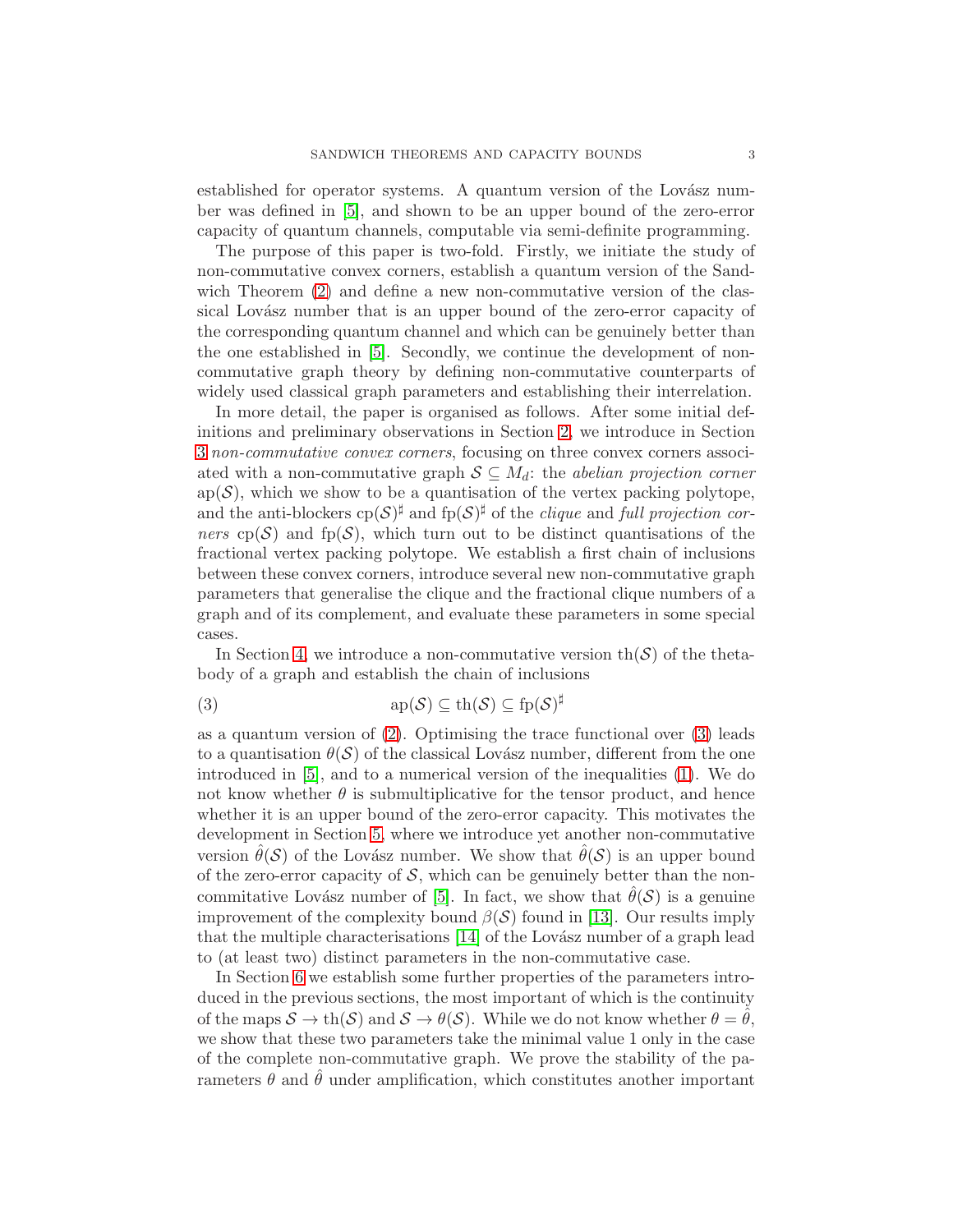difference between them and the parameter introduced in [\[5\]](#page-33-1). We finish the paper with a short section containing some open problems.

#### 2. Definitions and basic properties

<span id="page-3-0"></span>In this section, we set notation, recall some background from [\[5\]](#page-33-1) and introduce various concepts that will be used in the sequel. Given a subset  $S$ of a vector (resp. topological) space V, we denote by  $conv(S)$  (resp.  $\overline{S}$ ) the convex hull (resp. the closure) of S. We denote by  $\mathbb{R}^d_+$  the set of all vectors in  $\mathbb{R}^d$  with non-negative entries. Let H be a Hilbert space of finite dimension d, which will be fixed throughout the paper unless stated otherwise. We denote by  $\mathcal{L}(H)$  the algebra of all linear transformations on H, equipped with the operator norm  $\|\cdot\|$ . We denote by I (or  $I_d$ ) the identity operator on  $H$ . Given an orthonormal basis of  $H$ , we make the canonical identification  $\mathcal{L}(H) \equiv M_d$ . We will often write  $M_d$  in the place of  $\mathcal{L}(H)$  even if we have not fixed a specific basis. We denote by Tr the trace functional on  $\mathcal{L}(H)$ ; if  $A = (a_{i,j})_{i,j=1}^d \in \mathcal{L}(H)$  then  $\text{Tr}(A) = \sum_{i=1}^d a_{i,i}$ . We let  $A^t$  be the transpose of the matrix  $A \in M_d$ . We use  $\langle \cdot, \cdot \rangle$  to denote both vector space duality and inner products, which we assume to be linear on the first variable. Note that the dual space of  $M_d$  can be canonically identified with  $M_d$  via the pairing  $\langle A, B \rangle = \text{Tr}(AB)$ . We equip  $M_d$  with the Hilbert-Schmidt inner product  $(A, B) \to \text{Tr}(B^*A), A, B \in M_d$ . As usual, given a subspace F of a Hilbert space,  $\mathcal{F}^{\perp}$  denotes its orthogonal complement. If  $\xi, \eta \in H$ , we write  $\xi \eta^*$  for the rank one operator on H given by  $(\xi \eta^*)(\zeta) = \langle \zeta, \eta \rangle \xi$ .

A subspace  $S \subseteq \mathcal{L}(H)$  is called an *operator system* if  $I \in \mathcal{S}$  and  $A^* \in \mathcal{S}$ whenever  $A \in \mathcal{S}$ . In this case, we say that S is a *non-commutative graph on* H. We denote by  $S^+$  the cone of all positive operators in S. It is clear that if  $S \subseteq \mathcal{L}(H)$  is an operator system and  $m \in \mathbb{N}$  then the space  $M_m(\mathcal{S})$  of all m by m matrices with entries in S is an operator system in  $\mathcal{L}(H^m)$ , where  $H^m$  is the direct sum of m copies of H.

Let  $G = (X, E)$  be an undirected graph without loops, with vertex set X of cardinality d and edge set  $E$ . We denote by  $G<sup>c</sup>$  the graph complement of G, that is,  $G^c = (X, E)$  where, for  $x \neq y$ , we have that  $\{x, y\} \in E$  if and only if  $\{x, y\} \notin E$ . We write  $x \sim y$  if  $\{x, y\} \in E$  and  $x \simeq y$  if  $x \sim y$  or x = y. Identifying X with  $[d] := \{1, \ldots, d\}$ , we let  $(e_x)_{x \in X}$  be the canonical orthonormal basis of  $H \cong \mathbb{C}^d$ , and set

$$
\mathcal{S}_G = \text{span}\{e_x e_y^* : x, y \in X, x \simeq y\}.
$$

Let  $\mathcal{D}_X$  be the diagonal matrix algebra corresponding to the basis  $(e_x)_{x\in X}$ and  $\Delta: M_d \to \mathcal{D}_X$  be the conditional expectation. (We sometimes write  $\mathcal{D}_d$ in the place of  $\mathcal{D}_X$ .) For a subset  $F \subseteq X$ , we let  $\chi_F$  be the characteristic function of F and set  $P_F = \sum_{x \in F} e_x e_x^*$ . We have that  $S_G$  is an operator system and a  $\mathcal{D}_X$ -bimodule in the sense that  $BTA \in \mathcal{S}_G$  whenever  $T \in \mathcal{S}_G$ and  $A, B \in \mathcal{D}_X$ . Operator systems of the form  $\mathcal{S}_G$  for some graph G will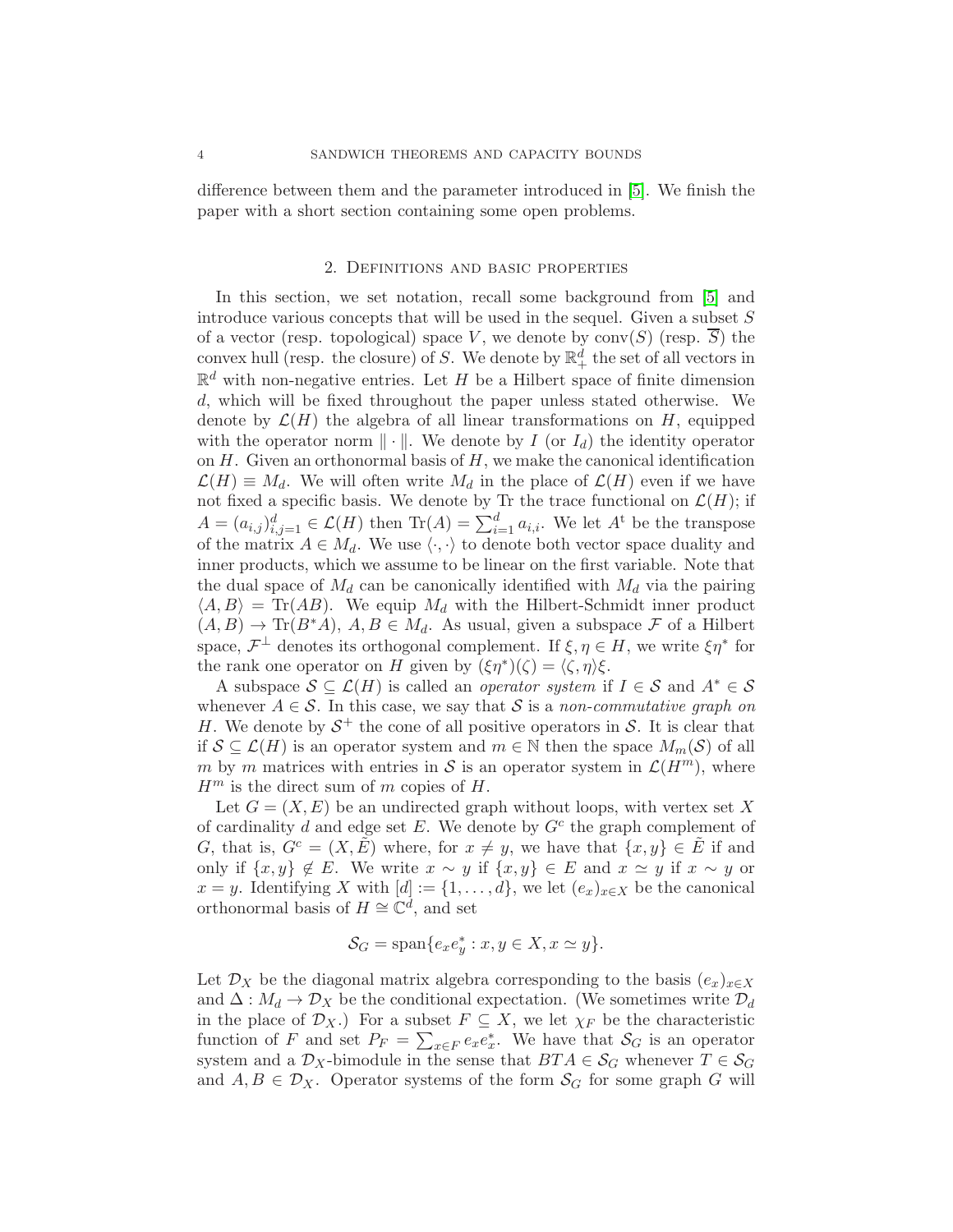be called *graph operator systems*; it is straightforward to see that these are precisely the operator systems acting on  $H$  that are  $\mathcal{D}_X$ -bimodules.

Let S and T be operator systems. A linear map  $\varphi : \mathcal{S} \to \mathcal{T}$  is called unital if  $\varphi(I) = I$ , and completely positive if  $\varphi^{(m)}(M_m(\mathcal{S})^+) \subseteq M_m(\mathcal{T})^+$ for every  $m \in \mathbb{N}$ , where  $\varphi^{(m)} : M_m(\mathcal{S}) \to M_m(\mathcal{T})$  is the map given by  $\varphi^{(m)}((a_{i,j})) = (\varphi(a_{i,j}))$ . The map  $\varphi$  is called a complete order isomorphism if  $\varphi$  is completely positive, bijective and  $\varphi^{-1}$  is completely positive. It was shown in [\[16\]](#page-33-8) that, if  $G_1$  and  $G_2$  are graphs then  $\mathcal{S}_{G_1}$  is unitally completely order isomorphic to  $\mathcal{S}_{G_2}$  precisely when  $G_1$  is graph isomorphic to  $G_2$ .

The concept in (i) of the following definition was introduced in [\[5\]](#page-33-1).

**Definition 2.1.** *Let* H *be a finite dimensional Hilbert space and*  $S \subseteq \mathcal{L}(H)$ *be an operator system.* A set  $\{\xi_i\}_{i=1}^m \subseteq H$  *of mutually orthogonal unit vectors is called*

- *(i)* S-independent *if*  $\{\xi_i \xi_j^* : i \neq j\} \subseteq S^{\perp}$ ;
- (*ii*) S-clique *if*  $\{\xi_i \xi_j^* : i \neq j\} \subseteq S$ .

<span id="page-4-1"></span>**Definition 2.2.** *Let* H *be a finite dimensional Hilbert space and*  $S \subseteq \mathcal{L}(H)$ *be an operator system.* A projection  $P \in \mathcal{L}(H)$  will be called

*(i)* S-abelian *if* PSP *is contained in an abelian*  $C^*$ -subalgebra of  $\mathcal{L}(H)$ ;

- *(ii)* S-full *if*  $\mathcal{L}(PH) \oplus 0_{P^{\perp}} \subseteq \mathcal{S}$ .
- *(iii)* S-clique *if its range is the span of an* S*-clique.*

We denote the set of all S-abelian (resp. S-full, S-clique) projections by  $\mathcal{P}_{a}(\mathcal{S})$  (resp.  $\mathcal{P}_{f}(\mathcal{S}), \mathcal{P}_{c}(\mathcal{S})$ ).

**Remarks.** (i) The condition  $\mathcal{L}(PH) \oplus 0_{P^{\perp}} \subseteq \mathcal{S}$  will often be written simply  $\mathcal{L}(PH) \subseteq \mathcal{S}$ . If a projection P is S-full then  $P \in \mathcal{S}$ .

(ii) Every S-full projection is S-clique. The converse does not hold true even in the case where  $\mathcal S$  is a graph operator system. For example, let G be the full bipartite graph between sets X and Y (so that  $V(G) = X \cup Y$ , with X and Y disjoint), where  $|X| > 1$ . Let  $v = \frac{1}{\sqrt{1}}$  $\frac{1}{|X|}\chi_X$  and  $w = \frac{1}{\sqrt{|X|}}$  $\frac{1}{|Y|}\chi_Y$ , viewed as (unit) vectors in  $\mathbb{C}^{|V(G)|}$ . Then  $\{v, w\}$  is an  $\mathcal{S}_G$ -clique, but the projection onto span $\{v, w\}$  is not S-full since no two vertices in X are adjacent.

Part (i) of the next proposition was communicated to us by Vern I. Paulsen.

<span id="page-4-0"></span>**Proposition 2.3.** Let H be a finite dimensional Hilbert space and  $\mathcal{S} \subseteq \mathcal{L}(H)$ *be an operator system.*

*(i)* A projection  $P \in \mathcal{L}(H)$  is S-abelian if and only if there exists an *orthonormal basis of PH that is an S-independent set.* 

*(ii)* A projection  $P \in \mathcal{S}$  *is*  $\mathcal{S}$ -full if and only if every orthonormal basis of PH is an S-clique.

*Proof.* (i) Suppose that the orthonormal set  $\{\xi_i\}_{i=1}^m \subseteq H$  is S-independent and let P be the projection onto its span. If  $T \in \mathcal{S}$  and  $i \neq j$  then  $T \perp \xi_i \xi_j^*$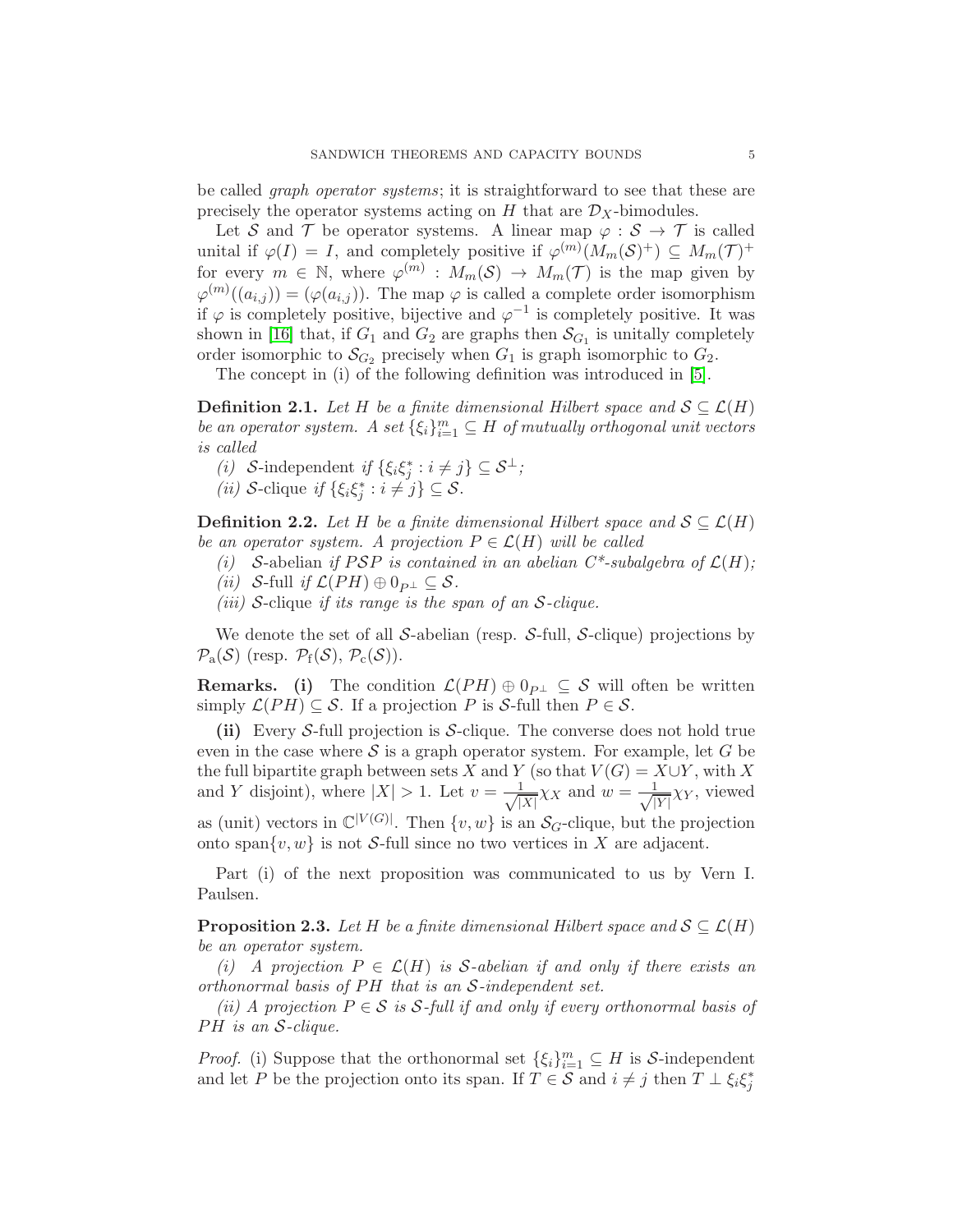and thus

<span id="page-5-0"></span>(4) 
$$
PTP = \sum_{i,j=1}^{m} (\xi_i \xi_i^*) T(\xi_j \xi_j^*) = \sum_{i,j=1}^{m} \langle T\xi_j, \xi_i \rangle (\xi_i \xi_j^*) = \sum_{i=1}^{m} \langle T\xi_i, \xi_i \rangle (\xi_i \xi_i^*);
$$

hence,  $PTP$  is contained in the abelian algebra span $\{\xi_i\xi_i^*: i = 1, \ldots, m\}.$ 

Conversely, assume that P is S-abelian, and let  $\mathcal{D} \subseteq \mathcal{L}(PH)$  be a maximal abelian C<sup>\*</sup>-subalgebra such that  $PSP \subseteq \mathcal{D}$ . Let  $(\xi_i)_{i=1}^m$  be a family of mutually orthogonal unit vectors whose span is P such that span $\{\xi_i\xi_i^*: i =$  $1, \ldots, m\} \subseteq \mathcal{D}$ . Since  $(\xi_i \xi_j^*)_{i,j}$  is a linearly independent family, [\(4\)](#page-5-0) shows that  $\langle T\xi_j, \xi_i \rangle = 0$  whenever  $i \neq j$ ; thus, the set  $\{\xi_i\}_{i=1}^m$  is S-independent.

(ii) Suppose that every orthonormal basis of  $PH$  is an S-clique. Fix an S-clique  $\{\xi_i\}_{i=1}^k$  that spans  $PH$ , and  $i, j$  with  $1 \leq i \neq j \leq k$ . Then  $\xi_i \xi_j^* \in \mathcal{S}$ . Since  $\xi_i + \xi_j \perp \xi_i - \xi_j$ , we have

$$
\xi_i \xi_i^* + \xi_j \xi_i^* - \xi_i \xi_j^* - \xi_j \xi_j^* = (\xi_i + \xi_j)(\xi_i - \xi_j)^* \in \mathcal{S}.
$$

Thus,  $\xi_i \xi_i^* - \xi_j \xi_j^* \in \mathcal{S}$ . It follows that

$$
k(\xi_1 \xi_1^*) = P + \sum_{i=2}^k (\xi_1 \xi_1^* - \xi_i \xi_i^*) \in \mathcal{S}
$$

and so  $\xi_1 \xi_1^* \in \mathcal{S}$ . By symmetry,  $\xi_i \xi_i^* \in \mathcal{S}$  for all  $i \in [k]$ . Since the family  $\{\xi_i\}_{i=1}^k$  is an S-clique, we conclude that  $\mathcal{L}(PH) = \text{span}\{\xi_i \xi_j^* : i, j \in [k]\} \subseteq \mathcal{S}$ , and so  $P$  is  $S$ -full.

Conversely, suppose that P is S-full, that is,  $\mathcal{L}(PH) \subseteq \mathcal{S}$ . If  $\{\xi_i\}_{i=1}^k$  is an orthonormal basis of PH then clearly  $\xi_i \xi_j^* \in \mathcal{L}(PH)$  and hence  $\xi_i \xi_j^* \in \mathcal{S}$ , for all  $i \neq j$ . Thus,  $\{\xi_i\}_{i=1}^k$  is an S-clique.

We next consider a natural candidate for a graph complement in the non-commutative case.

**Definition 2.4.** Let S be a non-commutative graph. The complement  $S^c$ *of*  $S$  *is the operator system*  $S^c = S^{\perp} + \mathbb{C}I$ *.* 

<span id="page-5-2"></span>**Remark 2.5.** If S is a non-commutative graph then  $S = S^{cc}$ .

*Proof.* Clearly,

<span id="page-5-1"></span>(5) 
$$
\mathcal{S}^{cc} = (\mathcal{S}^{\perp} + \mathbb{C}I)^{\perp} + \mathbb{C}I \subseteq \mathcal{S}.
$$

The equality follows from the fact that the left and the right hand side in [\(5\)](#page-5-1) have the same dimension.

<span id="page-5-3"></span>**Proposition 2.6.** *Let*  $H$  *be a finite dimensional Hilbert space and*  $S \subseteq \mathcal{L}(H)$ *be an operator system.*

*(i) A* subset  $\{\xi_i\}_{i=1}^k \subseteq H$  *is*  $S$ -independent if and only if it is an  $S^c$ -clique.

(*ii*) *A* subset  $\{\xi_i\}_{i=1}^k \subseteq H$  *is an S*-clique if and only if it is  $S^c$ -independent. *Thus, a projection*  $\overline{P}$  *is*  $S$ -*abelian if and only if*  $P$  *is*  $S$ <sup>*c*</sup>-*clique.*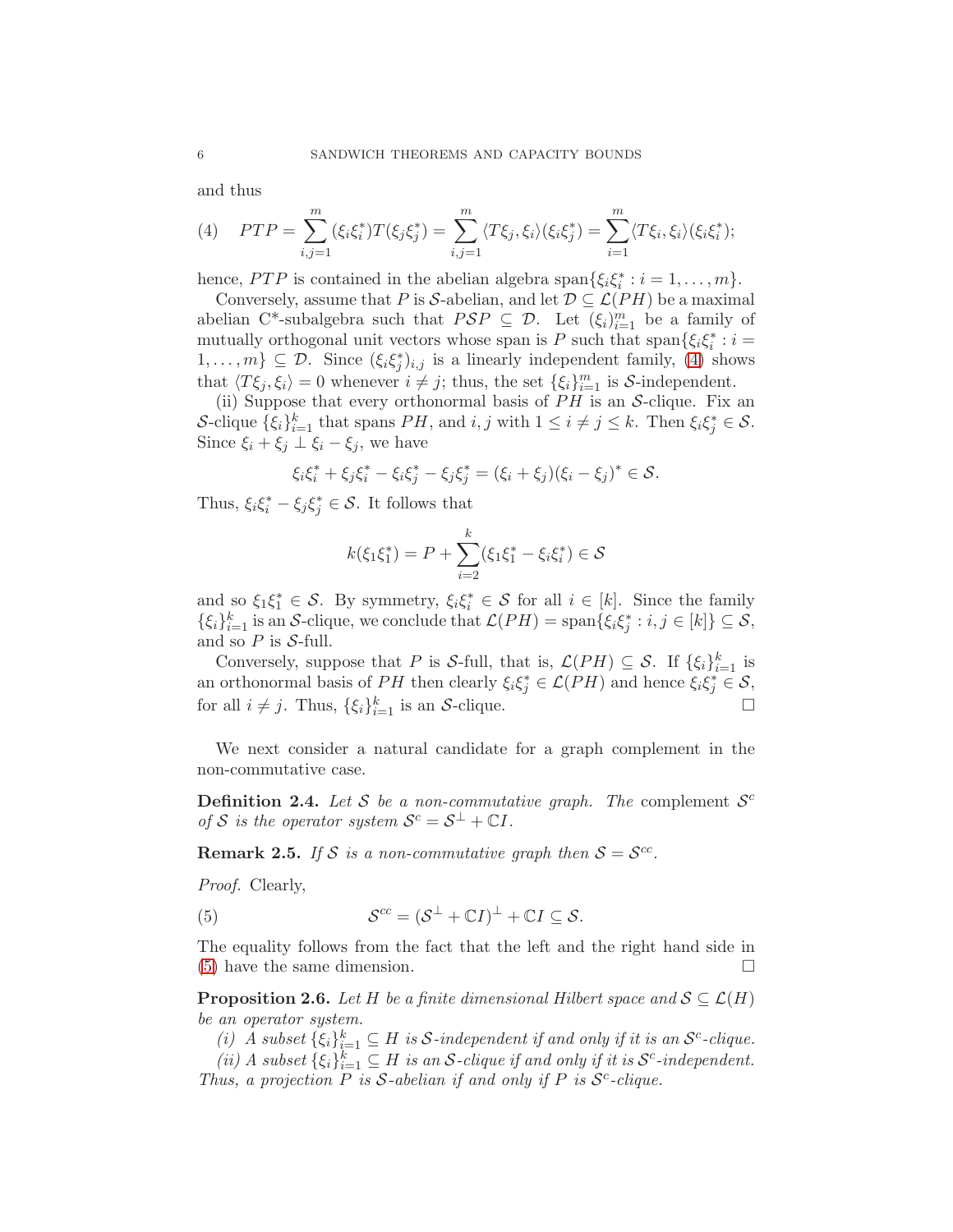*Proof.* Suppose that the set  $\{\xi_i\}_{i=1}^k \subseteq H$  is S-independent; thus,  $\{\xi_i \xi_j^* : i \neq j\}$  $j\} \subseteq S^{\perp}$ . Since  $S^{\perp} \subseteq S^c$ , we conclude that  $\{\xi_i\}_{i=1}^k$  is an  $S^c$ -clique.

Suppose that  $\{\xi_i\}_{i=1}^k$  is an S-clique. Then  $\xi_i \xi_j^* \perp \mathcal{S}^{\perp}$  whenever  $i \neq j$ . Trivially,  $\xi_i \xi_j^* \perp \mathbb{C}I$  whenever  $i \neq j$ ; thus,  $\xi_i \xi_j^* \perp (\mathcal{S}^{\perp} + \mathbb{C}I)$  whenever  $i \neq j$ , and so the set  $\{\xi_i\}_{i=1}^k$  is  $S^c$ -independent.

(i) Suppose that  $\{\xi_i\}_{i=1}^k$  is an  $\mathcal{S}^c$ -clique. By the previous paragraph,  $\{\xi_i\}_{i=1}^k$  is  $\mathcal{S}^{cc}$ -independent. By Remark [2.5,](#page-5-2)  $\{\xi_i\}_{i=1}^k$  is  $\mathcal{S}$ -independent.

(ii) Suppose that  $\{\xi_i\}_{i=1}^k$  is an  $\mathcal{S}^c$ -independent set. By the first paragraph,  $\{\xi_i\}_{i=1}^k$  is an  $\mathcal{S}^{cc}$ -clique. By Remark [2.5,](#page-5-2)  $\{\xi_i\}_{i=1}^k$  is an  $\mathcal{S}$ -clique.

The remaining claims follow from Proposition [2.3.](#page-4-0)  $\Box$ 

<span id="page-6-4"></span>**Remark 2.7.** Let H be a finite dimensional Hilbert space and  $S \subseteq \mathcal{L}(H)$ be an operator system. The sets  $\mathcal{P}_a(\mathcal{S})$ ,  $\mathcal{P}_f(\mathcal{S})$  and  $\mathcal{P}_c(\mathcal{S})$  are closed.

*Proof.* Suppose that  $(P_n)_{n\in\mathbb{N}}$  is a sequence of S-full projections with  $\lim_{n\to\infty}$  $P_n = P$ . For every  $A \in \mathcal{L}(H)$  with  $A = PAP$  we have  $A = \lim_{n \to \infty} P_n A P_n$ ; since  $P_nAP_n \in \mathcal{S}$  for each n and  $\mathcal{S}$  is closed, we have that  $A \in \mathcal{S}$ . Thus,  $\mathcal{P}_{f}(\mathcal{S})$  is closed.

Assume that  $(P_n)_{n\in\mathbb{N}}$  is a convergent sequence of S-abelian projections with limit P. For all  $A, B \in \mathcal{S}$ , we have

$$
(PAP)(PBP) = \lim_{n \to \infty} (P_n A P_n)(P_n B P_n) = \lim_{n \to \infty} (P_n B P_n)(P_n A P_n)
$$

$$
= (PBP)(PAP).
$$

It follows that  $\mathcal{P}_a(\mathcal{S})$  is closed; by Proposition [2.6,](#page-5-3)  $\mathcal{P}_c(\mathcal{S})$  is closed, and the proof is complete. proof is complete.

#### 3. The first sandwich theorem

<span id="page-6-0"></span>In this section, we prove the first of our sandwich theorems. For clarity, the section is split in three subsections.

<span id="page-6-1"></span>3.1. Convex corners from non-commutative graphs. Part (ii) of the following definition contains a classical notion arising in Graph Theory [\[4\]](#page-33-7), while part (i) introduces a suitable non-commutative version that will play a central role subsequently.

Definition 3.1. *(i) Let* H *be a Hilbert space of dimension* d*. A* convex corner *in*  $\mathcal{L}(H)$  *(or in*  $M_d$ *) is a non-empty closed convex subset*  $\mathcal{A}$  *of*  $\mathcal{L}(H)^+$ *such that*

<span id="page-6-2"></span>(6) 
$$
A \in \mathcal{A} \text{ and } 0 \leq B \leq A \text{ imply } B \in \mathcal{A};
$$

*(ii)* If  $d \in \mathbb{N}$ , a diagonal convex corner *in*  $M_d$  *is a non-empty closed convex subset*  $\mathcal{C}$  *of*  $\mathcal{D}_d^+$  $\frac{1}{d}$ *, such that* 

<span id="page-6-3"></span>(7) 
$$
A \in \mathcal{A}, B \in \mathcal{D}_d
$$
 and  $0 \le B \le A$  imply  $B \in \mathcal{A}$ .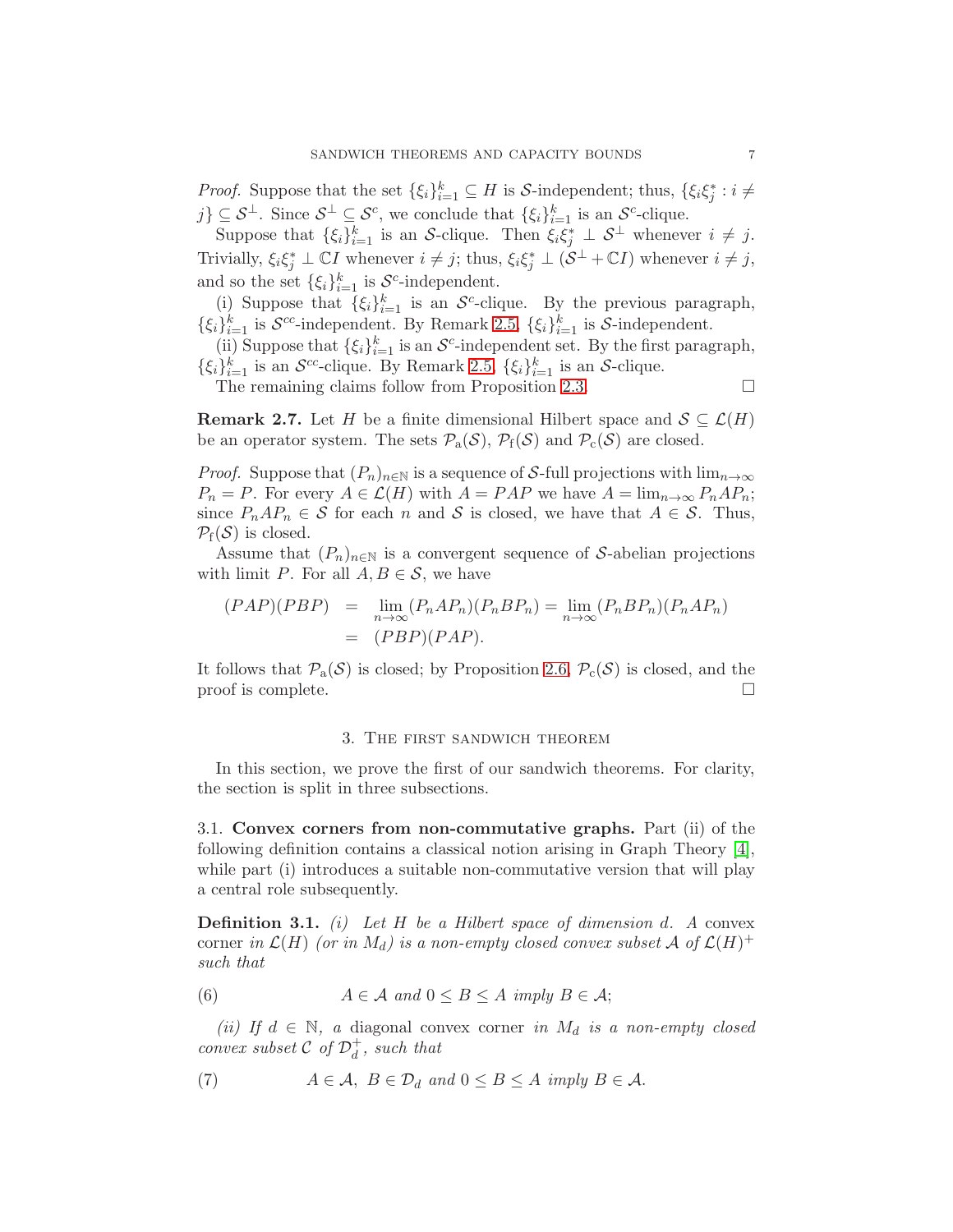Conditions [\(6\)](#page-6-2) and [\(7\)](#page-6-3) will be referred to as *hereditarity*. If A is a nonempty subset of  $\mathcal{L}(H)^+$ , let

$$
\mathcal{A}^{\sharp} = \left\{ B \in \mathcal{L}(H)^{+} : \text{Tr}(AB) \le 1, \text{ for all } A \in \mathcal{A} \right\}
$$

and call  $\mathcal{A}^{\sharp}$  the *anti-blocker* of  $\mathcal{A}$ . Similarly [\[4\]](#page-33-7), if  $\mathcal{C}$  is a non-empty subset of  $\mathcal{D}_d^+$  $_d^+$ , let

$$
\mathcal{C}^{\flat} = \left\{ B \in \mathcal{D}_d^+ : \text{Tr}(AB) \le 1 \text{ for all } A \in \mathcal{C} \right\}
$$

and call  $\mathcal{C}^{\flat}$  the *diagonal anti-blocker* of  $\mathcal{C}$ . The following facts are immediate.

<span id="page-7-1"></span>**Remark 3.2.** Let  $\mathcal{A} \subseteq M_d^+$  (resp.  $\mathcal{C} \subseteq \mathcal{D}_d^+$ ) be a non-empty set. Then

(i) the set  $\mathcal{A}^{\sharp}$  (resp.  $\mathcal{C}^{\flat}$ ) is a convex corner (resp. a diagonal convex corner) in  $M_d$ ;

(ii)  $\mathcal{A}^{\sharp\sharp\sharp} = \mathcal{A}^{\sharp}$  and  $\mathcal{C}^{\flat\flat} = \mathcal{C}^{\flat}$ .

Let H be a finite dimensional Hilbert space. For a subset  $\mathcal{C} \subseteq \mathcal{L}(H)$ , we let

$$
\ker(\mathcal{C}) = \left\{ A \in \mathcal{L}(H)^+ : \ \exists B \in \mathcal{C} \ \text{such that} \ A \leq B \right\}.
$$

<span id="page-7-0"></span>**Proposition 3.3.** Let  $\mathcal{P} \subseteq \mathcal{L}(H)^+$  be a non-empty bounded set and  $\mathcal{A} =$  $her(\overline{\text{conv}}(\mathcal{P}))$ *.* 

*(i)* The set A is a convex corner. Moreover,  $A^{\sharp} = \mathcal{P}^{\sharp}$ .

*(ii)* Assume that  $P$  *is a closed set of projections such that if*  $P \in \mathcal{P}$  *and*  $P'$  *is a projection with*  $P' \leq P$  *then*  $P' \in \mathcal{P}$ *. If*  $Q$  *is a projection with*  $Q \in \mathcal{A}$ *then*  $Q \in \mathcal{P}$ *.* 

*Proof.* (i) It is clear that A is hereditary. Since  $\overline{conv}(P)$  is convex, A is convex. Suppose that  $(T_n)_{n\in\mathbb{N}}\subseteq A$  and  $T_n\to_{n\to\infty} T$ . Let  $C_n\in\overline{\text{conv}}(\mathcal{P})$  be such that  $T_n \leq C_n$ ,  $n \in \mathbb{N}$ . Since  $\overline{conv}(\mathcal{P})$  is compact,  $(C_n)_{n \in \mathbb{N}}$  has a cluster point, say C, in  $\overline{conv}(P)$ . But then  $T \leq C$  and hence A is closed.

Since  $\mathcal{P} \subseteq \mathcal{A}$ , we have that  $\mathcal{A}^{\sharp} \subseteq \mathcal{P}^{\sharp}$ . The reverse inclusion follows from basic properties of the trace functional.

(ii) Let  $T \in \overline{conv}(P)$  be such that  $Q \leq T$ . Then  $Q \leq QTQ$  and hence  $1 = |Q| \leq |QTQ| \leq |T| \leq 1$ , showing that  $||QTQ|| = 1$ . Thus,  $QTQ \leq Q$ and hence  $Q = QTQ \in \overline{conv}(QPQ)$ . Since Q is an extreme point of the unit ball of  $\mathcal{L}(H)^+$ , we have that  $Q \in \overline{Q \mathcal{P} Q} = Q \overline{\mathcal{P} Q} = Q \mathcal{P} Q$ . Let  $P \in \mathcal{P}$  be such that  $Q = QPQ$ . We have that  $P = Q + P'$  for some projection  $P' \leq Q^{\perp}$ . In particular,  $Q \leq P$  and since the set  $P$  is hereditary, we conclude that  $Q \in \mathcal{P}$ .  $Q \in \mathcal{P}$ .

Let  $\mathcal{S} \subseteq \mathcal{L}(H)$  be an operator system. Set

- $ap(\mathcal{S}) = her(\overline{conv} \{P : P \text{ an } \mathcal{S}\text{-abelian projection}\});$
- cp(S) = her  $(\overline{\text{conv}}\{P : P \text{ an } S\text{-clique projection}\});$
- fp(S) = her  $(\overline{\text{conv}}\{P : P \text{ an } S\text{-full projection}\}).$

We call  $\text{ap}(\mathcal{S})$  (resp.  $\text{cp}(\mathcal{S})$ ,  $\text{fp}(\mathcal{S})$ ) the *abelian* (resp. *clique*, *full*) projection *convex corner* of S. By Proposition [3.3,](#page-7-0) these are indeed convex corners while, by Proposition [2.6,](#page-5-3)  $ap(S) = cp(S<sup>c</sup>)$ .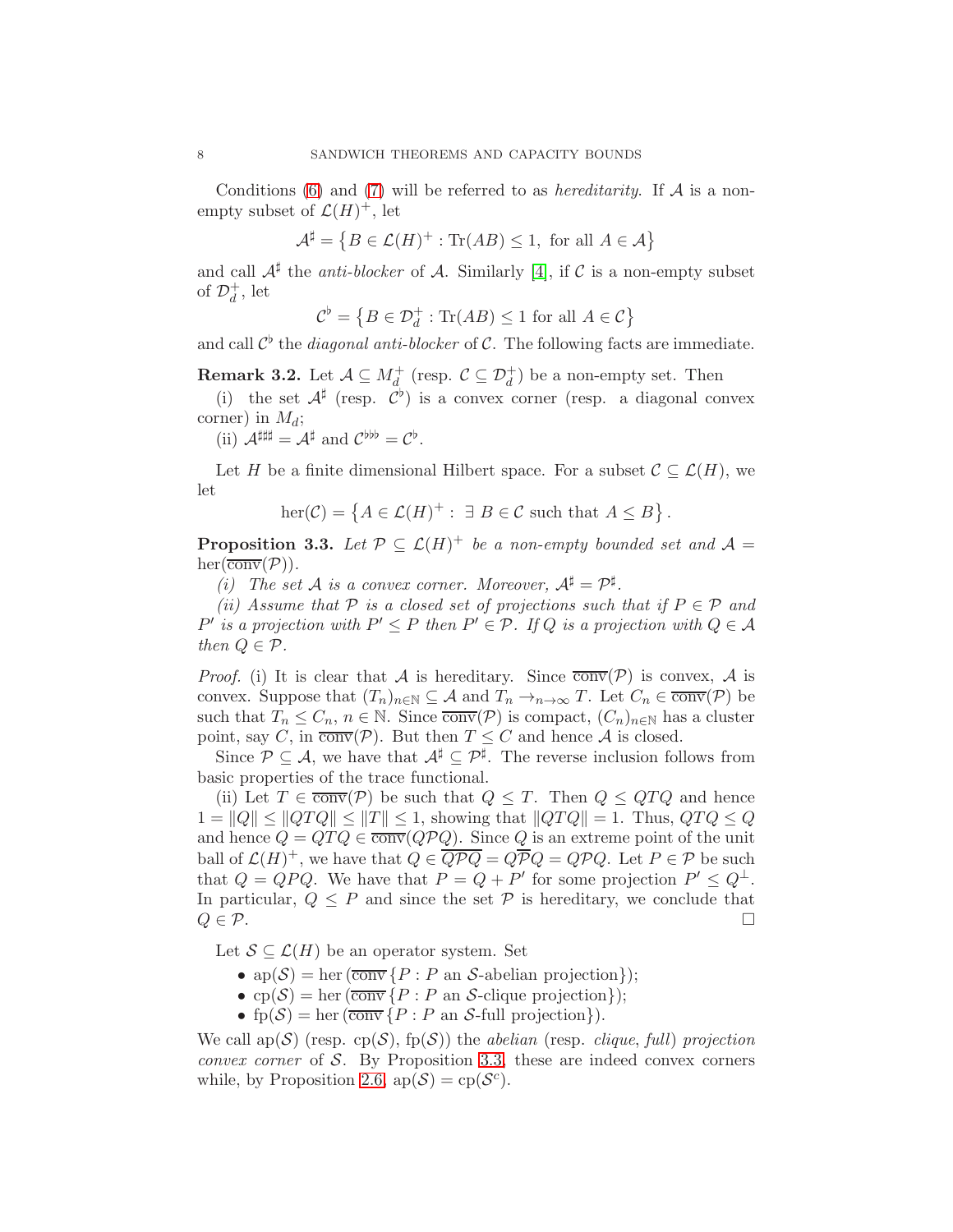<span id="page-8-1"></span>**Remark 3.4.** (i) For any non-commutative graph  $S \subseteq \mathcal{L}(H)$ , every rank one projection on H is S-abelian and S-clique. Thus,  $ap(S)$  and  $cp(S)$ always contain the convex corner  $\{T \in \mathcal{L}(H)^+ : \text{Tr}(T) \leq 1\}$ . On the other hand, fp(S) may be zero, e.g. in the case where  $S = \text{span}\{I, E_{1,2}, E_{1,3},\}$  $E_{2,1}, E_{3,1} \} \subseteq M_3.$ 

(ii) By Remark (ii) after Definition [2.2,](#page-4-1)  $fp(\mathcal{S}) \subseteq cp(\mathcal{S})$ . Strict inclusion may occur even in the case where  $fp(\mathcal{S}) \neq \{0\}$ , for example, if  $\mathcal{S} =$  $span{E_{1,2}, E_{2,1}, I_2} \subseteq M_2.$ 

Let  $G = (X, E)$  be a graph on d vertices. Recall that a subset  $S \subseteq X$  is called *independent* (resp. a *clique*) if whenever  $x, y \in S$  and  $x \neq y$ , we have that  $x \nsim y$  (resp.  $x \sim y$ ). The *vertex packing polytope* [\[6\]](#page-33-5) of G is the set

 $\text{vp}(G) = \text{conv} \left\{ \chi_S : S \subseteq X \right.$  an independent set },

while the *fractional vertex packing polytope* [\[6\]](#page-33-5) of G is the set

$$
\text{fvp}(G) = \left\{ x \in \mathbb{R}_+^d : \sum_{i \in K} x_i \le 1, \text{ for all cliques } K \subseteq X \right\}.
$$

These sets are diagonal convex corners in  $M_d$ , if we identify an arbitrary element  $v = (v_i)_{i=1}^d$  of  $\mathbb{R}^d$  with the matrix with entries  $v_1, \ldots, v_d$  down the diagonal and zeros elsewhere (see [\[10\]](#page-33-6)).

We next show that  $ap(S)$  is a suitable non-commutative version of  $vp(G)$ , while  $cp(S)^{\sharp}$  and  $fp(S)^{\sharp}$  are suitable non-commutative versions of fvp $(G)$ .

<span id="page-8-2"></span>**Theorem 3.5.** Let  $G = (X, E)$  be a graph on d vertices. Then

- $(i)$   $\Delta(\text{ap}(\mathcal{S}_G)) = \mathcal{D}_X \cap \text{ap}(\mathcal{S}_G) = \text{vp}(G);$  $(iii)$   $\Delta(\text{cp}(\mathcal{S}_G)) = \mathcal{D}_X \cap \text{cp}(\mathcal{S}_G) = \text{vp}(G^c);$
- $(iii) \Delta(fp(S_G)) = \mathcal{D}_X \cap fp(S_G) = vp(G^c).$

*Proof.* (i) Let S be an independent set in G. Then  $e_x e_y^* \in \mathcal{S}_G^{\perp}$  for  $x, y \in$ S with  $x \neq y$ , and hence  $\sum_{x \in S} e_x e_x^*$  is an  $S_G$ -abelian projection in  $\mathcal{D}_X$ . Since  $\mathcal{D}_X \cap (\text{ap}(\mathcal{S}_G))$  is a convex set, this implies  $\text{vp}(G) \subseteq \mathcal{D}_X \cap \text{ap}(\mathcal{S}_G) \subseteq$  $\Delta(\text{ap}(\mathcal{S}_G))$ .

It remains to show that  $\Delta(ap(\mathcal{S}_G)) \subseteq vp(G)$ . Let  $\{v_1, \ldots, v_m\}$  be an  $\mathcal{S}_G$ independent set; clearly,  $m \leq d$ . Suppose that  $m = d$ ; then  $I \in \text{ap}(\mathcal{S}_G)$  and hence  $ap(S_G) = \{T \in M_d^+ : ||T|| = 1\}$ . Note that  $S_G \subseteq \text{span}\{v_i v_i^* : i \in [m]\}.$ In particular,  $e_x e_x^* \in \text{span}\{v_i v_i^* : i \in [m]\}$  for every  $x \in X$ , and this easily implies that  $\{v_i\}_{i=1}^m = \{\zeta_x e_x\}_{x \in X}$ , for some unimodular constants  $\zeta_x \in \mathbb{C}$ ,  $x \in X$ . It follows that G is the empty graph and hence  $vp(G) = \{A \in \mathcal{D}_d^+ :$  $||A|| \leq 1$ . It is now clear that  $\Delta(\text{ap}(\mathcal{S}_G)) \subseteq \text{vp}(G)$ .

Suppose that  $m < d$  and set  $P = \sum_{i=1}^{m} v_i v_i^*$ . Write  $v_i = \sum_{x \in X} \lambda_x^{(i)} e_x$  and  $a_x^{(i)} = \left| \lambda_x^{(i)} \right|$ <sup>2</sup>, *i*  $\in$  [*m*], *x*  $\in$  *X*. Let *i*  $\neq$  *j*; then  $v_i v_j^* = \sum_{x,y} \lambda_x^{(i)} \overline{\lambda}_y^{(j)}$  $y^{\cup}e_xe_y^* \in \mathcal{S}_G^{\perp}.$ Thus,

<span id="page-8-0"></span>(8) 
$$
a_x^{(i)} a_y^{(j)} \neq 0 \implies x \neq y \text{ in } G.
$$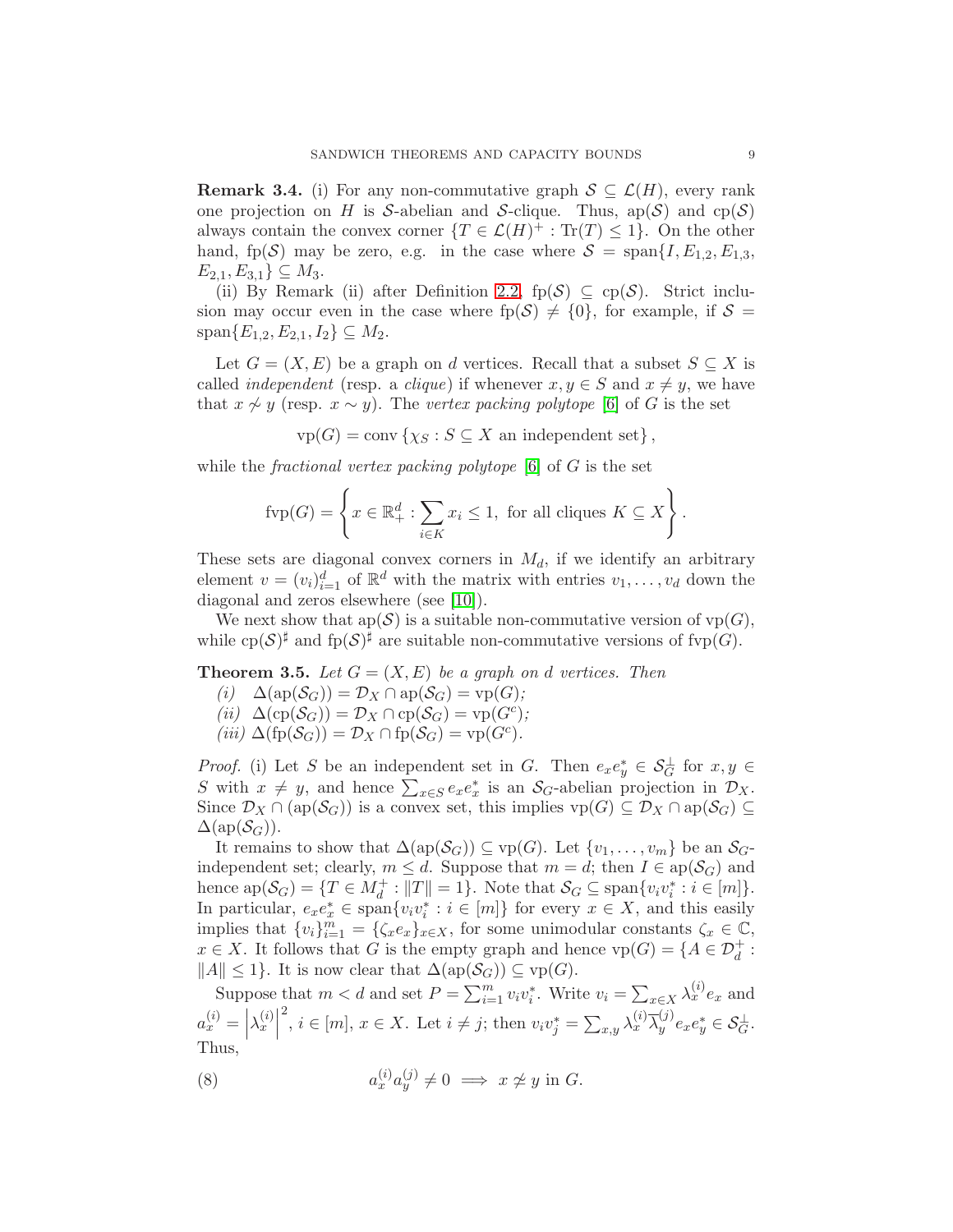Now

<span id="page-9-1"></span>
$$
P = \sum_{i=1}^{m} \sum_{x,y \in X} \lambda_x^{(i)} \overline{\lambda}_y^{(i)} e_x e_y^*,
$$

and so

(9) 
$$
\Delta(P) = \sum_{x \in X} \sum_{i=1}^{m} a_x^{(i)} e_x e_x^*.
$$

Note that  $\sum_{x \in X} a_x^{(i)} = \langle v_i, v_i \rangle = 1, i = 1, \ldots, m$ . Since  $\Delta(P) \leq I$ , we have  $\sum_{i=1}^{m} a_x^{(i)} \leq 1, x \in X$ . For each  $x \in X$ , let  $r_x = 1 - \sum_{i=1}^{m} a_x^{(i)}$ ; thus,  $r_x \geq 0$ . Set

$$
m_{i,x} = a_x^{(i)}, \text{ if } 1 \le i \le m,
$$
  

$$
m_{i,x} = \frac{r_x}{d-m}, \text{ if } m+1 \le i \le d,
$$

and let  $M = (m_{i,x})_{i,x}$ ; thus,  $M \in M_d$ . Observe that the matrix M is doubly stochastic. Indeed, if  $1 \leq i \leq m$  then  $\sum_{x \in X} m_{i,x} = \sum_{x \in X} a_x^{(i)} = 1$ . On the other hand,  $d - \sum_{x \in X} r_x = \sum_{i=1}^m \sum_{x \in X} a_x^{(i)} = m$  and hence, if  $m+1 \leq i \leq d$  we have  $\sum_{x \in X} \overline{m}_{i,x} = \sum_{x \in X} \overline{\frac{r_x}{d-m}} = 1$ . Finally, if  $x \in X$  then  $\sum_{i=1}^{d} m_{i,x} = \sum_{i=1}^{d} a_x^{(i)} + r_x = 1.$ 

By the Birkhoff-von Neumann theorem, there exist  $l \in \mathbb{N}$ ,  $\gamma_k > 0$  and permutation matrices  $P^{(k)} = (p_{i,x}^{(k)})_{i,x} \in M_d$ ,  $k \in [l]$ , such that  $\sum_{k=1}^{l} \gamma_k = 1$ and

(10) 
$$
M = \sum_{k=1}^{l} \gamma_k P^{(k)}.
$$

Set

<span id="page-9-3"></span><span id="page-9-2"></span><span id="page-9-0"></span>
$$
Q_k = \sum_{x \in X} \sum_{i=1}^m p_{i,x}^{(k)} e_x e_x^*.
$$

For  $x \in X$  and  $1 \leq i \leq m$ , by [\(10\)](#page-9-0) we have

(11) 
$$
a_x^{(i)} = \sum_{k=1}^{l} \gamma_k p_{i,x}^{(k)}
$$

and so [\(9\)](#page-9-1) implies

(12) 
$$
\Delta(P) = \sum_{k=1}^{l} \gamma_k Q_k.
$$

Suppose that  $i, j \in [m]$  and  $x, y \in X$  are such that  $(i, x) \neq (j, y)$  and  $p_{i,x}^{(k)} = p_{j,y}^{(k)} = 1$ . Since  $P^{(k)}$  is a permutation matrix,  $i \neq j$  and  $x \neq y$ . By [\(11\)](#page-9-2),  $a_x^{(i)} \neq 0$  and  $a_y^{(j)} \neq 0$ ; by [\(8\)](#page-8-0), x and y are (distinct and) nonadjacent vertices in G. Thus, each  $Q_k$  is a projection in  $vp(G)$  and [\(12\)](#page-9-3)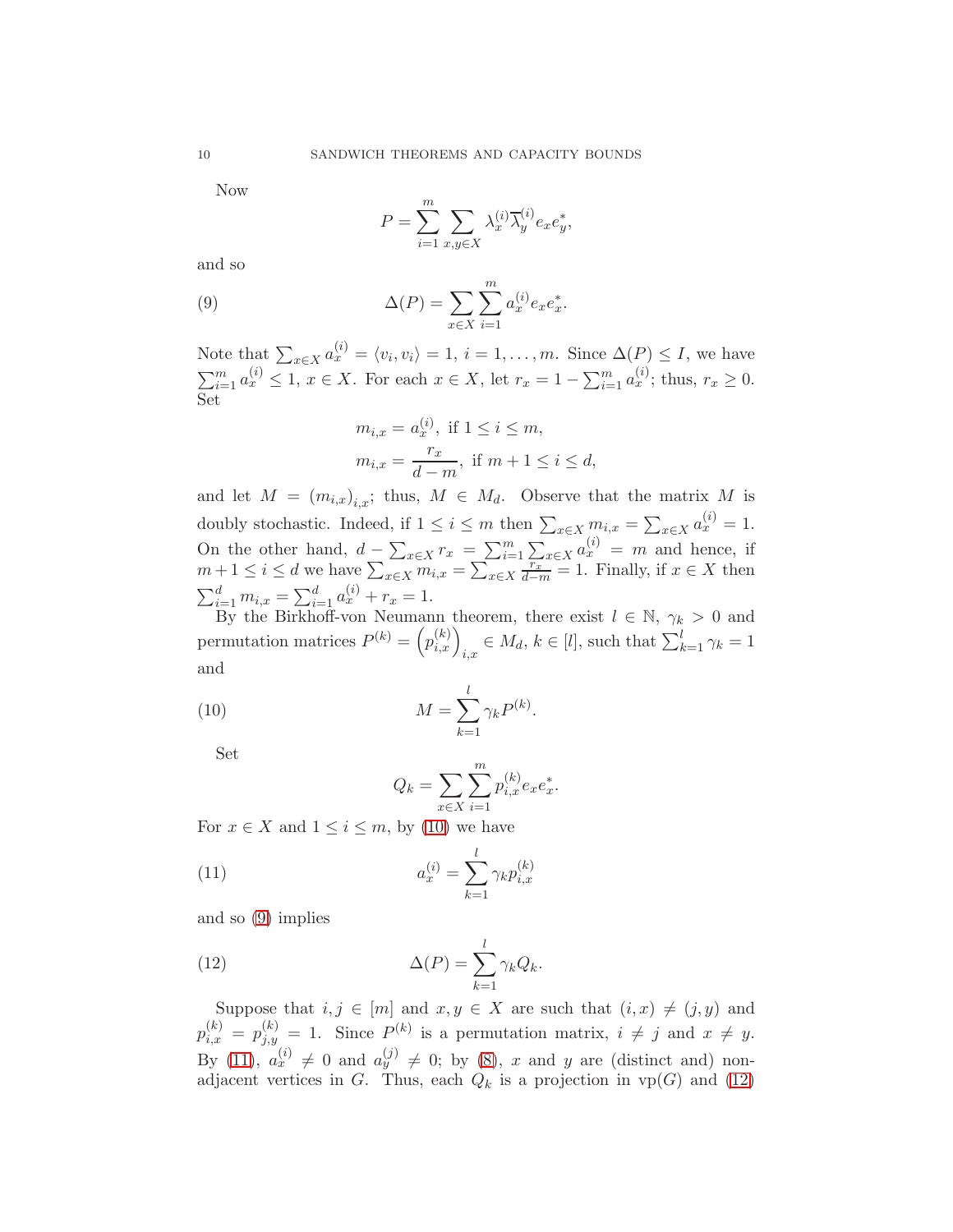implies that  $\Delta(P) \in \text{vp}(G)$ . It follows that  $\Delta(T) \in \text{vp}(G)$  whenever  $T \in$ conv $\{P : P \text{ is } S_G\text{-abelian}\}.$  Since  $vp(G)$  is closed,  $\Delta(T) \in vp(G)$  whenever  $T \in \overline{\text{conv}}\{P : P \text{ is } S_G\text{-abelian}\};\text{ since } \text{vp}(G) \text{ is hereditary, } \Delta(T) \in \text{vp}(G)$ whenever  $T \in ap(\mathcal{S}_G)$ , and the proof of (i) is complete.

(ii)-(iii) Let K be an independent set in  $G<sup>c</sup>$ , that is, a clique in G. Then  $e_x e_y^* \in \mathcal{S}_G$  for all  $x, y \in K$  and so  $\sum_{x \in K} e_x e_x^*$  is an  $\mathcal{S}_G$ -full projection. Together with Remark [3.4,](#page-8-1) this implies

$$
\text{vp}(G^c) \subseteq \mathcal{D}_X \cap \text{fp}(\mathcal{S}_G) \subseteq \mathcal{D}_X \cap \text{cp}(\mathcal{S}_G) \subseteq \Delta(\text{cp}(\mathcal{S}_G))
$$

and

$$
\text{vp}(G^c) \subseteq \Delta(\text{fp}(\mathcal{S}_G)) \subseteq \Delta(\text{cp}(\mathcal{S}_G)).
$$

It remains to show that  $\Delta({\rm cp}(\mathcal{S}_G)) \subseteq {\rm vp}(G^c)$ . Let  $\{v_1, \ldots, v_m\}$  be an  $\mathcal{S}_G$ -clique. Suppose that  $m = d$ . Since  $\mathcal{S}_G^{\perp} \subseteq \text{span}\{v_i v_i^* : i \in [m]\},\$ have that  $\mathcal{S}_G^{\perp}$  is a commutative family of operators. This easily implies that G is the complete graph; thus,  $cp(\mathcal{S}_G) = \{T \in M_d : 0 \leq T \leq I\},\$  $\text{vp}(G^c) = \{T \in \mathcal{D}_d : 0 \le T \le I\},\$ and  $\Delta(\text{cp}(\mathcal{S}_G)) = \text{vp}(G^c).$ 

Assume that  $m < d$  and let  $P = \sum_{i=1}^{m} v_i v_i^*$  be the corresponding  $S_G$ clique projection. Writing  $v_i = \sum_{x \in X} \lambda_x^{(i)} e_x$ , similarly to the proof of (i), we see that if  $i \neq j$  and  $\lambda_x^{(i)} \lambda_y^{(j)} \neq 0$  then  $x \simeq y$  in G. Following the proof of (i) we now obtain that  $\Delta(P) \in \text{vp}(G^c)$ , and consequently that  $\Delta(\text{cp}(\mathcal{S}_G)) \subseteq \text{vp}(G^c)$ , completing the proof.

<span id="page-10-1"></span>Lemma 3.6. *Let* A *be a diagonal convex corner, and* B *be a convex corner, in*  $M_d$ *, such that* 

(13) 
$$
\mathcal{A} = \mathcal{D}_d \cap \mathcal{B} = \Delta(\mathcal{B}).
$$

*Then*  $\mathcal{A}^{\flat} = \mathcal{D}_d \cap \mathcal{B}^{\sharp} = \Delta(\mathcal{B}^{\sharp}).$ 

*Proof.* If [\(13\)](#page-10-0) holds then  $A \subseteq B$  and so  $B^{\sharp} \subseteq A^{\sharp}$ . Thus,  $\mathcal{D}_d \cap B^{\sharp} \subseteq \mathcal{D}_d \cap A^{\sharp} =$  $\mathcal{A}^{\flat}$ . For the reverse inclusion, let  $T \in \mathcal{A}^{\flat}$  and  $N \in \mathcal{B}$ . By [\(13\)](#page-10-0),  $\Delta(N) \in \mathcal{A}$ . Hence

<span id="page-10-0"></span>
$$
\operatorname{Tr}(TN) = \operatorname{Tr}(\Delta(T)N) = \operatorname{Tr}(T\Delta(N)) \le 1,
$$

and so  $T \in \mathcal{B}^{\sharp} \cap \mathcal{D}_{d}$ . Thus,  $\mathcal{A}^{\flat} \subseteq \mathcal{D}_{d} \cap \mathcal{B}^{\sharp}$ .

Trivially,  $\mathcal{D}_d \cap \mathcal{B}^{\sharp} \subseteq \Delta(\mathcal{B}^{\sharp})$ . Fix  $M \in \Delta(\mathcal{B}^{\sharp})$  and  $N \in \mathcal{B}$ , and let  $R \in \mathcal{B}^{\sharp}$ be such that  $M = \Delta(R)$ . By [\(13\)](#page-10-0),  $\Delta(N) \in \mathcal{B}$  and hence

$$
\operatorname{Tr}(MN) = \operatorname{Tr}(\Delta(R)N) = \operatorname{Tr}(R\Delta(N)) \le 1,
$$

giving  $M \in \mathcal{B}^{\sharp} \cap \mathcal{D}_d$ . Thus  $\Delta(\mathcal{B}^{\sharp}) \subseteq \mathcal{D}_d \cap \mathcal{B}^{\sharp}$  and the proof is complete.  $\Box$ 

<span id="page-10-2"></span>**Corollary 3.7.** Let  $G = (X, E)$  be a graph on d vertices. Then

- $(i)$   $\Delta \left( {\rm ap}(\mathcal{S}_G)^\sharp \right) = \mathcal{D}_X \cap {\rm ap} \left( \mathcal{S}_G \right)^\sharp = {\rm vp}(G)^\flat;$
- $(iii) \Delta (\text{cp}(\mathcal{S}_G)^{\sharp}) = \mathcal{D}_X \cap \text{cp}(\mathcal{S}_G)^{\sharp} = \text{fvp}(G);$
- $(iii) \Delta (\text{fp}(\mathcal{S}_G)^{\sharp}) = \mathcal{D}_X \cap \text{fp}(\mathcal{S}_G)^{\sharp} = \text{fvp}(G).$

*Proof.* Immediate from Lemma [3.6,](#page-10-1) Theorem [3.5](#page-8-2) and the fact that  $fvp(G)$  =  ${\rm vp}(G^c)^\flat$ .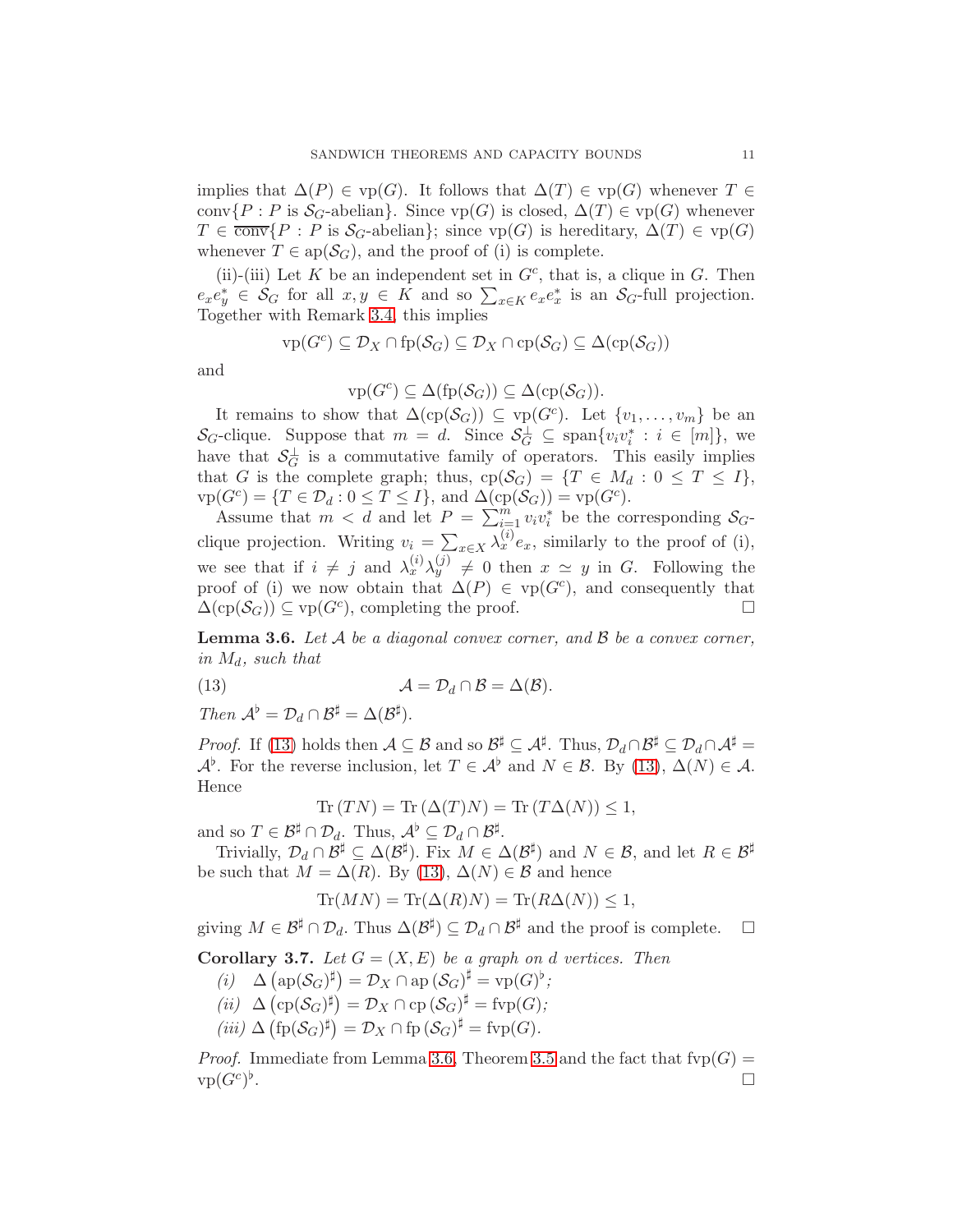<span id="page-11-0"></span>3.2. Non-commutative graph parameters. In this subsection, we introduce various parameters of non-commutative graphs and point out their relation with classical graph parameters.

If  $A \subseteq M_d$  is a bounded set, let

(14) 
$$
\theta(\mathcal{A}) = \sup \{ \text{Tr}(A) : A \in \mathcal{A} \}.
$$

<span id="page-11-1"></span>**Remark 3.8.** If  $\mathcal{P} \subseteq M_d$  is a bounded set and  $\mathcal{A} = \text{her}(\overline{\text{conv}}(\mathcal{P}))$  then  $\theta(\mathcal{A}) = \theta(\mathcal{P}).$ 

*Proof.* It is clear that  $\theta(\mathcal{A}) = \text{Tr}(A)$  for some  $A \in \overline{\text{conv}}(\mathcal{P})$ . Since the trace is affine and continuous, by Bauer's Maximum Principle (see [\[1,](#page-33-11) 7.69]), A can be chosen to be an extreme point of  $\overline{conv}(P)$ . By Milman's Theorem,<br>  $A \in \overline{P}$  thus  $\theta(A) = \theta(P)$  $A \in \overline{\mathcal{P}}$ ; thus  $\theta(\mathcal{A}) = \theta(\mathcal{P})$ .

Let H be a d-dimensional Hilbert space and  $S \subseteq \mathcal{L}(H)$  be an operator system. We set

- (i)  $\alpha(S) = \theta(\text{ap}(S))$  the *independence number* of S [\[5\]](#page-33-1);
- (ii)  $\omega(\mathcal{S}) = \theta$  (cp( $\mathcal{S}$ )) the *clique number* of  $\mathcal{S}$ ;
- (iii)  $\tilde{\omega}(S) = \theta$  (fp(S)) the *full number* of S;
- (iv)  $\omega_f(\mathcal{S}) = \theta\left(\text{ap}(\mathcal{S})^{\sharp}\right)$  the *fractional clique number* of  $\mathcal{S};$
- (v)  $\kappa(S) = \theta \left( \text{cp}(S)^{\sharp} \right)$  the *complementary fractional clique number* of  $S$ ;
- (vi)  $\varphi(S) = \theta \left( \text{fp}(S)^{\sharp} \right)$  the *complementary fractional full number* of S;
- (vii)  $\chi(\mathcal{S}) = \min\{k \in \mathbb{N} : \text{ there exist } \mathcal{S}\text{-abelian projections } P_1, \ldots, P_k\}$

with  $\sum_{l=1}^{k} P_l = I$ } – the *chromatic number* of S [\[17\]](#page-33-12).

It follows from Remark [3.8](#page-11-1) that the parameters  $\alpha$ ,  $\omega$  and  $\tilde{\omega}$  take non-negative integer values. In fact, by Remark [2.7,](#page-6-4)  $\alpha(S)$  (resp.  $\omega(S)$ ) coincides with the maximum size of an  $S$ -independent set (resp. an  $S$ -clique).

A subspace  $\mathcal{J} \subseteq \mathcal{L}(H)$  will be called an *operator anti-system* if there exists an operator system S such that  $\mathcal{J} = \mathcal{S}^{\perp}$ . (Note that such subspaces were called trace-free non-commutative graphs in [\[19\]](#page-33-13).) Let  $\mathcal{J} \subseteq \mathcal{L}(H)$  be an operator anti-system. Recall  $[12]$  that a *strong independent set* for  $\mathcal J$  is an orthonormal set  $\{v_1, \ldots, v_m\}$  of vectors in H such that  $v_i v_j^* \perp \mathcal{J}$  for all  $i, j = 1, \ldots, m$ . It is clear that a subset  $\{v_1, \ldots, v_m\}$  is a strong independent set for  $\mathcal J$  if and only if the projection onto its span is  $\mathcal J^{\perp}$ -full. The *strong chromatic number*  $\hat{\chi}(\mathcal{J})$  of an operator anti-system  $\mathcal{J}$  [\[12\]](#page-33-14) is defined to be the smallest positive integer  $k$  for which there exists an orthonormal basis of H that can be partitioned into k strong independent sets.

We now recall some classical graph parameters. Let  $G = (X, E)$  be a graph on d vertices.

- (i) The *independence number*  $\alpha(G)$  of G is the size of a maximal independent set in G;
- (ii) The *clique number*  $\omega(G)$  of G is the size of a maximal clique of G;
- (iii) The *chromatic number*  $\chi(G)$  of G is the smallest number of independent sets in  $G$  with union  $X$ ;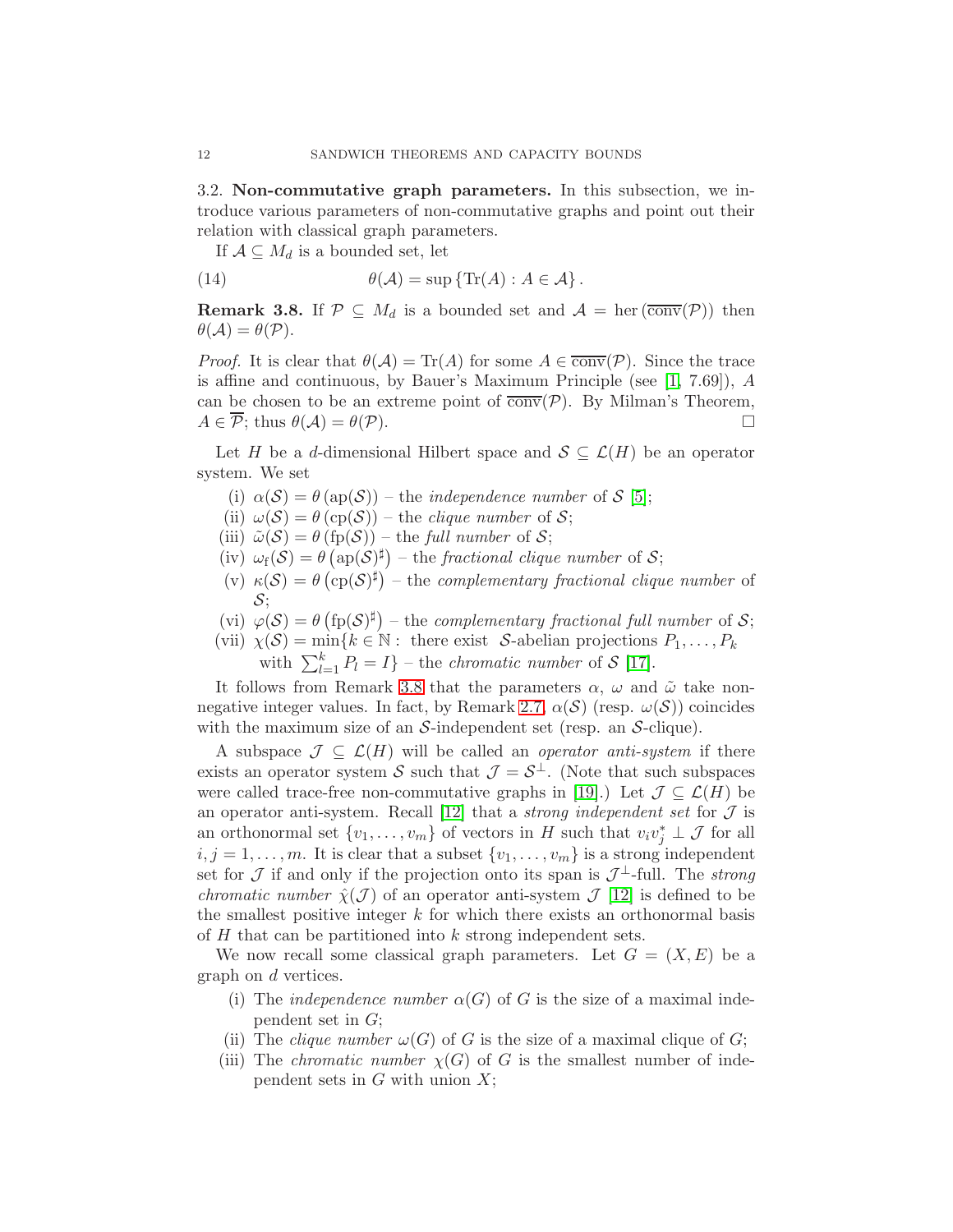(iv) The *fractional clique number*  $\omega_f(G)$  of G is given by

$$
\omega_{\mathbf{f}}(G) = \max \left\{ \sum_{x \in X} w_x : w_x \ge 0, x \in X, \sum_{x \in S} w_x \le 1, \ \forall \text{ indep. set } S \right\}.
$$

**Remark.** Let  $S \subseteq M_d$  be an operator system. By Proposition [3.3](#page-7-0) (i), (15)

<span id="page-12-0"></span>
$$
\omega_{\mathbf{f}}(\mathcal{S}) = \max \left\{ \text{Tr}(A) : A \in M_d^+, \text{Tr}(AP) \le 1, \ \forall \ \mathcal{S}\text{-abelian projection } P \right\}.
$$

Thus, the fractional clique number  $\omega_f(G)$  of a graph G is given analogously to  $\omega_f(\mathcal{S}_G)$ , but restricting the matrices A in [\(15\)](#page-12-0) to be diagonal, and the projections  $P$  to arise from independent sets of  $G$ . In fact, we have the following result, which is a direct consequence of Theorem [3.5](#page-8-2) and Corollary [3.7.](#page-10-2) Note that part (i) was noted in [\[5\]](#page-33-1); we include it here for completeness.

<span id="page-12-2"></span>**Corollary 3.9.** Let  $G = (X, E)$  be a graph on d vertices. Then

 $(i)$   $\alpha(G) = \alpha(S_G)$ ;  $(ii) \omega(G) = \omega(\mathcal{S}_G) = \tilde{\omega}(\mathcal{S}_G);$  $(iii) \omega_f(G) = \omega_f(\mathcal{S}_G)$ ;  $(iv) \omega_f(G^c) = \kappa(S_G) = \varphi(S_G)$ .

<span id="page-12-3"></span>**Remark 3.10.** Let G be a graph. It was shown in [\[17\]](#page-33-12) that  $\chi(G) = \chi(\mathcal{S}_G)$ , and in [\[12\]](#page-33-14) that  $\hat{\chi}(\mathcal{S}_G^{\perp}) = \chi(G^c)$ . We complement these statements by the following proposition.

Let  $S_n = \text{span}\{e_i e_j^*, I_d : i \neq j\} \subseteq M_n$ . (Note that  $S_n = S_{E_n}^c$ , where  $E_n$ is the empty graph on n vertices.) In [\[13\]](#page-33-9) it was shown that  $\alpha(S_2) = 1$ while, in [\[12,](#page-33-14) Examples 4, 22] – that  $\chi(\mathcal{S}_n) = \hat{\chi}(\mathcal{S}_n^{\perp}) = n$ . Here we extend these results by considering tensor products of operator systems of this type and identifying the values of some of the parameters introduced earlier. For  $n_1, n_2, \ldots, n_m \in \mathbb{N}$ , let

$$
\mathcal{S}_{n_1,\dots,n_m}=\mathcal{S}_{n_1}\otimes\mathcal{S}_{n_2}\otimes\cdots\otimes\mathcal{S}_{n_m}.
$$

<span id="page-12-1"></span>**Lemma 3.11.** Let  $u, v \in \mathbb{C}^{n_1 n_2 ... n_m}$  be orthogonal vectors.

- *(i) If*  $uv^* \in S^{\perp}_{n_1,...,n_m}$  then  $uv^* = 0$ ;
- *(ii)* If  $uu^*, uv^* \in S_{n_1,...,n_m}$  then  $uv^* = 0$ .

*Proof.* (i) Suppose that  $uv^* \in S^{\perp}_{n_1,\dots,n_m}$ . Let  $m=1$  and write  $u=(u_i)_{i=1}^{n_1}$  $i=1$ and  $v = (v_i)_{i=1}^{n_1}$ . We have that  $u_i \overline{v}_j = 0$  whenever  $i \neq j$  and  $\sum_{i=1}^{n_1} u_i \overline{v}_i = 0$ . These conditions easily imply that  $u = 0$  or  $v = 0$ .

Proceeding by induction, suppose that the statement holds for some  $m$ . Note that

$$
\mathcal{S}_{n_1,\dots,n_{m+1}} = \left\{ \begin{pmatrix} S & S_{1,2} & \dots & S_{1,n_1} \\ S_{2,1} & S & \dots & S_{2,n_1} \\ \vdots & \vdots & \ddots & \vdots \\ S_{n_1,1} & S_{n_1,2} & \dots & S \end{pmatrix} : S, S_{i,j} \in \mathcal{S}_{n_2,\dots,n_{m+1}} \right\}.
$$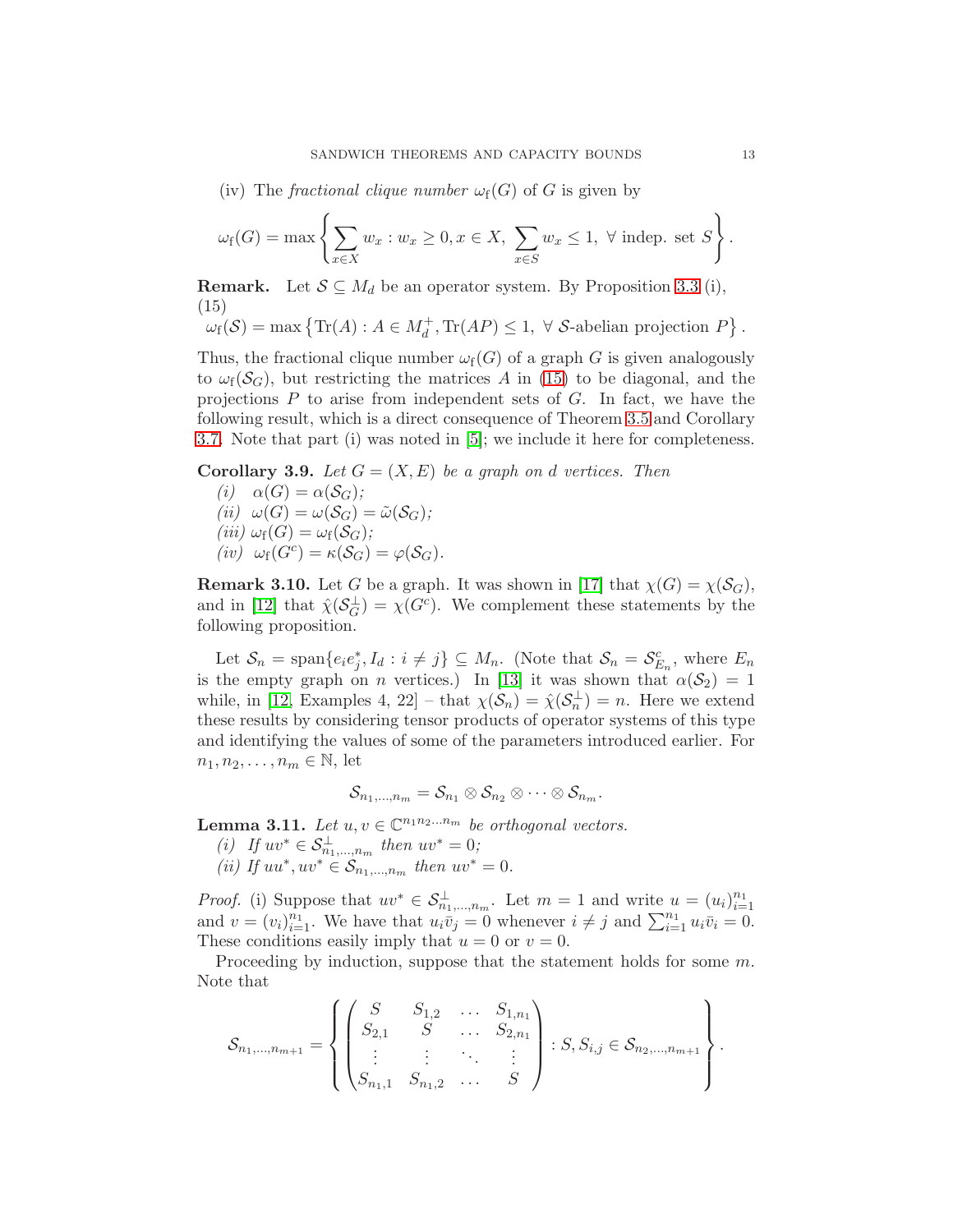Thus,  $S^{\perp}_{n_1,\dots,n_{m+1}}$  consists of all block matrices of the form

<span id="page-13-0"></span>
$$
\begin{pmatrix} D_{1,1} & D_{1,2} & \dots & D_{1,n_1} \\ D_{2,1} & D_{2,2} & \dots & D_{2,n_1} \\ \vdots & \vdots & \ddots & \vdots \\ D_{n_1,1} & D_{n_1,2} & \dots & D_{n_1,n_1} \end{pmatrix},
$$

where

(16) 
$$
D_{i,j} \in \mathcal{S}_{n_2,...,n_{m+1}}^{\perp}, \quad i \neq j,
$$

and

(17) 
$$
\sum_{i=1}^{n_1} D_{i,i} \in \mathcal{S}_{n_2,...,n_{m+1}}^{\perp}.
$$

<span id="page-13-1"></span>Write 
$$
u = \begin{pmatrix} u_1 \\ \vdots \\ u_{n_1} \end{pmatrix}
$$
 and  $v = \begin{pmatrix} v_1 \\ \vdots \\ v_{n_1} \end{pmatrix}$ , where  $u_i, v_i \in \mathbb{C}^{n_2...n_{m+1}}, i \in [n_1]$ .

We have  $uv^* = (u_i v_j^*)_{i,j}^{n_1}$  $u_i, j=1$  with  $u_i v_j^* \in M_{n_2...n_{m+1}}$ . Assume that  $u_i \neq 0$ for some  $i \in [n_1]$ . By [\(16\)](#page-13-0) and the induction assumption,  $v_i = 0$  whenever  $j \neq i$ . Now, by [\(17\)](#page-13-1) and the induction assumption,  $v_i = 0$ ; thus,  $v = 0$ .

(ii) Suppose that u is a unit vector such that  $uu^*, uv^* \in S_{n_1,...,n_m}$ . Write

$$
u = (u_{i_1,\ldots,i_m})_{(i_1,\ldots,i_m)\in[n_1]\times\cdots\times[n_m]}.
$$

We will show that

<span id="page-13-2"></span>(18) 
$$
|u_{i_1,\dots,i_m}|^2 = \frac{1}{n_1 \dots n_m}, \quad (i_1,\dots,i_m) \in [n_1] \times \dots \times [n_m],
$$

and  $v = 0$ . Letting  $m = 1$  and writing  $u = (u_i)_{i=1}^{n_1}$  and  $v = (v_i)_{i=1}^{n_1}$ , we have that  $|u_i|^2 = \frac{1}{n}$  $\frac{1}{n_1}$  for all  $i \in [n_1]$ . In addition,  $u_i\overline{v}_i = u_j\overline{v}_j$  for all  $i, j$ . Since  $\langle u, v \rangle = 0$ , we have that  $u_i \bar{v}_i = 0$  for all  $i \in [n_1]$ . This shows that  $v_i = 0$  for all  $i \in [n_1]$ , that is,  $v = 0$ .

Proceeding by induction, suppose that the statement holds for some  $m$  $\langle u_1 \rangle$  $\langle v_1 \rangle$ 

and write 
$$
u = \begin{pmatrix} \vdots \\ u_{n_1} \end{pmatrix}
$$
 and  $v = \begin{pmatrix} \vdots \\ v_{n_1} \end{pmatrix}$ , where  $u_i, v_i \in \mathbb{C}^{n_2...n_{m+1}}, i \in [n_1]$ .

We have that  $u_i u_i^* = u_j u_j^*$  for all  $i, j \in [n_1]$ . Thus,  $||u_i||^2 = \frac{1}{n_1}$  $\frac{1}{n_1}$  for all  $i \in [n_1]$ . The inductive assumption implies that  $|u_{i_1,\dots,i_{m+1}}|^2 = \frac{1}{n_1...n}$  $\frac{1}{n_1...n_{m+1}}$  for all  $(i_1, \ldots, i_{m+1}) \in [n_1] \times \cdots [n_{m+1}]$ .

On the other hand,  $u_i v_i^* = u_j v_j^*$  for all  $i, j \in [n_1]$  and hence  $\langle u_i, v_i \rangle = 0$ for all  $i \in [n_1]$ . By the inductive assumption,  $v_i = 0$  for all  $i \in [n_1]$ .

<span id="page-13-3"></span>**Proposition 3.12.** *Let*  $n_1, \ldots, n_m \in \mathbb{N}$ *. Then* 

(i)  $\text{ap}(\mathcal{S}_{n_1,n_2,...,n_m}) = \{A \in M_{n_1n_2...n_m} : A \geq 0, \text{Tr}(A) \leq 1\};$ (ii)  $\text{fp}(\mathcal{S}_{n_1,n_2,\ldots,n_m}) = \text{her}(\overline{\text{conv}}(\{uu^* : u \in \mathbb{C}^{n_1n_2\ldots n_m} \text{ satisfies (18)})\});$  $\text{fp}(\mathcal{S}_{n_1,n_2,\ldots,n_m}) = \text{her}(\overline{\text{conv}}(\{uu^* : u \in \mathbb{C}^{n_1n_2\ldots n_m} \text{ satisfies (18)})\});$  $\text{fp}(\mathcal{S}_{n_1,n_2,\ldots,n_m}) = \text{her}(\overline{\text{conv}}(\{uu^* : u \in \mathbb{C}^{n_1n_2\ldots n_m} \text{ satisfies (18)})\});$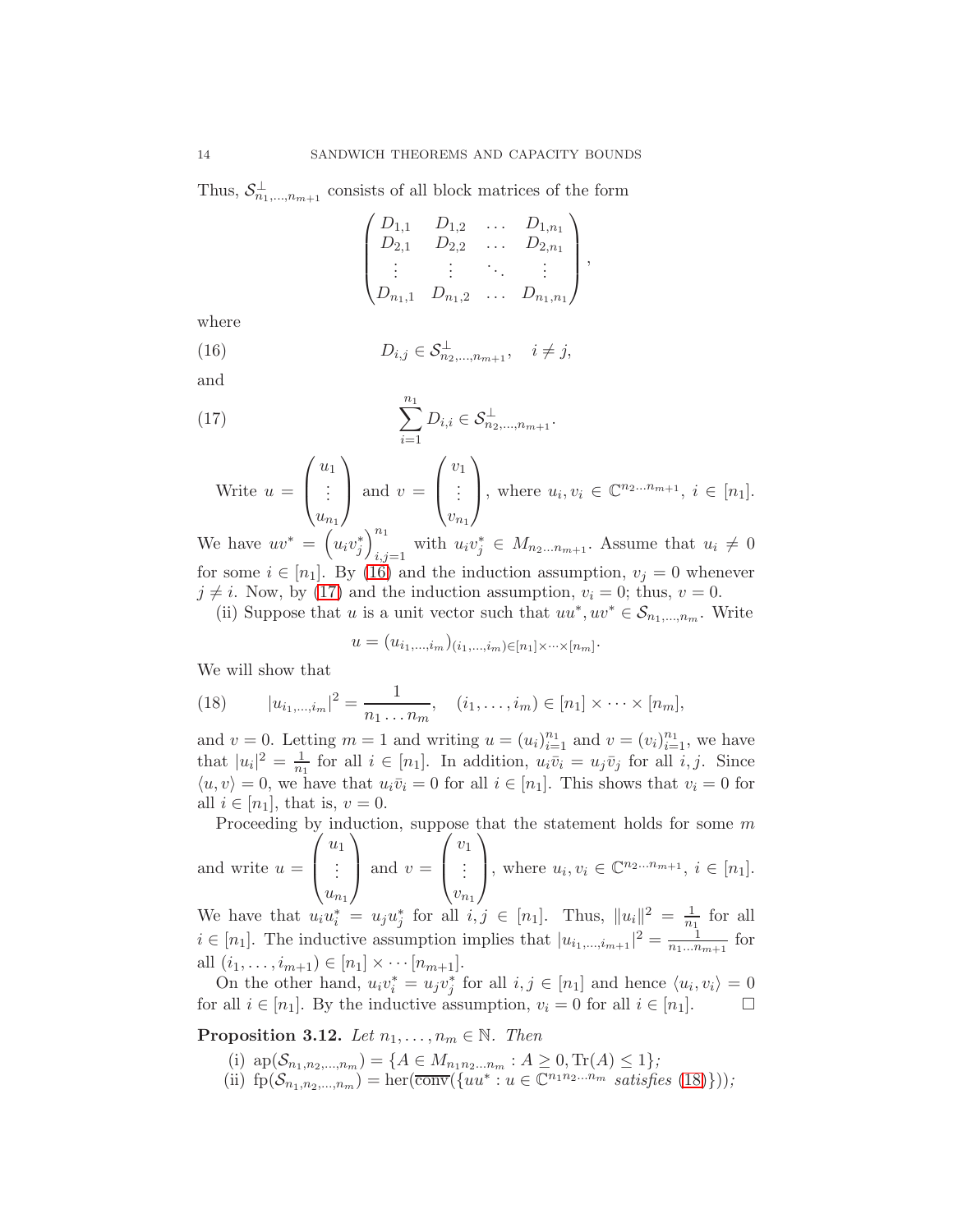(iii)  $\alpha(\mathcal{S}_{n_1,n_2,...,n_m}) = 1;$ (iv)  $\omega_f(\mathcal{S}_{n_1,n_2,...,n_m}) = \chi(\mathcal{S}_{n_1,n_2,...,n_m}) = n_1 \dots n_m;$ (v)  $\tilde{\omega}(\mathcal{S}_{n_1,n_2,...,n_m}) = 1;$ (vi)  $\varphi(\mathcal{S}_{n_1,n_2,...,n_m}) = n_1...n_m;$ (vii)  $\omega(S_{n_1, n_2, ..., n_m}) \ge \min\{n_1, ..., n_m\}$  and  $\omega(S_{n_1}) = n_1$ .

*Proof.* (i) and (ii) are immediate from Lemma [3.11,](#page-12-1) (iii) is immediate from  $(i)$ , and  $(v)$  from  $(ii)$ .

(iv) By (i),  $I \in \mathrm{ap}(\mathcal{S}_{n_1,n_2,\ldots,n_m})^{\sharp}$ , and hence  $\omega_f(\mathcal{S}_{n_1,n_2,\ldots,n_m}) = n_1 \ldots n_m$ . The fact that  $\chi(\mathcal{S}_{n_1,n_2,...,n_m}) = n_1 \dots n_m$  follows from Corollary [3.14](#page-15-0) and the fact that the value of  $\chi(\mathcal{S})$  does not exceed the dimension on which  $\mathcal{S}$  acts.

(vi) Set  $d = n_1 \ldots n_m$  for brevity. By (ii),  $I \in \text{fp}(\mathcal{S}_{n_1,\ldots,n_m})^{\sharp}$ ; thus,  $\varphi(\mathcal{S}_{n_1,...,n_m}) \geq d$ . Fix a primitive d-th root of unity  $\zeta$ . For  $k \in [d]$ , let  $u_k = \frac{1}{\sqrt{2}}$  $\frac{d}{d} (\zeta^{ki})_{i=1}^d$ ; thus,  $u_k$  is a unit vector in  $\mathbb{C}^d$ . By the proof of Lemma [3.11,](#page-12-1)  $u_k u_k^* \in \text{fp}(\mathcal{S}_{n_1,...,n_m})$ . Thus,

$$
\frac{1}{d}I_d = \frac{1}{d} \sum_{k=1}^d u_k u_k^* \in \text{fp}(\mathcal{S}_{n_1,\dots,n_m}).
$$

It follows that if  $T \in \text{fp}(\mathcal{S}_{n_1,...,n_m})^{\sharp}$  then  $\text{Tr}(T) \leq d$ , and hence  $\varphi(\mathcal{S}_{n_1,...,n_m}) =$ d.

(vii) Assume, without loss of generality, that  $n_1 = \min\{n_1, \ldots, n_m\}$  and let  $f_k : [n_1] \to [n_k]$  be an injective map,  $k = 2, \ldots, m$ . Then  $\{e_{i_1, f_2(i_1), \ldots, f_m(i_1)}\}$ :  $i_1 \in [n_1]$  is an  $S_{n_1,...,n_m}$ -clique and hence  $\omega(S_{n_1,n_2,...,n_m}) \geq n_1$ . On the other hand,  $\omega(S_{n_1}) \leq n_1$  and the proof is complete. other hand,  $\omega(S_{n_1}) \leq n_1$  and the proof is complete.

<span id="page-14-0"></span>3.3. Inclusions between convex corners. We now prove our first sandwich theorem and list some of its consequences.

<span id="page-14-2"></span>Theorem 3.13. *Let* S *be a non-commutative graph. Then*

$$
\mathrm{ap}(\mathcal{S}) \subseteq \mathrm{cp}(\mathcal{S})^{\sharp} \subseteq \mathrm{fp}(\mathcal{S})^{\sharp}.
$$

*Proof.* The second inclusion follows from Remark [3.4](#page-8-1) (ii). Let  $\{\xi_i\}_{i=1}^k$  (resp.  $\{\eta_p\}_{p=1}^m$ ) be an S-independent set (resp. an S-clique) and P (resp. Q) be the projection onto its span. It suffices to show that  $\text{Tr}(P Q) \leq 1$ . We have that

<span id="page-14-1"></span>
$$
\xi_i \xi_j^* \perp \eta_p \eta_q^*
$$
 whenever  $i \neq j$  and  $p \neq q$ .

Thus,

(19) 
$$
i \neq j, \ p \neq q \implies \xi_i \perp \eta_p \text{ or } \xi_j \perp \eta_q.
$$

For each  $i \in [k]$ , let

$$
\beta(i) = \{p \in [m] : \eta_p \perp \xi_i\}
$$

and

$$
\alpha = \{ i \in [k] : \beta(i)^c \neq \emptyset \}.
$$

We distinguish three cases: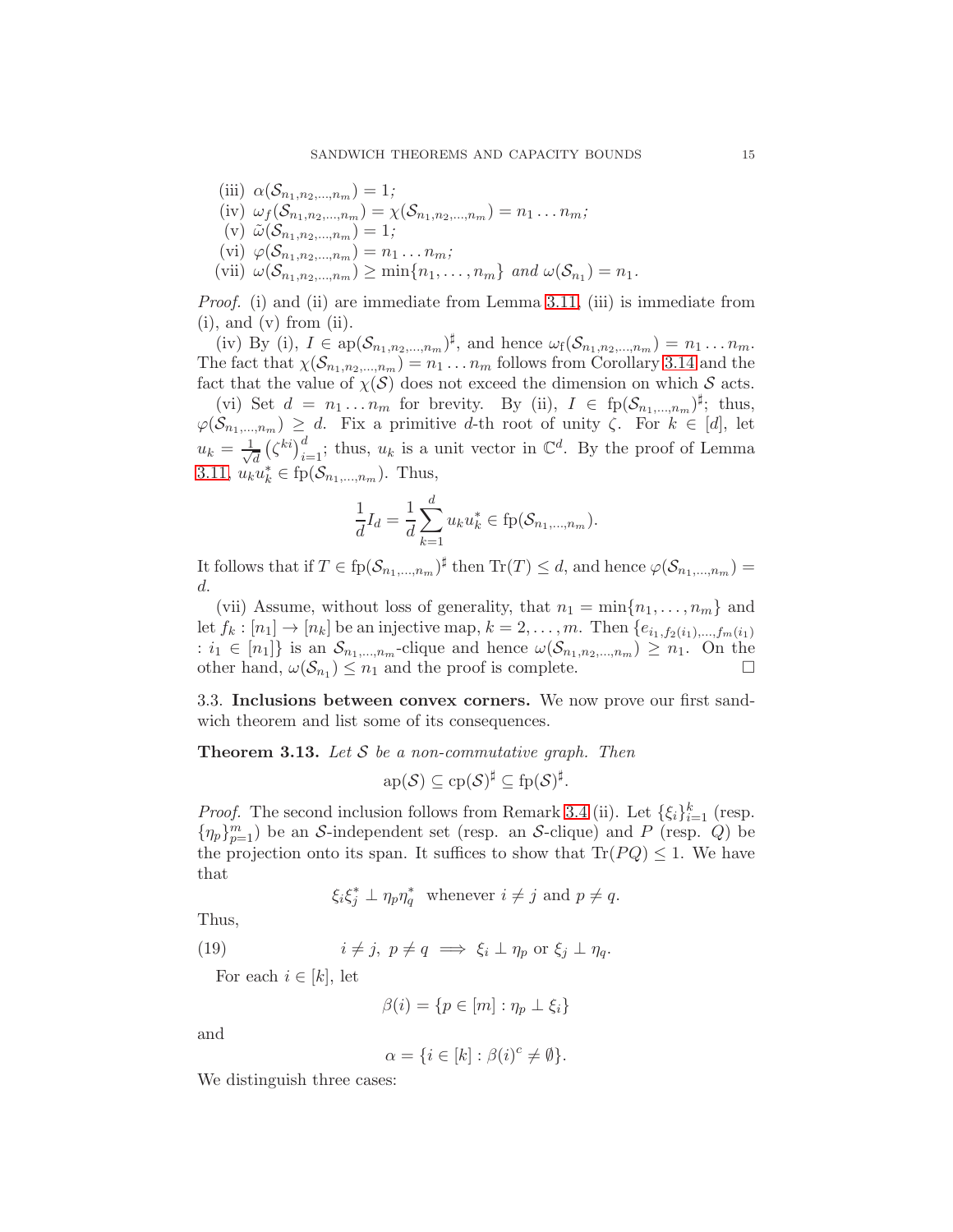*Case 1.*  $\alpha = \emptyset$ . Then  $\beta(i) = [m]$  for every  $i \in [k]$ . It follows that  $Q \perp P$ and hence  $\text{Tr}(P Q) = 0 \leq 1$ .

*Case 2.*  $|\alpha| = 1$ , say  $\alpha = \{i_0\}$ . Then

$$
\begin{split} \text{Tr}(PQ) &= \sum_{i=1}^{k} \sum_{p=1}^{m} \text{Tr}((\xi_i \xi_i^*)(\eta_p \eta_p^*)) = \sum_{i=1}^{k} \sum_{p=1}^{m} |\langle \xi_i, \eta_p \rangle|^2 \\ &= \sum_{i=1}^{k} \sum_{p \notin \beta(i)} |\langle \xi_i, \eta_p \rangle|^2 = \sum_{p \notin \beta(i_0)} |\langle \xi_{i_0}, \eta_p \rangle|^2 \le 1, \end{split}
$$

because the family  $\{\eta_p\}_{p=1}^m$  is orthonormal and  $\|\xi_{i_0}\|=1$ .

*Case 3.*  $|\alpha| > 1$ . By [\(19\)](#page-14-1), for every pair  $(i, j) \in [k] \times [k]$  with  $i \neq j$ , we have

<span id="page-15-1"></span>
$$
\{(p,q)\in [m]\times [m]: p\neq q\}\subseteq (\beta(i)\times [m])\cup ([m]\times \beta(j)),
$$

and hence

(20) 
$$
\beta(i)^c \times \beta(j)^c \subseteq \{(p, p) : p \in [m]\} \text{ whenever } i \neq j.
$$

Suppose that  $|\beta(i)^c \times \beta(j)^c| > 1$  for some  $i, j$  with  $i \neq j$ . Then there are  $p, p'$  such that  $p \neq p'$  and

$$
p, p' \in \beta(i)^c, \quad p, p' \in \beta(j)^c,
$$

contradicting [\(20\)](#page-15-1). Thus,  $|\beta(i)^c \times \beta(j)^c| \leq 1$  for all pairs  $(i, j)$  with  $i \neq j$ . It follows that  $|\beta(i)^c| = 1$  for every  $i \in \alpha$ . Write  $\beta(i)^c = \{p_i\}, i \in \alpha$ . Then  $(p_i, p_j) \in \beta(i)^c \times \beta(j)^c$  for all  $i, j \in \alpha$  with  $i \neq j$ . In view of [\(20\)](#page-15-1),  $p_i = p_j$  for all  $i, j \in \alpha$ . Let  $p_0$  be the common value of  $p_i, i \in \alpha$ ; then

$$
\text{Tr}(PQ) = \sum_{i \in \alpha} |\langle \xi_i, \eta_{p_0} \rangle|^2 \le 1,
$$

because the family  $\{\xi_i\}_{i=1}^k$  is orthonormal and  $\|\eta_{p_0}\|=1$ .

<span id="page-15-0"></span>Corollary 3.14. *Let* S *be a non-commutative graph. Then*

<span id="page-15-2"></span>(21) 
$$
\alpha(\mathcal{S}) = \omega(\mathcal{S}^c) \le \kappa(\mathcal{S}) = \omega_f(\mathcal{S}^c) \le \varphi(\mathcal{S}) \le \hat{\chi}(\mathcal{S}^{\perp}),
$$

<span id="page-15-3"></span>(22) 
$$
\tilde{\omega}(\mathcal{S}) \leq \omega(\mathcal{S}) \leq \omega_{f}(\mathcal{S}) \leq \chi(\mathcal{S}) \leq \hat{\chi} \left( \mathcal{S} \cap \{I\}^{\perp} \right)
$$

*and*

(23) 
$$
\kappa(\mathcal{S}) \leq \chi(\mathcal{S}^c) \leq \hat{\chi}(\mathcal{S}^{\perp}).
$$

*Proof.* By Proposition [2.6,](#page-5-3)  $ap(S) = cp(S^c)$  and hence  $\alpha(S) = \omega(S^c)$  and  $\omega_f(\mathcal{S}^c) = \kappa(\mathcal{S})$ . By Theorem [3.13,](#page-14-2)  $\alpha(\mathcal{S}) \leq \kappa(\mathcal{S}) \leq \varphi(\mathcal{S})$ . Suppose that there exist S-full projections  $P_1, \ldots, P_k$  with  $I = \sum_{i=1}^k P_i$ . If  $T \in \text{fp}(S)^{\sharp}$  then

<span id="page-15-4"></span>
$$
\operatorname{Tr}(T) = \sum_{i=1}^{k} \operatorname{Tr}(TP_i) \le k;
$$

thus,  $\varphi(\mathcal{S}) \leq \hat{\chi}(\mathcal{S}^{\perp}).$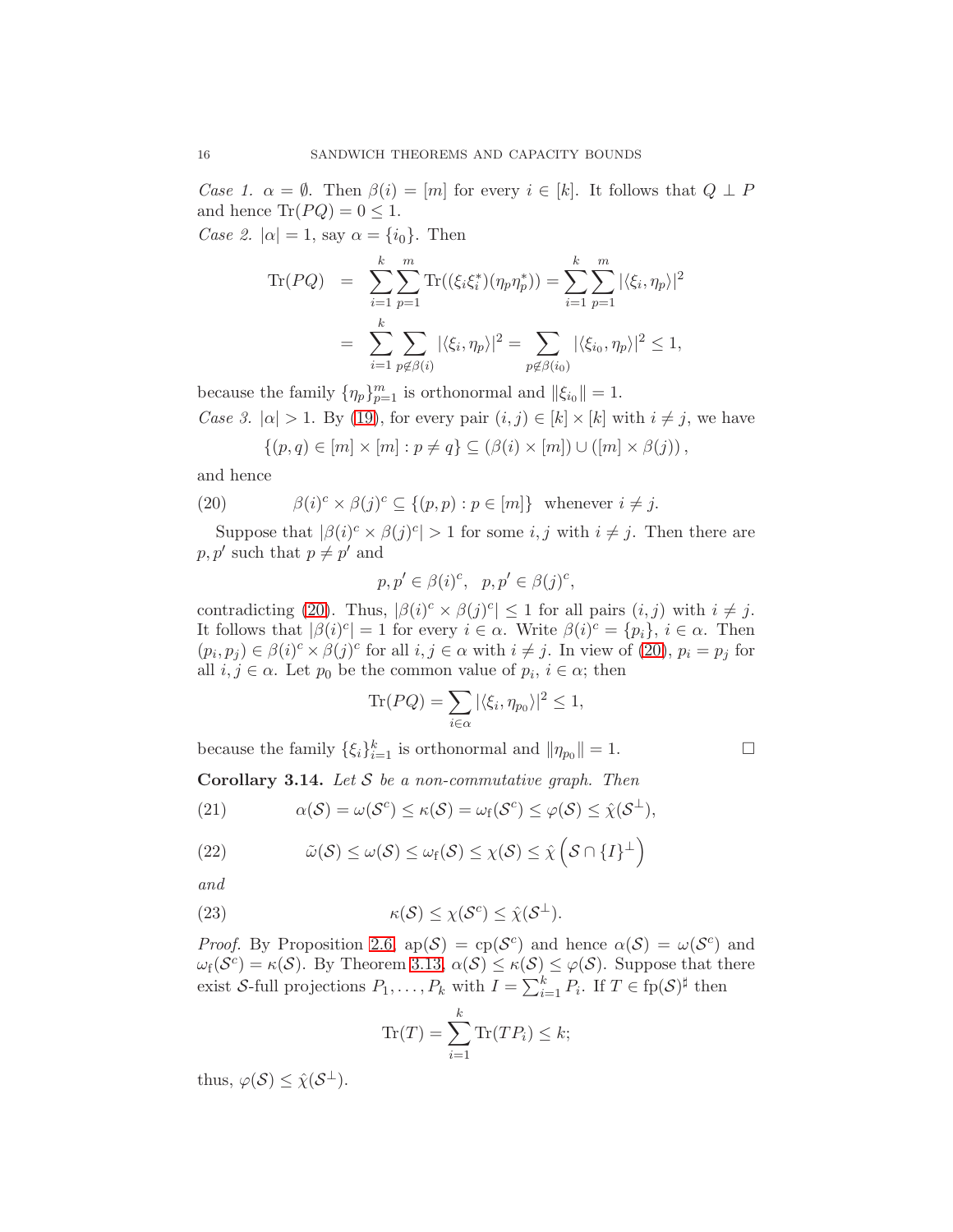By Remark [3.4](#page-8-1) (ii),  $\tilde{\omega}(S) \leq \omega(S)$ . By Theorem [3.13,](#page-14-2)  $cp(S) \subseteq cp(S)^{\sharp\sharp} \subseteq$  $\text{ap}(\mathcal{S})^{\sharp}$  and hence  $\omega(\mathcal{S}) \leq \omega_{f}(\mathcal{S})$ . An argument, similar to one in the previous paragraph shows that  $\omega_f(\mathcal{S}) \leq \chi(\mathcal{S})$ . Replacing S with  $\mathcal{S}^c$ , we get  $\kappa(\mathcal{S}) \leq$  $\chi(\mathcal{S}^c)$ .

By Proposition [2.6](#page-5-3) and Remark (ii) after Definition [2.2,](#page-4-1)  $\chi(\mathcal{S}^c) \leq \hat{\chi}(\mathcal{S}^{\perp}).$ By Proposition 2.6 and Remark (ii) after Definition 2.2,  $\chi(\mathcal{S}^c) \leq \hat{\chi}(\mathcal{S}^{\perp}).$ Replacing S with  $S^c$  and using Remark [2.5](#page-5-2) we have  $\chi(S) \leq \hat{\chi}(S \cap \{I\}^{\perp}),$ and the proof is complete.  $\Box$ 

Remarks. (i) By Corollary [3.9](#page-12-2) and Remark [3.10,](#page-12-3) the first and the last inequalities in [\(21\)](#page-15-2), the second and the third inequalities in [\(22\)](#page-15-3), and the first inequality in [\(23\)](#page-15-4) can be strict even in the case where  $\mathcal S$  is a graph operator system. Let  $\mathcal T$  be a non-commutative graph for which  $fp(\mathcal T) = \{0\}$  (see Remark [3.4](#page-8-1) (i)). We have that  $\varphi(\mathcal{T}) = \hat{\chi}(\mathcal{T}^{\perp}) = \infty$  and  $\tilde{\omega}(\mathcal{T}) = 0$ ; thus, by Remark [3.4](#page-8-1) (i), the middle inequality in [\(21\)](#page-15-2), the first inequality in [\(22\)](#page-15-3) and the second inequality in [\(23\)](#page-15-4) can be strict. In addition,  $\hat{\chi}(\mathcal{T}^c \cap \{I\}^{\perp}) = \infty$ , and hence the last inequality in [\(22\)](#page-15-3) can be strict.

(ii) The inclusions in Theorem [3.13](#page-14-2) can be strict. For the first inclusion this follows for instance from the fact that  $\alpha(S)$  can be strictly smaller than  $\kappa(\mathcal{S})$  (see (i)). For the second inclusion, this follows from Remark [3.4](#page-8-1) and the fact that, for a convex corner A, we have the identity  $A = \mathcal{A}^{\sharp\sharp}$ . This non-trivial fact will be established in subsequent work [\[2\]](#page-33-15).

<span id="page-16-0"></span>(iii) In view of the proof of Corollary [3.14,](#page-15-0) the parameter  $\varphi(\mathcal{S})$  can be thought of as a fractional version of the strong chromatic number  $\hat{\chi}(\mathcal{S}^{\perp})$ .

# 4. THE LOVÁSZ CORNER

Let  $G = (X, E)$  be a graph on d vertices. A family  $(a_x)_{x \in X}$  of unit vectors in a finite dimensional complex Hilbert space is called an *orthogonal labelling (o.l.)* of G if

$$
x \not\simeq y \;\Rightarrow\; a_x \perp a_y.
$$

Let

$$
\mathcal{P}_0(G) = \left\{ \left( |\langle a_x, c \rangle|^2 \right)_{x \in X} : (a_x)_{x \in X} \text{ is an o.l. of } G \text{ and } ||c|| \le 1 \right\},\
$$

viewed as a subset of  $\mathcal{D}_X$ . Let thab $(G) = \mathcal{P}_0(G)^{\flat}$ , and

<span id="page-16-1"></span>
$$
\theta(G) = \theta(\text{thab}(G)) = \max \{ \text{Tr}(A) : A \in \text{thab}(G) \}
$$

be the *Lovász number* of  $G$  [\[14\]](#page-33-3). We note that Lovász worked with real Hilbert spaces, but inspection of the proofs shows that the results in [\[6,](#page-33-5) [10,](#page-33-6) [14\]](#page-33-3) are true for complex Hilbert spaces as well.

In its strong form [\[6\]](#page-33-5) (see also [\[10\]](#page-33-6)), the Sandwich Theorem states that

(24) 
$$
\text{vp}(G) \subseteq \text{thab}(G) \subseteq \text{fvp}(G).
$$

The aim of this section is to introduce a non-commutative version of thab( $G$ ) and to establish a chain of inclusions, analogous to [\(24\)](#page-16-1).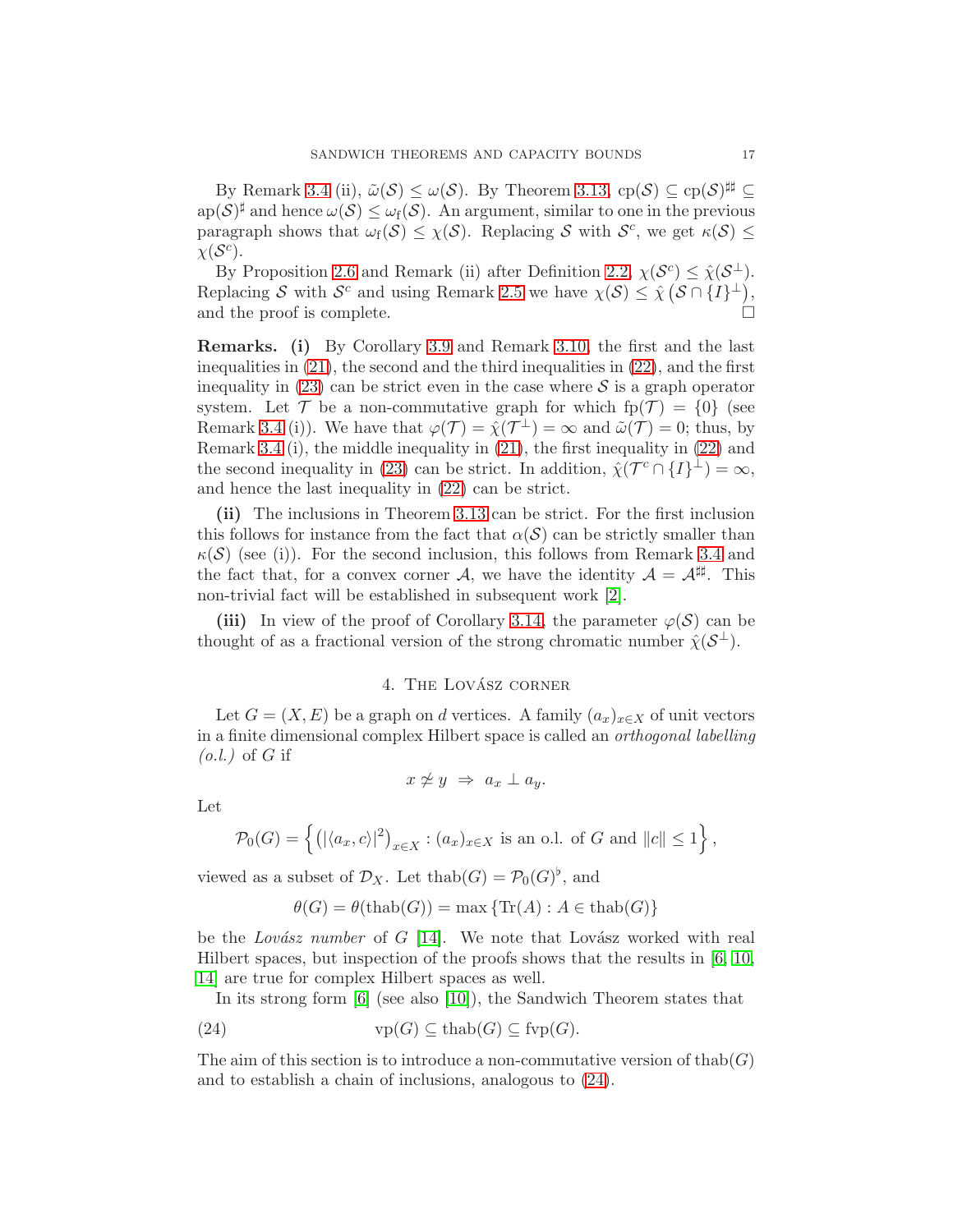<span id="page-17-0"></span>4.1. Definition and consistency. Let  $H$  and  $K$  be finite dimensional Hilbert spaces and  $\Phi : \mathcal{L}(H) \to \mathcal{L}(K)$  be a completely positive map. Then there exist operators  $A_p: H \to K$ ,  $p = 1, \ldots, m$ , such that

(25) 
$$
\Phi(T) = \sum_{p=1}^{m} A_p T A_p^*, \quad T \in \mathcal{L}(H);
$$

the form [\(25\)](#page-17-1) is called a *Kraus representation* of  $\Phi$ , and  $A_p$ ,  $p = 1, \ldots, m$ *Kraus operators* of the representation. The operator system

<span id="page-17-1"></span>
$$
\mathcal{S}_{\Phi} = \text{span}\left\{ A_p^* A_q : p, q \in [m] \right\}
$$

is called the *non-commutative graph of* Φ, and can be shown to be indepen-dent of the Kraus representation [\(25\)](#page-17-1) of  $\Phi$  (see [\[5\]](#page-33-1) and [\[20,](#page-33-16) Corollary 2.23]). We let  $\Phi^*: \mathcal{L}(K) \to \mathcal{L}(H)$  be the adjoint of  $\Phi$ , that is, the linear map given by

$$
\langle T, \Phi^*(S) \rangle = \langle \Phi(T), S \rangle, \quad T \in \mathcal{L}(H), S \in \mathcal{L}(K).
$$

The completely positive map  $\Phi$  is called a *quantum channel* (*q.c.*) if it is trace preserving; this is equivalent to the condition  $\sum_{p=1}^{m} A_p^* A_p = I$ .

Let  $S \subseteq \mathcal{L}(H)$  be an operator system and

 $\mathfrak{C}(\mathcal{S}) = \{\Phi : \mathcal{L}(H) \to M_k : \Phi \text{ is a quantum channel with } \mathcal{S}_{\Phi} \subseteq \mathcal{S}, k \in \mathbb{N} \}.$ Set

$$
\operatorname{th}(\mathcal{S}) = \left\{ T \in \mathcal{L}(H)^+ : \Phi(T) \le I \text{ for every } \Phi \in \mathfrak{C}(\mathcal{S}) \right\}
$$

and

$$
\mathfrak{P}(\mathcal{S}) = \{ \Phi^*(\sigma) : \Phi \in \mathfrak{C}(\mathcal{S}), \sigma \geq 0, \text{Tr}(\sigma) \leq 1 \}.
$$

<span id="page-17-2"></span>**Lemma 4.1.** Let H be a finite dimensional Hilbert space and  $S \subseteq \mathcal{L}(H)$  be *an operator system. Then* th(S) *is a convex corner and* th(S) =  $\mathfrak{P}(\mathcal{S})^{\sharp}$ .

*Proof.* For  $T \in \mathcal{L}(H)^+$ , we have

$$
T \in \text{th}(\mathcal{S}) \iff \Phi(T) \leq I \text{ for all } \Phi \in \mathfrak{C}(\mathcal{S})
$$
  
\n
$$
\iff ||\Phi(T)|| \leq 1 \text{ for all } \Phi \in \mathfrak{C}(\mathcal{S})
$$
  
\n
$$
\iff \langle \Phi(T), \sigma \rangle \leq 1 \text{ for all } \Phi \in \mathfrak{C}(\mathcal{S}) \text{ and all } \sigma \geq 0, \text{Tr}(\sigma) \leq 1
$$
  
\n
$$
\iff \langle T, \Phi^*(\sigma) \rangle \leq 1 \text{ for all } \Phi \in \mathfrak{C}(\mathcal{S}) \text{ and all } \sigma \geq 0, \text{Tr}(\sigma) \leq 1
$$
  
\n
$$
\iff T \in \mathfrak{P}(\mathcal{S})^{\sharp}.
$$

Thus, th $(S) = \mathfrak{P}(S)^{\sharp}$  and hence, by Remark [3.2](#page-7-1) (i), th $(S)$  is a convex  $\Box$ corner.

For a non-commutative graph  $S$ , we set

$$
\theta(\mathcal{S}) = \theta(\text{th}(\mathcal{S})),
$$

and call  $\theta(\mathcal{S})$  the *Lovász number* of  $\mathcal{S}$ .

Let  $G = (X, E)$  be a graph. We will call a family  $(P_x)_{x \in X}$  of projections acting on a finite dimensional Hilbert space a *projective orthogonal labelling (p.o.l.)* of G if

$$
x \not\simeq y \;\Rightarrow\; P_x P_y = 0.
$$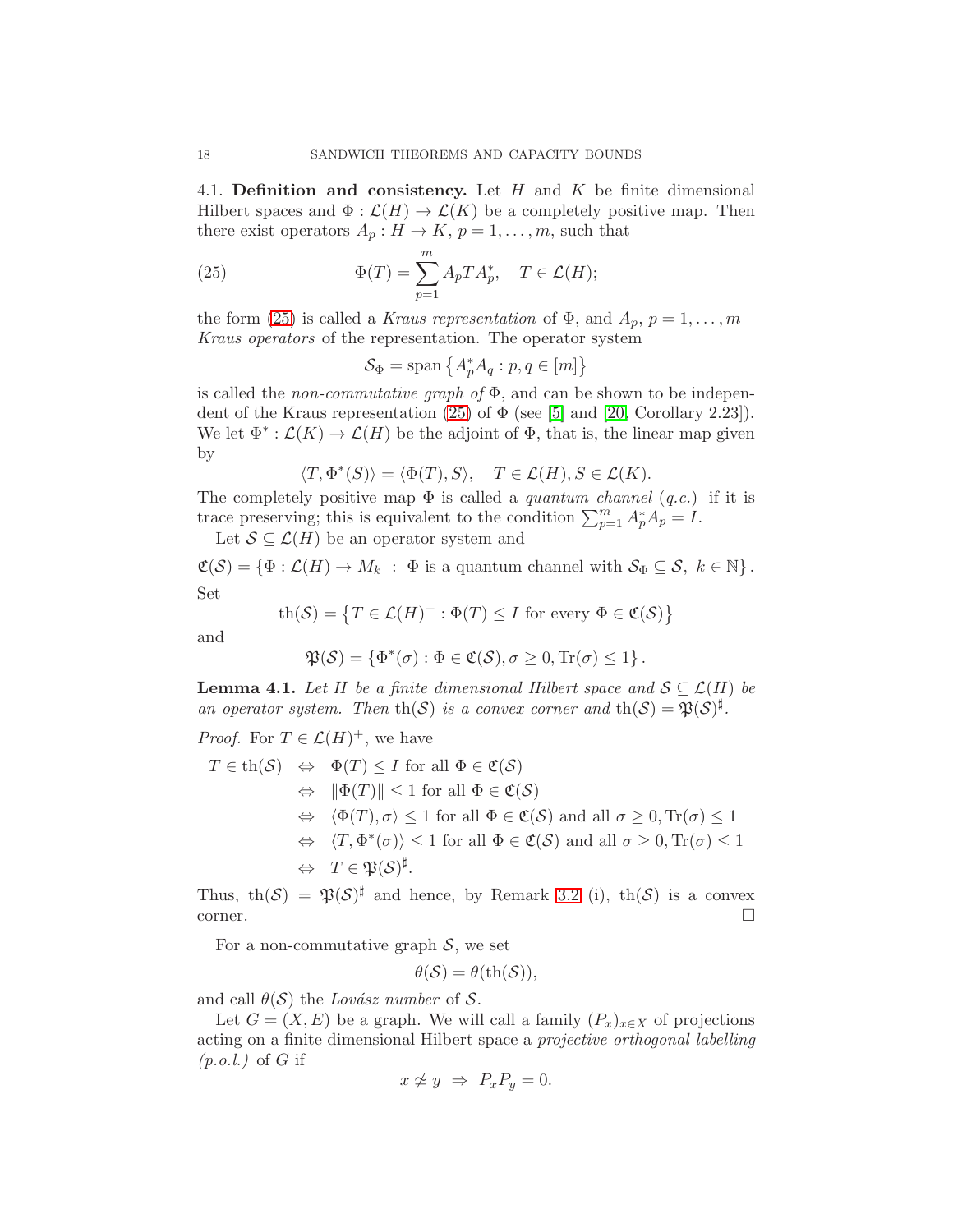Let

$$
\mathcal{P}(G) = \{ (\text{Tr}(P_x \rho))_{x \in X} : (P_x)_{x \in X} \text{ is a p.o.l. of } G \text{ and } \rho \text{ is a state} \}.
$$

Note that, if  $(a_x)_{x \in X}$  is an orthogonal labelling of G then the family  $(a_x a_x^*)_{x \in X}$ is a projective orthogonal labelling of G. It follows that

$$
(26) \t\t \mathcal{P}_0(G) \subseteq \mathcal{P}(G).
$$

<span id="page-18-1"></span>**Lemma 4.2.** Let  $G = (X, E)$  be a graph on d vertices. Then  $\mathcal{P}(G^c) \subseteq$  $\mathcal{P}(G)^{\flat}$ .

*Proof.* Let  $(P_x)_{x\in X}$  (resp.  $(Q_x)_{x\in X}$ ) be a projective orthogonal labelling of G (resp.  $G^c$ ) acting on a Hilbert space  $K_1$  (resp.  $K_2$ ), and let  $\rho$  (resp.  $\sigma$ ) be a state on  $K_1$  (resp.  $K_2$ ). We have that

<span id="page-18-0"></span>
$$
P_x \otimes Q_x \perp P_y \otimes Q_y \quad \text{whenever} \ x, y \in X, \ x \neq y.
$$

It follows that the operator  $\sum_{x \in X} P_x \otimes Q_x$  is a contraction, and thus

$$
\sum_{x \in X} \text{Tr}(P_x \rho) \text{Tr}(Q_x \sigma) = \sum_{x \in X} \text{Tr}((P_x \otimes Q_x)(\rho \otimes \sigma))
$$

$$
= \text{Tr}\left(\left(\sum_{x \in X} P_x \otimes Q_x\right)(\rho \otimes \sigma)\right) \le 1.
$$

<span id="page-18-3"></span>**Lemma 4.3.** Let  $G = (X, E)$  be a graph on d vertices. Then  $\mathcal{P}_0(G) \subseteq$  $\mathfrak{P}(\mathcal{S}_G)$ .

*Proof.* Let  $(a_x)_{x \in X} \subseteq \mathbb{C}^k$  be an orthogonal labelling of G and  $\Phi : M_d \to M_k$ be the quantum channel defined by

$$
\Phi(S) = \sum_{x \in X} (a_x e_x^*) S(e_x a_x^*), \quad S \in M_d.
$$

If  $x \not\approx y$  then  $(e_x a_x^*)(a_y e_y^*) = \langle a_y, a_x \rangle e_x e_y^* = 0$ , and hence  $\mathcal{S}_{\Phi} \subseteq \mathcal{S}_G$ . Given a unit vector  $c \in \mathbb{C}^k$ , we have that  $\Phi^*(cc^*) = (|\langle a_x, c \rangle|^2)_{x \in X}$ , and the proof is complete.  $\square$ 

<span id="page-18-2"></span>**Lemma 4.4.** Let  $G = (X, E)$  be a graph on d vertices. Then

$$
\mathcal{P}(G)^{\flat} \subseteq \mathcal{D}_X \cap \th(\mathcal{S}_G).
$$

*Proof.* Let  $\Phi : M_d \to M_k$  be a quantum channel with  $\mathcal{S}_{\Phi} \subseteq \mathcal{S}_G$ . Write

$$
\Phi(T) = \sum_{p=1}^{m} A_p T A_p^*, \quad T \in M_d,
$$

where  $A_p : \mathbb{C}^d \to \mathbb{C}^k$  are linear operators such that  $A_p^* A_q \in \mathcal{S}_G$  for all  $p, q \in [m]$  and  $\sum_{p=1}^{m} A_p^* A_p = I$ . Let  $a_{p,x} = A_p e_x$ ,  $p \in [m]$ ,  $x \in X$ . Note that

 $\Box$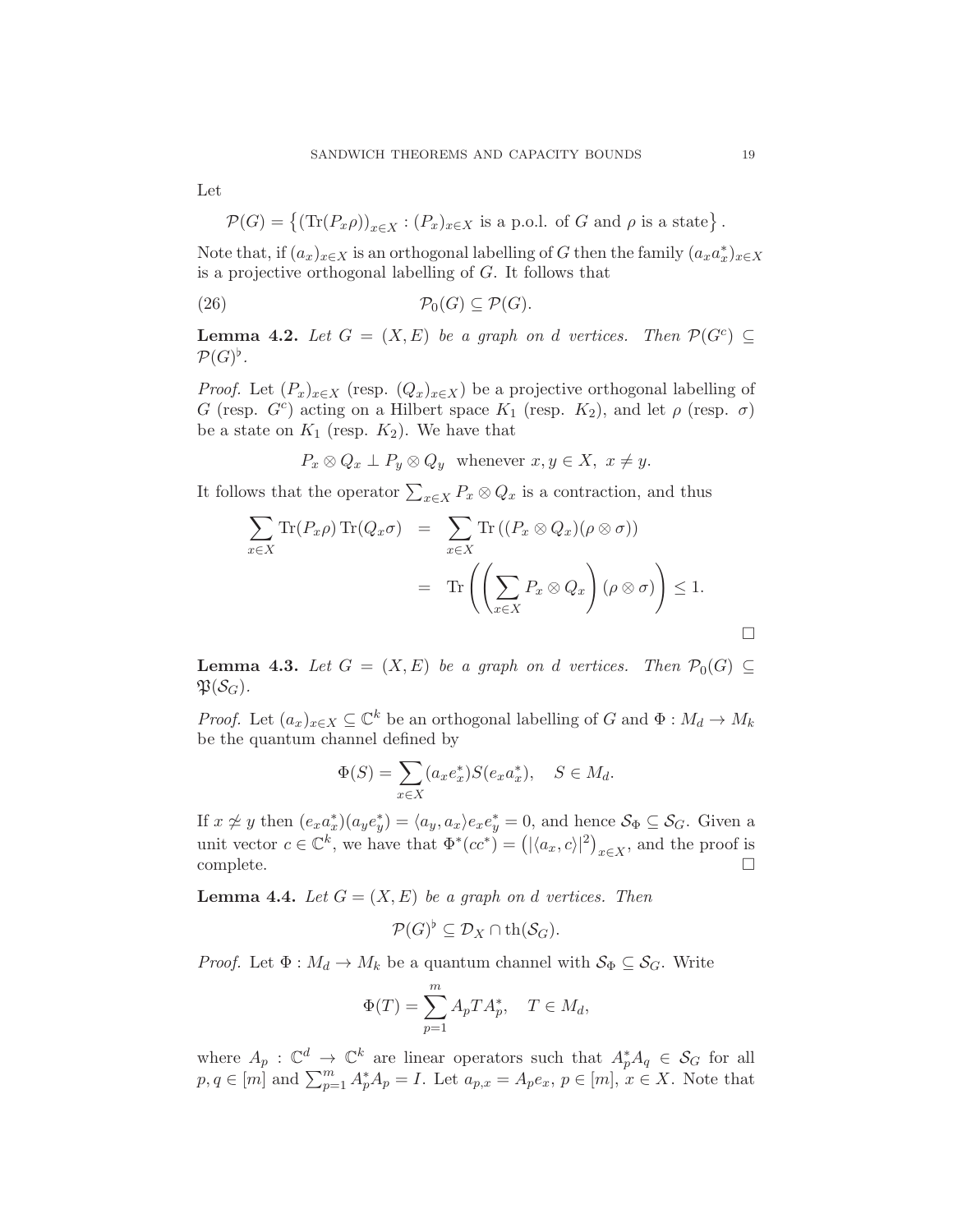$a_{p,x} \in \mathbb{C}^k$  and set  $Z_x = \sum_{p=1}^m a_{p,x} a_{p,x}^*$ ; thus,  $Z_x \in M_k$ ,  $x \in X$ . Let  $P_x$  be the projection onto the span of  $\{a_{p,x} : p \in [m]\}$  and observe that

(27) 
$$
Z_x = P_x Z_x P_x, \quad x \in X.
$$

Suppose that  $x, y \in X$ ,  $x \not\cong y$ . Then

<span id="page-19-0"></span>
$$
\langle a_{q,y}, a_{p,x} \rangle = \langle A_q e_y, A_p e_x \rangle = \langle A_p^* A_q e_y, e_x \rangle = 0, \quad p, q \in [m].
$$

It follows that the family  $(P_x)_{x\in X}$  is a projective orthogonal labelling of G. On the other hand,

<span id="page-19-1"></span>(28) 
$$
||Z_x|| \le \sum_{p=1}^m ||a_{p,x} a_{p,x}^*|| = \sum_{p=1}^m ||a_{p,x}||^2 = \sum_{p=1}^m \langle A_p^* A_p e_x, e_x \rangle = 1.
$$

Relations [\(27\)](#page-19-0) and [\(28\)](#page-19-1) imply that

(29) 
$$
Z_x \le P_x, \quad x \in X.
$$

<span id="page-19-2"></span>Let  $(t_x)_{x \in X} \in \mathcal{P}(G)^{\flat}$ . Then  $\begin{array}{c} \hline \end{array}$  $\sum$ x∈X  $t_xP_x$  $\begin{array}{c} \hline \end{array}$  $=$  max  $\left\{ \text{Tr} \left( \left( \sum_{i=1}^{n} \right)$  $x \in X$  $t_xP_x$  $\setminus$ ρ  $\setminus$ :  $\rho$  a state on  $\mathbb{C}^k$  $=$  max  $\left\{ \sum_{k=1}^{N} a_k \right\}$  $t_x \operatorname{Tr}(P_x \rho)$ :  $\rho$  a state on  $\mathbb{C}^k$ 

 $x \in X$ Since the operator  $\sum_{x \in X} t_x P_x$  is positive, this implies that  $\sum_{x \in X} t_x P_x \leq I$ . Inequalities [\(29\)](#page-19-2) now imply

<span id="page-19-3"></span>(30) 
$$
\sum_{x \in X} t_x Z_x \leq I.
$$

Thus, letting  $T = (t_x)_{x \in X} \in \mathcal{D}_X$ , using [\(30\)](#page-19-3), we have

$$
\Phi(T) = \sum_{p=1}^{m} A_p T A_p^* = \sum_{p=1}^{m} A_p \left( \sum_{x \in X} t_x e_x e_x^* \right) A_p^*
$$
  
= 
$$
\sum_{x \in X} t_x \sum_{p=1}^{m} (A_p e_x) (A_p e_x)^* = \sum_{x \in X} t_x \sum_{p=1}^{m} a_{p,x} a_{p,x}^* = \sum_{x \in X} t_x Z_x \le I.
$$

Therefore  $T \in \text{th}(\mathcal{S}_G)$  and the proof is complete.

<span id="page-19-4"></span>**Theorem 4.5.** Let  $G = (X, E)$  be a graph on d vertices. Then

$$
\operatorname{thab}(G) = \mathcal{D}_X \cap \operatorname{th}(\mathcal{S}_G) = \Delta(\operatorname{th}(\mathcal{S}_G)).
$$

*Proof.* By [\[6,](#page-33-5) Corollary 3.4], [\(26\)](#page-18-0), Remark [3.2](#page-7-1) (ii) and Lemma [4.2,](#page-18-1) we have

$$
\mathcal{P}_0(G)^{\flat} = \text{thab}(G) = \text{thab}(G^c)^{\flat} = \mathcal{P}_0(G^c)^{\flat \flat} \subseteq \mathcal{P}(G^c)^{\flat \flat} \subseteq \mathcal{P}(G)^{\flat \flat \flat}
$$
  
=  $\mathcal{P}(G)^{\flat} \subseteq \mathcal{P}_0(G)^{\flat}.$ 

Thus, thab $(G) = \mathcal{P}(G)^{\flat}$  and hence, by Lemma [4.4,](#page-18-2) (31) thab(G)  $\subseteq \mathcal{D}_X \cap \text{th}(\mathcal{S}_G)$ .

$$
\Box
$$

 $\leq 1$ .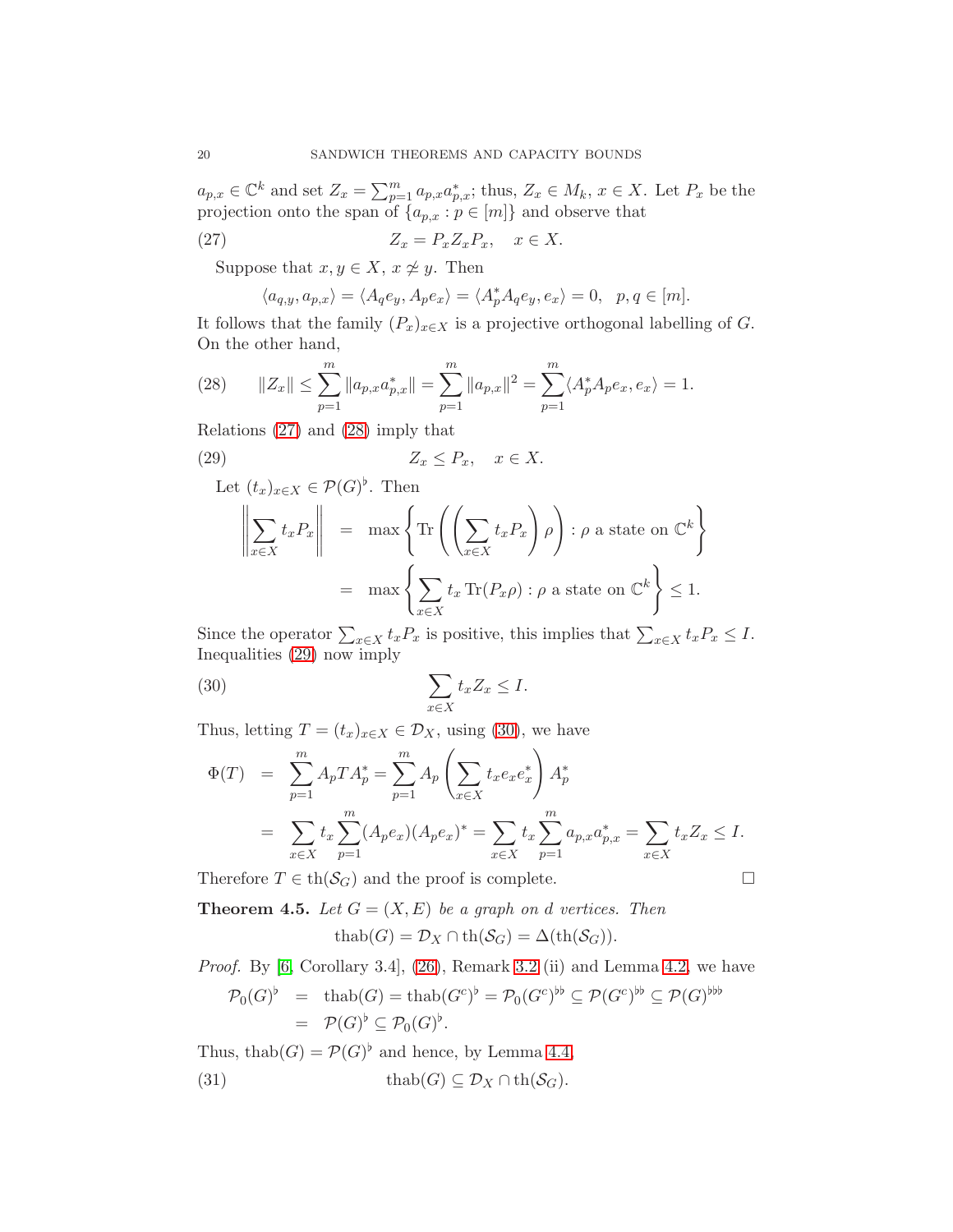Clearly,  $\mathcal{D}_X \cap \text{th}(\mathcal{S}_G) \subseteq \Delta(\text{th}(\mathcal{S}_G))$ . Let  $T \in \text{th}(\mathcal{S}_G)$  and suppose that  $\Phi: M_d \to M_k$  is a quantum channel with  $S_{\Phi} \subseteq S_G$ . Let

$$
\Phi(S) = \sum_{p=1}^{m} A_p S A_p^*, \quad S \in M_d,
$$

be a Kraus representation of  $\Phi$ . Set  $A_{p,x} = A_p(e_x e_x^*)$ , and note that, since  $\mathcal{S}_G$  is a  $\mathcal{D}_X$ -bimodule, we have that  $A_{p,x}^* A_{q,y} = (e_x e_x^*) A_p^* A_q (e_y e_y^*) \in \mathcal{S}_G$ . In addition,

$$
\sum_{p=1}^{m} \sum_{x \in X} A_{p,x}^* A_{p,x} = \sum_{p=1}^{m} \sum_{x \in X} (e_x e_x^*) A_p^* A_p(e_x e_x^*) = \sum_{x \in X} e_x e_x^* = I.
$$

Thus, the map  $\Psi : M_d \to M_k$ , given by

$$
\Psi(S) = \sum_{p=1}^{m} \sum_{x \in X} A_{p,x} S A_{p,x}^*, \quad S \in M_d,
$$

is a quantum channel with  $S_{\Psi} \subseteq S_G$ . Hence

$$
\Phi(\Delta(T)) = \sum_{p=1}^{m} A_p \left( \sum_{x \in X} (e_x e_x^*) T(e_x e_x^*) \right) A_p^* = \Psi(T) \le I.
$$

It follows that  $\Delta(T) \in \text{th}(\mathcal{S}_G)$ . By Lemmas [4.1](#page-17-2) and [4.3,](#page-18-3)  $\text{th}(\mathcal{S}_G) \subseteq \mathcal{P}_0(G)^{\sharp}$ . It now follows that  $\Delta(T)$  ∈ thab(G). The proof is complete.  $\Box$ 

In view of Theorem [4.5,](#page-19-4)  $\text{th}(\mathcal{S})$  can be thought of as a non-commutative version of thab( $G$ ).

**Corollary 4.6.** *Let*  $G = (X, E)$  *be a graph on d vertices. Then*  $\theta(G)$  =  $\theta(\mathcal{S}_G)$ .

*Proof.* By Theorem [4.5,](#page-19-4) thab $(G) \subseteq \text{th}(\mathcal{S}_G)$ , and hence  $\theta(G) \leq \theta(\mathcal{S}_G)$ . Since th( $\mathcal{S}_G$ ) is compact, there exists  $T \in \text{th}(\mathcal{S}_G)$  such that  $\text{Tr}(T) = \theta(\mathcal{S}_G)$ . By Theorem 4.5,  $\Delta(T) \in \text{thab}(G)$ , and hence  $\text{Tr}(T) = \text{Tr}(\Delta(T)) \leq \theta(G)$ . Theorem [4.5,](#page-19-4)  $\Delta(T) \in \text{thab}(G)$ , and hence  $\text{Tr}(T) = \text{Tr}(\Delta(T)) \leq \theta(G)$ .

<span id="page-20-0"></span>4.2. The second sandwich theorem. We now establish a chain of inclusions generalising the Sandwich Theorem [\(24\)](#page-16-1) to the non-commutative setting.

<span id="page-20-1"></span>**Theorem 4.7.** Let H be a finite dimensional Hilbert space and  $S \subseteq \mathcal{L}(H)$ *be an operator system. Then*

$$
ap(\mathcal{S}) \subseteq th(\mathcal{S}) \subseteq fp(\mathcal{S})^{\sharp}.
$$

*Proof.* Let P be an S-abelian projection, and suppose that  $\{\xi_i\}_{i=1}^k$  is an Sindependent set of (unit) vectors that spans PH. Fix  $\Phi \in \mathfrak{C}(\mathcal{S})$  with Kraus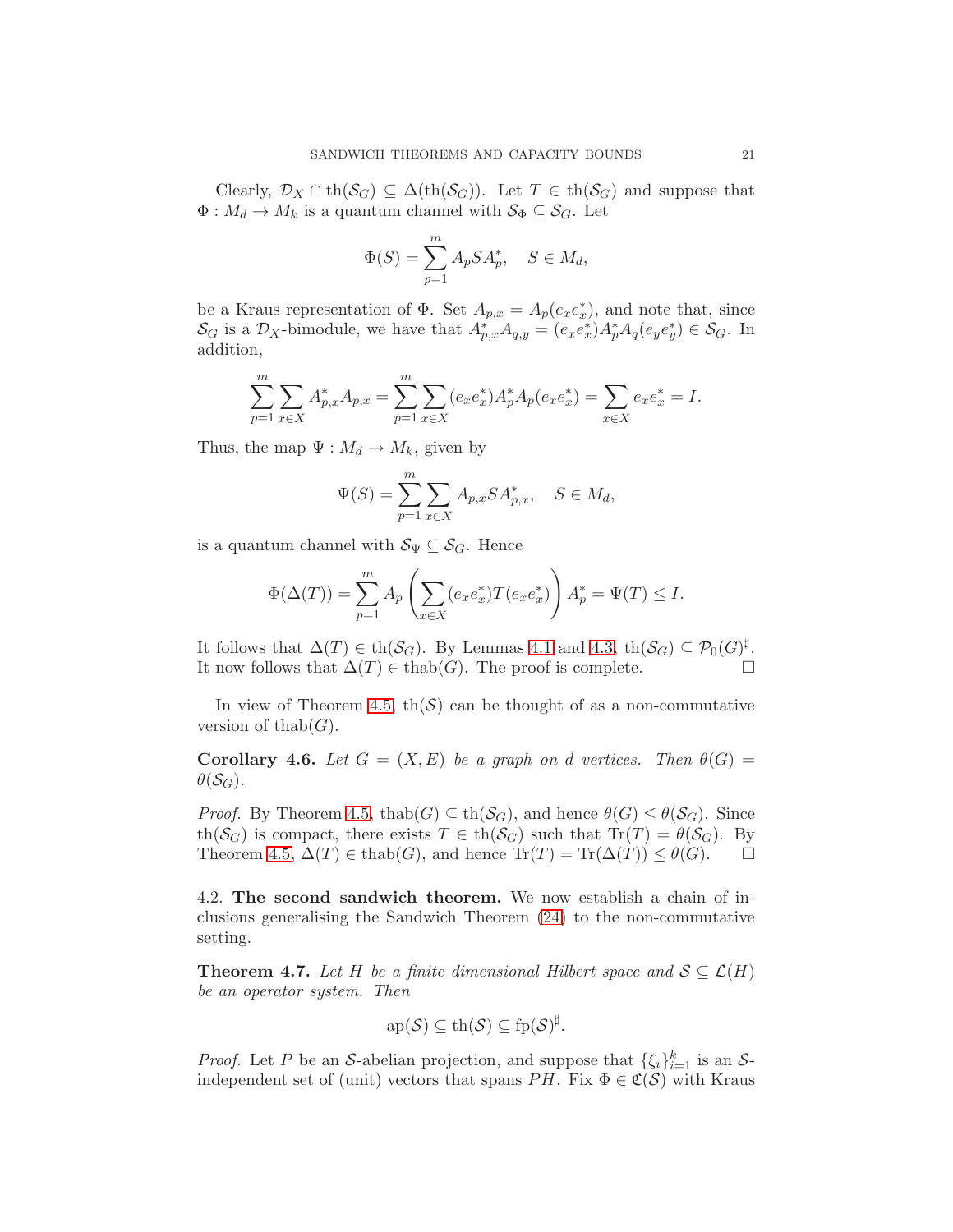operators  $A_1, \ldots, A_m$ , and let  $i, j \in [k]$  with  $i \neq j$ . Then

$$
\begin{split} \text{Tr}\left(\Phi(\xi_{i}\xi_{i}^{*})\Phi(\xi_{j}\xi_{j}^{*})\right) &= \sum_{p,q=1}^{m} \text{Tr}\left(A_{p}(\xi_{i}\xi_{i}^{*})A_{p}^{*}A_{q}(\xi_{j}\xi_{j}^{*})A_{q}^{*}\right) \\ &= \sum_{p,q=1}^{m} \text{Tr}\left((A_{p}\xi_{i})(A_{p}\xi_{i})^{*}((A_{q}\xi_{j})(A_{q}\xi_{j})^{*})\right) \\ &= \sum_{p,q=1}^{m} |\langle A_{q}\xi_{j}, A_{p}\xi_{i}\rangle|^{2} = \sum_{p,q=1}^{m} |\langle A_{p}^{*}A_{q}\xi_{j}, \xi_{i}\rangle|^{2} = 0, \end{split}
$$

since  $S_{\Phi} \subseteq S$  while  $\xi_i \xi_j^* \in S^{\perp}$ . Since  $\Phi(\xi_i \xi_i^*)$  and  $\Phi(\xi_j \xi_j^*)$  are positive operators, we conclude that there exist mutually orthogonal projections  $Q_1, \ldots, Q_k$  such that  $\Phi(\xi_i \xi_i^*) = Q_i \Phi(\xi_i \xi_i^*) Q_i$  for each  $i \in [k]$ . Since  $||\xi_i|| = 1$ and  $\Phi$  is trace preserving,  $\text{Tr}(\Phi(\xi_i\xi_i^*))=1$ ; in particular,  $\|\Phi(\xi_i\xi_i^*)\| \leq 1$ . It now follows that

$$
\|\Phi(P)\| = \left\|\sum_{i=1}^k \Phi(\xi_i \xi_i^*)\right\| = \max_{i=1,\dots,k} \|\Phi(\xi_i \xi_i^*)\| \le 1,
$$

that is,  $P \in \text{th}(\mathcal{S})$ . Since  $\text{ap}(\mathcal{S})$  is generated, as a convex corner, by the S-abelian projections, using Lemma [4.1,](#page-17-2) we conclude that  $ap(S) \subseteq th(S)$ .

Now suppose that  $Q$  is an  $S$ -full projection. Let  $(\eta_j)_{j=1}^k$  be an orthonormal basis for the range of Q; then  $\eta_i \eta_j^* \in S$  for all  $i, j \in [k]$ . Let  $\eta$  be a unit vector with  $\eta = Q\eta$  and  $\Phi : \mathcal{L}(H) \to \mathcal{L}(H)$  be the quantum channel given by

$$
\Phi(T) = Q^{\perp} T Q^{\perp} + \text{Tr}(TQ) \eta \eta^*, \quad T \in \mathcal{L}(H).
$$

For any  $T \in \mathcal{L}(H)$  we have

$$
\langle T, \Phi^*(\eta \eta^*) \rangle = \langle \Phi(T), \eta \eta^* \rangle = \text{Tr}(TQ);
$$

thus,  $(32)$ 

<span id="page-21-0"></span>
$$
\Phi^*(\eta \eta^*) = Q.
$$

Note that

$$
\Phi(T) = Q^{\perp} T Q^{\perp} + \sum_{j=1}^{k} (\eta \eta_j^*) T(\eta_j \eta^*), \quad T \in \mathcal{L}(H),
$$

and that

$$
(\eta_i \eta^*)(\eta \eta_j^*) = \eta_i \eta_j^* \in \mathcal{S}, \quad i, j \in [k].
$$

It follows that  $\mathcal{S}_{\Phi} \subseteq \mathcal{S}$ . Now [\(32\)](#page-21-0) implies that  $Q \in \mathfrak{P}(\mathcal{S})$ . Since Q is an arbitrary S-full projection, by Lemma [4.1,](#page-17-2)  $\text{th}(\mathcal{S}) = \mathfrak{P}(\mathcal{S})^{\sharp} \subseteq \text{fp}(\mathcal{S})^{\sharp}$ .

The classical Lovász Sandwich Theorem states that the chain of inequalities

$$
\alpha(G) \leq \theta(G) \leq \omega_f(G^c)
$$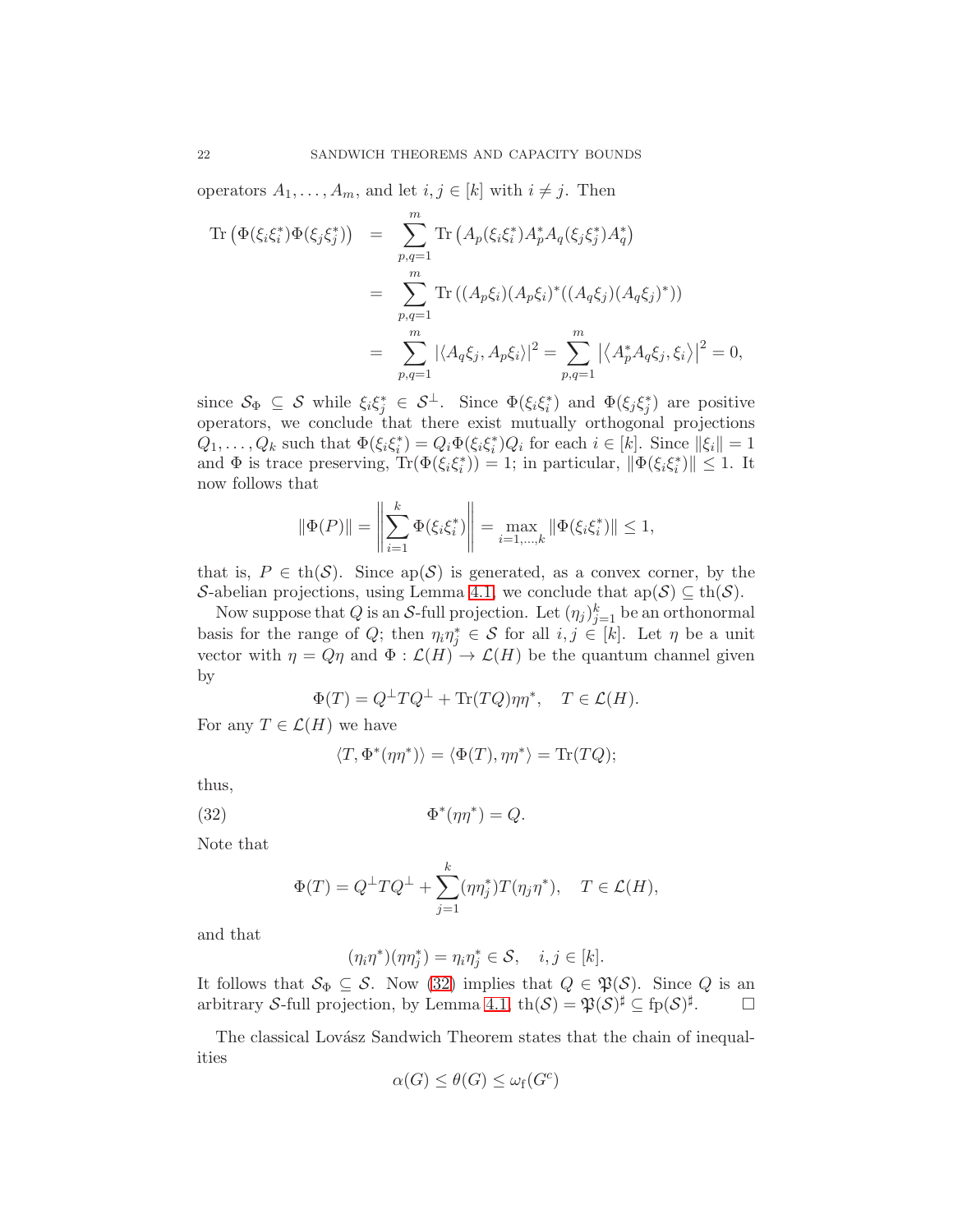holds for a graph  $G$  (see [\[10\]](#page-33-6)). The next corollary, which is immediate from Theorem [4.7,](#page-20-1) provides a non-commutative version.

<span id="page-22-3"></span><span id="page-22-0"></span>**Corollary 4.8.** *If* S *is a non-commutative graph then*  $\alpha(S) \leq \theta(S) \leq \varphi(S)$ .

## 5. ANOTHER QUANTISATION OF  $\theta(G)$

Let  $\Phi: M_d \to M_k$  be a quantum channel. The *one-shot classical Shannon capacity* of  $\Phi$  was introduced in [\[5\]](#page-33-1) as the maximal number of pure states that can be transmitted via  $\Phi$  so that their images are perfectly distinguishable. As was pointed out in [\[5\]](#page-33-1), it coincides with the independence number  $\alpha(S)$ of the non-commutative confusability graph S of Φ. The *classical Shannon capacity* [\[5\]](#page-33-1) of  $\Phi$  is, on the other hand, defined by setting

$$
c_0(\Phi) = \lim_{n \to \infty} \sqrt[n]{\alpha(\mathcal{S}^{\otimes n})},
$$

where  $\mathcal{S}^{\otimes n} = \underbrace{\mathcal{S} \otimes \cdots \otimes \mathcal{S}}$  $\overline{n}$  times . We note that it depends only on  $S$ ; thus, one may

n times talk without ambiguity about the Shannon capacity of a non-commutative graph S and denote it by  $c_0(\mathcal{S})$ .

In the case S is the operator system of a graph G, we have that  $c_0(\mathcal{S})$ coincides with the Shannon capacity  $c_0(G)$  of G. The Lovász number of G is in this case an upper bound of  $c_0(G)$ . We do not know if the inequality  $c_0(\mathcal{S}) \leq \theta(\mathcal{S})$  holds for general non-commutative graphs S. However,  $\theta(G)$ has several equivalent expressions [\[6,](#page-33-5) [10,](#page-33-6) [14\]](#page-33-3); in particular, we have that

<span id="page-22-2"></span>(33) 
$$
\theta(G) = \min \left\{ \max_{x \in X} \frac{1}{|\langle a_x, c \rangle|^2} : ||c|| = 1, (a_x)_{x \in X} \text{ an o.l. of } G \right\}.
$$

We will now consider a non-commutative version of the latter expression and show that it leads to a parameter that bounds from above the Shannon capacity of the corresponding non-commutative graph. Namely, for a noncommutative graph  $S$ , we set

$$
\hat{\theta}(\mathcal{S}) = \inf \left\{ \left\| \Phi^*(\sigma)^{-1} \right\| : \sigma \ge 0, \text{Tr}(\sigma) \le 1, \Phi \in \mathfrak{C}(\mathcal{S}), \Phi^*(\sigma) \text{ invertible} \right\}.
$$

<span id="page-22-1"></span>**Theorem 5.1.** *Let* H *be a finite dimensional Hilbert space and*  $S \subseteq \mathcal{L}(H)$ *be an operator system. Then*

 $(i)$   $\hat{\theta}(\mathcal{S})^{-1} = \sup \{ \inf \{ ||\Phi(\rho)|| : \rho \text{ a state on } H \} : \Phi \in \mathfrak{C}(\mathcal{S}) \},$ (*ii*)  $\theta(S)^{-1} = \inf \{ \sup \{ ||\Phi(\rho)|| : \Phi \in \mathfrak{C}(S) \} : \rho \text{ a state on } H \}.$ 

*Proof.* (i) For an operator  $A \in \mathcal{L}(H)^+$ , write  $\lambda_{\min}(A)$  for the smallest eigenvalue of A. Using the von Neumann minimax theorem, we have

$$
\hat{\theta}(\mathcal{S})^{-1} = \inf \{ \|\Phi^*(\sigma)^{-1}\| : \sigma \text{ a state with } \lambda_{\min}(\Phi^*(\sigma)) > 0, \Phi \in \mathfrak{C}(\mathcal{S}) \}^{-1} \n= \inf \left\{ \lambda_{\min}^{-1}(\Phi^*(\sigma)) : \sigma \text{ a state with } \lambda_{\min}(\Phi^*(\sigma)) > 0, \Phi \in \mathfrak{C}(\mathcal{S}) \right\}^{-1}
$$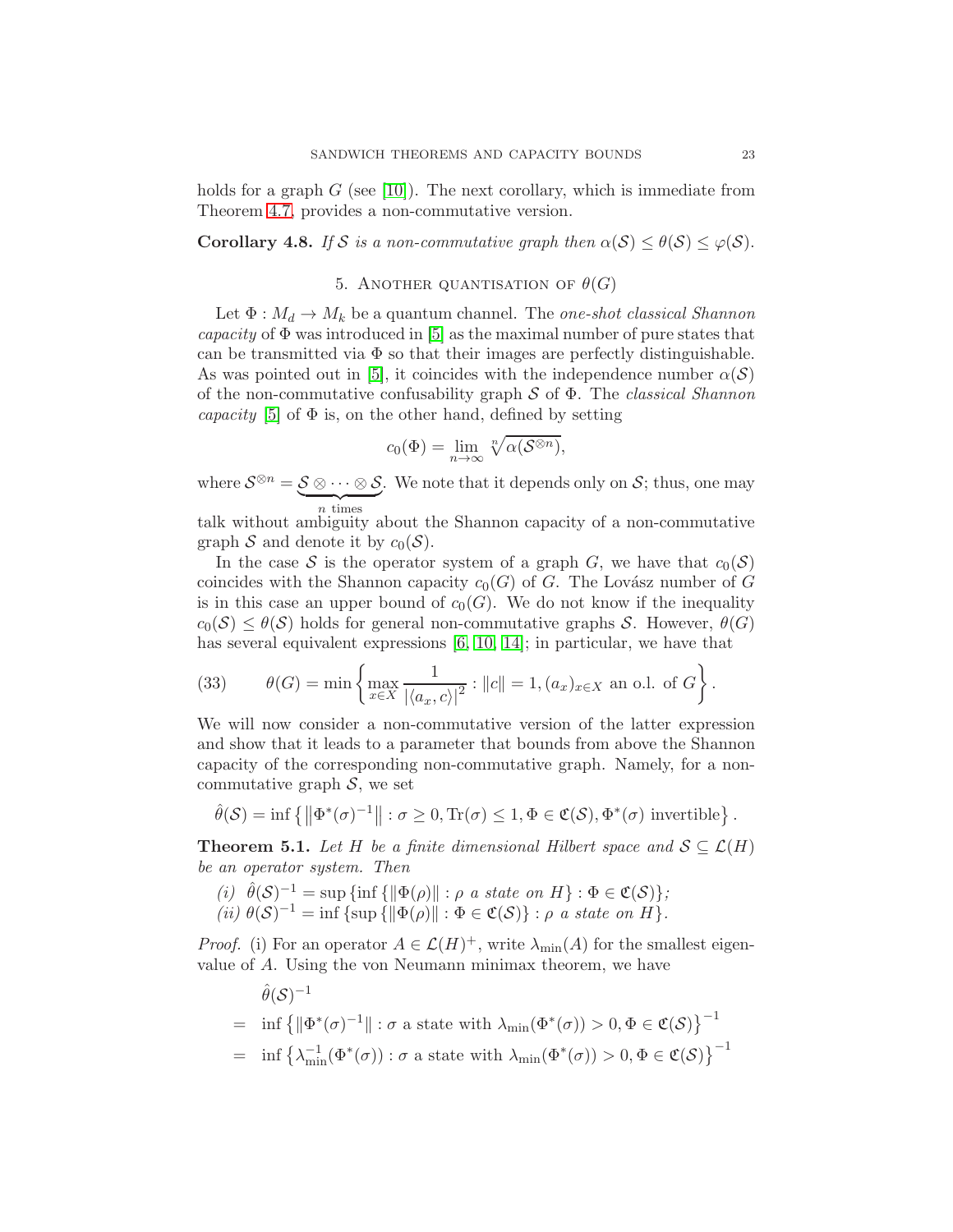= 
$$
\sup \{ \lambda_{\min}(\Phi^*(\sigma)) : \sigma \text{ a state with } \lambda_{\min}(\Phi^*(\sigma)) > 0, \Phi \in \mathfrak{C}(\mathcal{S}) \}
$$

- $= \sup \{ \lambda_{\min}(\Phi^*(\sigma)) : \sigma \text{ a state}, \Phi \in \mathfrak{C}(\mathcal{S}) \}$
- = sup {max {min{ $\langle \Phi^*(\sigma) \xi, \xi \rangle : ||\xi|| = 1} : \sigma$  a state} :  $\Phi \in \mathfrak{C}(\mathcal{S})$ }
- =  $\sup \{\max \{\min \{\langle \Phi^*(\sigma), \rho \rangle : \rho \text{ a state} \} : \sigma \text{ a state} \} : \Phi \in \mathfrak{C}(\mathcal{S})\}\$
- =  $\sup \{\max \{\min\{\langle \sigma, \Phi(\rho)\rangle : \rho \text{ a state}\} : \sigma \text{ a state}\} : \Phi \in \mathfrak{C}(\mathcal{S})\}\$
- =  $\sup \{\min \{\max \{\langle \sigma, \Phi(\rho)\rangle : \sigma \text{ a state}\} : \rho \text{ a state}\} : \Phi \in \mathfrak{C}(\mathcal{S})\}\$
- $=$  sup {min { $\|\Phi(\rho)\|$  :  $\rho$  a state} :  $\Phi \in \mathfrak{C}(\mathcal{S})$  .

(ii) Since the operator  $\frac{1}{\text{Tr}(T)}T$  is a state for each non-zero  $T \in M_d^+$ , we have

$$
\theta(\mathcal{S})^{-1} = \sup \{ \sup \{ \lambda > 0 : \lambda \rho \in \text{th}(\mathcal{S}) \} : \rho \text{ a state} \}^{-1}
$$
  
\n=  $\sup \{ \sup \{ \lambda > 0 : ||\Phi(\lambda \rho)|| \le 1 \text{ for all } \Phi \in \mathfrak{C}(\mathcal{S}) \} : \rho \text{ a state} \}^{-1}$   
\n=  $\sup \{ \sup \{ \lambda > 0 : \lambda \le ||\Phi(\rho)||^{-1} \text{ for all } \Phi \in \mathfrak{C}(\mathcal{S}) \} : \rho \text{ a state} \}^{-1}$   
\n=  $\sup \{ \inf \{ ||\Phi(\rho)||^{-1} : \Phi \in \mathfrak{C}(\mathcal{S}) \} : \rho \text{ a state} \}^{-1}$   
\n=  $\inf \{ \sup \{ ||\Phi(\rho)|| : \Phi \in \mathfrak{C}(\mathcal{S}) \} : \rho \text{ a state} \} .$ 

Remark. By compactness, the infimum appearing in part (i) of Theorem [5.1](#page-22-1) is a minimum; it is not however clear whether the supremum in this expression is attained.

Recall [\[13\]](#page-33-9) that the *quantum subcomplexity*  $\beta(S)$  of a non-commutative graph  $S \subseteq \mathcal{L}(H)$  is defined by letting

 $\beta(\mathcal{S}) = \min \{k \in \mathbb{N} : \text{ there exists } q.c. \Phi : \mathcal{L}(H) \to M_k \text{ with } \Phi \in \mathfrak{C}(\mathcal{S})\}.$ 

<span id="page-23-0"></span>**Theorem 5.2.** Let H be a Hilbert space with  $\dim(H) = d$  and  $S \subseteq \mathcal{L}(H)$ *be an operator system. Then*

$$
d\inf\left\{\|\Phi(I_d)\|^{-1}:\Phi\in\mathfrak{C}(\mathcal{S})\right\}\leq\theta(\mathcal{S})\leq\hat{\theta}(\mathcal{S})\leq\beta(\mathcal{S})\leq d.
$$

*Proof.* The first inequality follows from Theorem [5.1](#page-22-1) (ii) by taking  $\rho = \frac{1}{d}$  $\frac{1}{d}I_d$ . The second inequality is immediate from Theorem [5.1.](#page-22-1) If  $\Phi : \mathcal{L}(H) \to \tilde{M}_k$  is a quantum channel in  $\mathfrak{C}(\mathcal{S})$  then, letting  $\sigma = \frac{1}{k}$  $\frac{1}{k}I_k$  we have  $\left\|\Phi^*(\sigma)^{-1}\right\|=k.$ Thus,  $\hat{\theta}(\mathcal{S}) \leq \beta(\mathcal{S})$ . The last inequality, as pointed out in [\[13\]](#page-33-9), follows by noting that the identity channel belongs to  $\mathfrak{C}(S)$ noting that the identity channel belongs to  $\mathfrak{C}(\mathcal{S})$ .

<span id="page-23-2"></span>**Proposition 5.3.** *Let*  $G = (X, E)$  *be a graph. Then*  $\hat{\theta}(S_G) = \theta(G)$ *.* 

*Proof.* By Theorems [4.5](#page-19-4) and [5.2,](#page-23-0)

<span id="page-23-1"></span>(34) 
$$
\theta(G) = \theta(\mathcal{S}_G) \leq \hat{\theta}(\mathcal{S}_G).
$$

Let  $(a_x)_{x\in X} \subseteq \mathbb{C}^k$  be an orthogonal labelling of G and  $\Phi : M_d \to M_k$  be the quantum channel defined in the proof of Lemma [4.3.](#page-18-3) Let c be a unit vector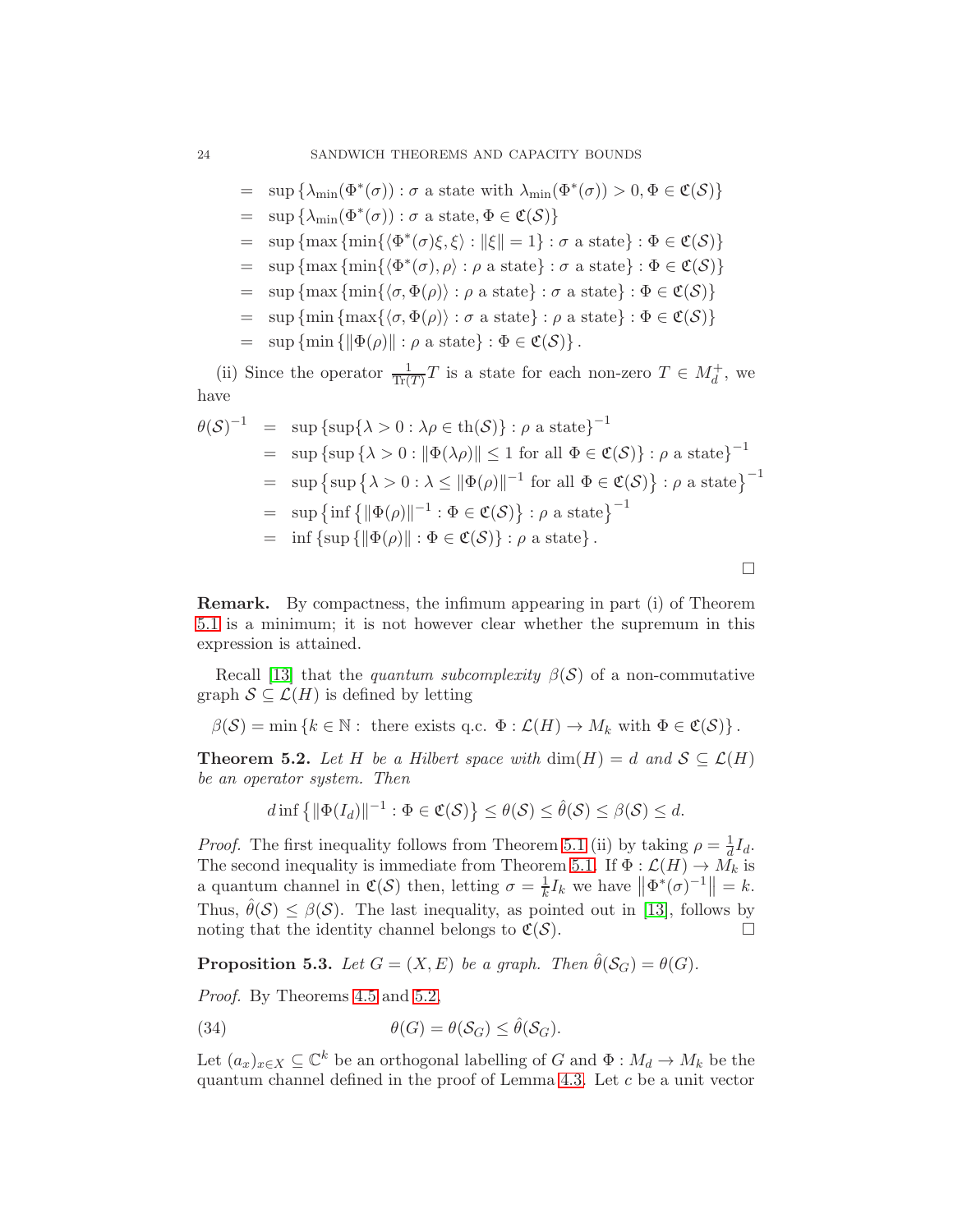in  $\mathbb{C}^k$  such that  $\langle a_x, c \rangle \neq 0$  for all  $x \in X$ . We have that

$$
\left\|\Phi^*(cc^*)^{-1}\right\| = \max_{x \in X} \frac{1}{|\langle a_x, c \rangle|^2}.
$$

Taking the infimum over all orthogonal representations of G and unit vectors c and using [\(33\)](#page-22-2), we conclude that  $\hat{\theta}(\mathcal{S}_G) \leq \theta(G)$ . Together with [\(34\)](#page-23-1), this completes the proof. completes the proof.

Remark. It follows from Proposition [5.3](#page-23-2) that the second inequality in Theorem [5.2](#page-23-0) can be strict; indeed,  $\beta(S)$  is an integer while  $\theta(S)$  can be fractional (for example, if  $C_5$  is the 5-cycle then  $\theta(C_5) = \sqrt{5}$ ).

<span id="page-24-0"></span>Proposition 5.4. *Let* H<sup>1</sup> *and* H<sup>2</sup> *be finite dimensional Hilbert spaces and*  $\mathcal{S}_1 \subseteq \mathcal{L}(H_1)$  and  $\mathcal{S}_2 \subseteq \mathcal{L}(H_2)$  be operator systems. Then  $\theta(\mathcal{S}_1 \otimes \mathcal{S}_2) \leq$  $\hat{\theta}(\mathcal{S}_1)\hat{\theta}(\mathcal{S}_2)$ .

*Proof.* Let  $\epsilon > 0$ , let  $\sigma_i \in \mathcal{L}(H_i)^+$  be an operator with  $\text{Tr}(\sigma_i) \leq 1$  and  $\Phi_i^*(\sigma_i)$ invertible, and let  $\Phi_i : \mathcal{L}(H_i) \to \mathcal{L}(K_i)$  be a quantum channel with  $\mathcal{S}_{\Phi_i} \subseteq \mathcal{S}_i$ ,  $i = 1, 2$ , such that

$$
\left\|\Phi_i^*(\sigma_i)^{-1}\right\| \le \hat{\theta}(\mathcal{S}_i) + \epsilon, \quad i = 1, 2.
$$

Then  $\Phi_1 \otimes \Phi_2 : \mathcal{L}(H_1 \otimes H_2) \to \mathcal{L}(K_1 \otimes K_2)$  is a quantum channel with  $\mathcal{S}_{\Phi_1 \otimes \Phi_2} \subseteq \mathcal{S}_1 \otimes \mathcal{S}_2$ . In addition,  $(\Phi_1 \otimes \Phi_2)^*(\sigma_1 \otimes \sigma_2) = \Phi_1^*(\sigma_1) \otimes \Phi_2^*(\sigma_2)$  is invertible and

$$
\hat{\theta}(\mathcal{S}_1 \otimes \mathcal{S}_2) \leq \|(\Phi_1 \otimes \Phi_2)^*(\sigma_1 \otimes \sigma_2)^{-1}\| = \|\Phi_1^*(\sigma_1)^{-1}\| \|\Phi_2^*(\sigma_2)^{-1}\|
$$
  

$$
\leq (\hat{\theta}(\mathcal{S}_1) + \epsilon)(\hat{\theta}(\mathcal{S}_2) + \epsilon).
$$

The conclusion follows by letting  $\epsilon \to 0$ .

Corollary 4.8, Theorem 5.2 and Proposition 5.4 have the following immediate consequence. In view of Theorem 5.2, it improves the bound on the Shannon capacity by the parameter 
$$
\beta
$$
, established in [13].

**Corollary 5.5.** *Let* S *be a non-commutative graph. Then*  $c_0(S) \leq \hat{\theta}(S)$ *.* 

Let  $\vartheta(\mathcal{S})$  be the quantisation of the Lovász number defined in [\[5\]](#page-33-1), namely

$$
\vartheta(\mathcal{S}) = \max\{\|I + T\| : T \in \mathcal{S}^{\perp}, I + T \ge 0\},\
$$

and  $\tilde{\vartheta}(\mathcal{S}) = \sup_{m \in \mathbb{N}} \vartheta(M_m(\mathcal{S}))$  be its complete version. It was shown in [\[5\]](#page-33-1) that  $\tilde{\vartheta}(\mathcal{S})$  is a bound on the Shannon capacity of S. The next examples imply that  $\hat{\theta}$  can be genuinely better than  $\hat{\theta}$ .

**Examples.** (i) Let  $d \in \mathbb{N}$ . Suppose that  $\Phi$  is a quantum channel with (non-zero) Kraus operators  $A_1, \ldots, A_m$  and confusability graph  $\mathbb{C}I_d$ . Then  $A_i^* A_i = \lambda_i I$  for some  $\lambda_i > 0$ , and hence the operator  $V_i := \frac{1}{\sqrt{2}}$  $\frac{1}{\lambda_i}A_i$  is an isometry. Thus,

$$
\sum_{i=1}^{m} A_i A_i^* = \sum_{i=1}^{m} \lambda_i V_i V_i^* \le \sum_{i=1}^{m} \lambda_i I = I.
$$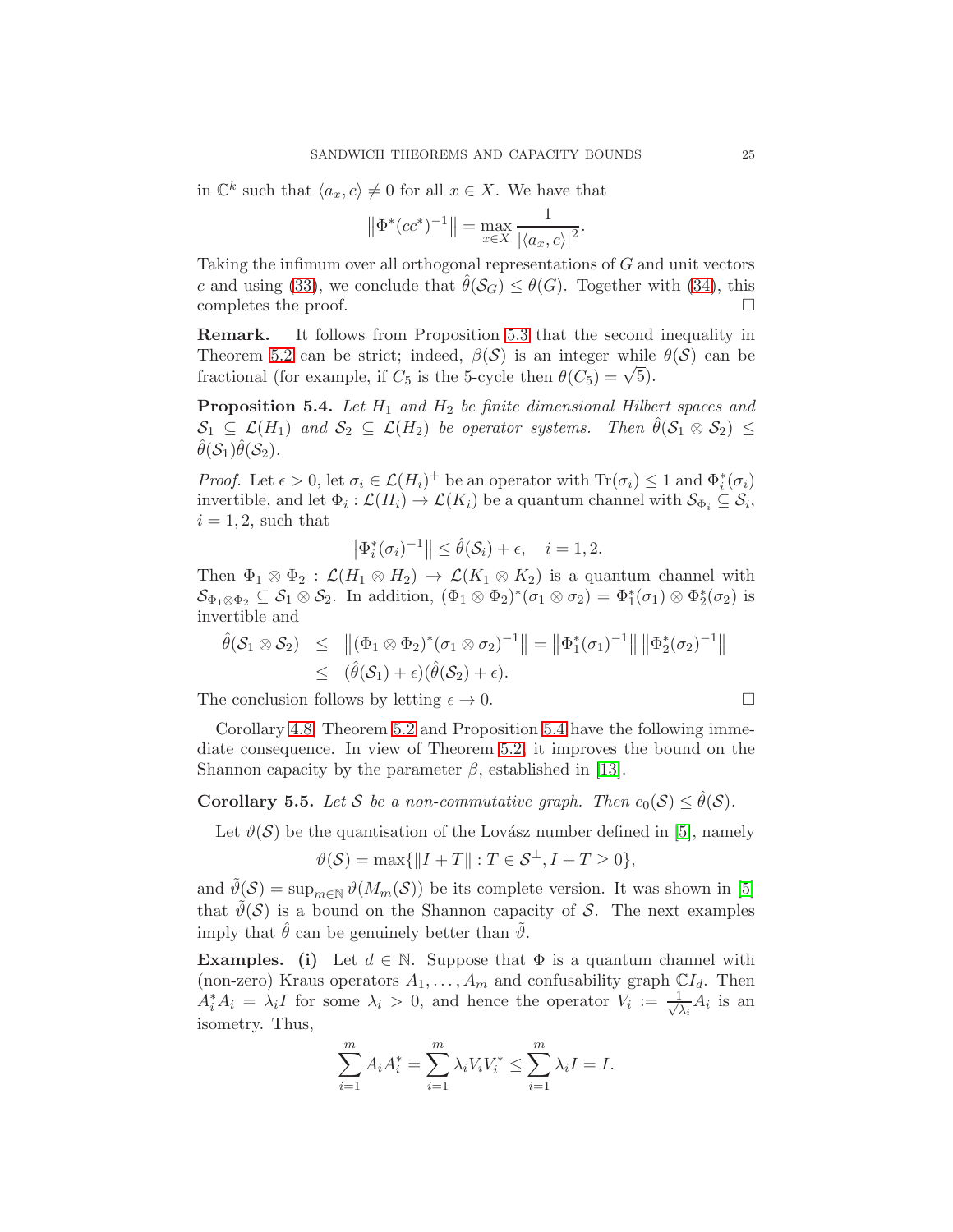Therefore,  $I_d \in \text{th}(\mathbb{C}I_d)$  and hence  $\theta(\mathbb{C}I_d) \geq d$ . Together with Theo-rem [5.2](#page-23-0) this shows that  $\theta(\mathbb{C}I_d) = \hat{\theta}(\mathbb{C}I_d) = d$ . Note, on the other hand, that  $\tilde{\vartheta}(\mathbb{C}I_d) = d^2$  [\[5,](#page-33-1) (7)], showing that the ratio  $\frac{\hat{\theta}(\mathcal{S})}{\tilde{\vartheta}(\mathcal{S})}$ , where  $\mathcal{S}$  is a noncommutative graph, can be arbitrarily small.

(ii) Let  $S_d = \text{span}\{I_d, e_i e_j^* : i \neq j\} \subseteq M_d$ . It was shown in [\[13,](#page-33-9) Theorem V.2] that  $\beta(\mathcal{S}_d \otimes \mathcal{S}_{d^2}) \leq d^2$ ; on the other hand, [\[5\]](#page-33-1) easily implies that  $\vartheta(\mathcal{S}_d \otimes$  $\mathcal{S}_{d^2}$ )  $\geq d^3$  (see [\[13,](#page-33-9) Theorem V.2]). It follows that the ratio  $\frac{\hat{\theta}(\mathcal{S})}{\vartheta(\mathcal{S})}$ , where  $\mathcal{S}$  is a non-commutative graph, can also be arbitrarily small.

### 6. Further properties

<span id="page-25-0"></span>In this section, we study the dependence of some of the parameters we introduced on the operator system. Our main focus is on  $\theta$ , but we also point out some auxiliary results for the other parameters.

<span id="page-25-1"></span>6.1. **Monotonicity.** Let  $S \subseteq \mathcal{L}(H)$  and  $\mathcal{T} \subseteq \mathcal{L}(K)$  be non-commutative graphs. A *homomorphism* from S into  $\mathcal{T}$  [\[19\]](#page-33-13) is a quantum channel  $\Gamma$ :  $\mathcal{L}(H) \to \mathcal{L}(K)$  that has a Kraus representation  $\Gamma(S) = \sum_{i=1}^{m} A_i S A_i^*$ , such that

$$
A_i^* \mathcal{T} A_j \subseteq \mathcal{S}, \quad i, j = 1, \ldots, m.
$$

If there exists a homomorphism from S into T, we write  $S \to T$ . It was shown in [\[19\]](#page-33-13) that if G and H are graphs then  $S_G \to S_H$  if and only if there exists a graph homomorphism from  $G$  to  $H$ .

<span id="page-25-2"></span>**Proposition 6.1.** Let S and T be non-commutative graphs. If  $S \rightarrow T$  then  $\theta(S) \leq \theta(\mathcal{T})$  and  $\hat{\theta}(\mathcal{S}) \leq \hat{\theta}(\mathcal{T})$ .

*Proof.* Let  $\Gamma$  be a homomorphism from S into T. If  $\Psi \in \mathfrak{C}(\mathcal{T})$  then  $\Psi \circ \Gamma$  $\Gamma \in \mathfrak{C}(\mathcal{S})$ . Letting  $S \in \text{th}(\mathcal{S})$  be such that  $\text{Tr}(S) = \theta(\mathcal{S})$  we have that  $\Gamma(S) \in \mathcal{L}(K)^+$  and  $(\Psi \circ \Gamma)(S) \leq I$ , showing that  $\Gamma(S) \in \text{th}(\mathcal{T})$ . Thus,  $\theta(\mathcal{T}) \geq \text{Tr}(\Gamma(S)) = \theta(\mathcal{S})$ . In addition,

 $\min\{\|\Psi \circ \Gamma)(\sigma\| : \sigma \text{ a state on } H\} \geq \min\{\|\Psi(\rho)\| : \rho \text{ a state on } K\}.$ 

By Theorem [5.1,](#page-22-1)  $\hat{\theta}(\mathcal{S}) \leq \hat{\theta}(\mathcal{T})$ .

<span id="page-25-3"></span>**Lemma 6.2.** *Let* H *be a finite dimensional Hilbert space,*  $S \subseteq \mathcal{L}(H)$  *be an operator system and*  $m \in \mathbb{N}$ *. Then*  $M_m(\mathcal{S}) \to \mathcal{S}$  *and*  $\mathcal{S} \to M_m(\mathcal{S})$ *.* 

*Proof.* For  $i \in [m]$ , let  $V_i : H \to H^m$  be the operator given by  $V_i(\xi) =$  $(\xi_k)_{k=1}^m$ , where  $\xi_i = \xi$  and  $\xi_k = 0$  if  $k \neq i$ . Then  $\sum_{i=1}^m V_i V_i^* = I$ , and hence the map  $\Gamma : \mathcal{L}(H^m) \to \mathcal{L}(H)$  given by  $\Gamma(S) = \sum_{i=1}^m V_i^* S V_i$ , is a quantum channel. Clearly,  $V_i \mathcal{S} V_j^* \subseteq M_m(\mathcal{S})$  for all  $i, j \in [m]$ ; in other words,  $M_m(\mathcal{S}) \to \mathcal{S}$ .

Let  $\Lambda: \mathcal{L}(H) \to \mathcal{L}(H^m)$  be the channel given by  $\Lambda(S) = \frac{1}{m} S \otimes I_m$ ; thus,  $\Lambda(S) = \frac{1}{m} \sum_{i=1}^{m} V_i S V_i^*, \ S \in \mathcal{L}(H)$ . Moreover,  $V_i^* M_m(\mathcal{S}) V_j = \mathcal{S}$  for all  $i, j \in [m]$ . It follows that  $S \to M_m(S)$ .

$$
\Box
$$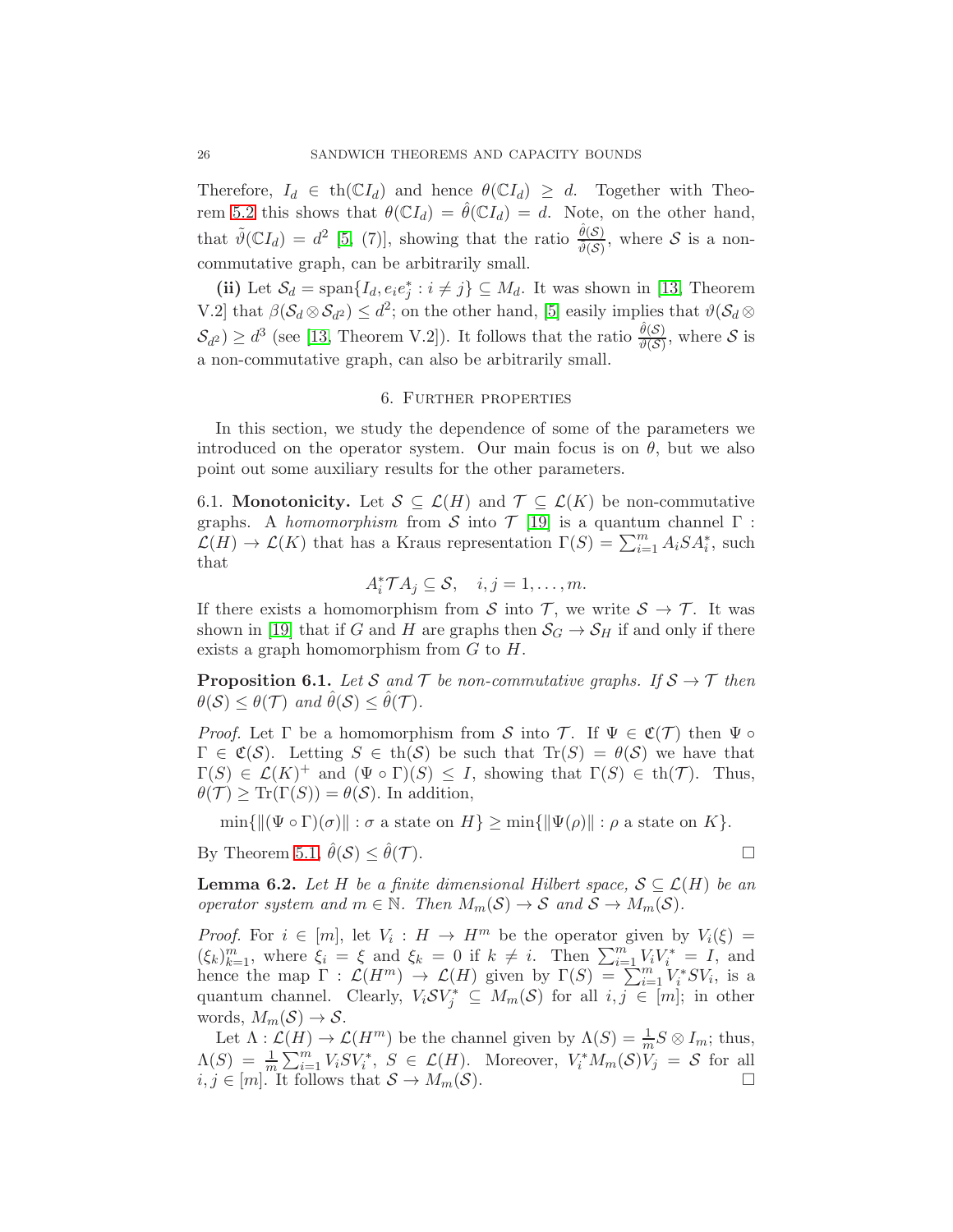**Corollary 6.3.** *Let* H *be a finite dimensional Hilbert space and*  $S \subseteq \mathcal{L}(H)$ *be an operator system.* Then  $\theta(S) = \theta(M_m(S))$  and  $\hat{\theta}(S) = \hat{\theta}(M_m(S))$  for *every*  $m \in \mathbb{N}$ .

*Proof.* Immediate from Proposition [6.1](#page-25-2) and Lemma [6.2.](#page-25-3) □

**Remark.** Let H (resp. K) be a finite dimensional Hilbert space and  $S \subseteq$  $\mathcal{L}(H)$  (resp.  $\mathcal{T} \subseteq \mathcal{L}(K)$ ) be an operator system. If  $\mathcal{S} \to \mathcal{T}$  then  $\alpha(\mathcal{S}) \leq$  $\alpha(\mathcal{T})$ . Indeed, suppose that  $\Gamma : \mathcal{L}(H) \to \mathcal{L}(K)$  is a homomorphism from S to T with Kraus operators  $A_1, \ldots, A_m$ , and that  $\{\xi_i\}_{i=1}^k \subseteq H$  is an Sindependent set. Let V be the column isometry  $(A_i)_{i=1}^m$ ; then  $\{V\xi_i\}_{i=1}^k$  is an  $M_m(\mathcal{T})$ -independent set, and hence  $\alpha(\mathcal{S}) \leq \alpha(M_m(\mathcal{T}))$ . The claim follows from the fact that  $\alpha(M_m(\mathcal{T})) = \alpha(\mathcal{T})$  [\[13,](#page-33-9) Remark IV.6 (i)]. By Corollary [3.14,](#page-15-0) if  $S^c \to \mathcal{T}^c$  then  $\omega(\mathcal{S}) \leq \omega(\mathcal{T})$ , and  $\omega(M_m(\mathcal{T})) = \omega(\mathcal{T})$  for any  $\mathcal{T}$ .

<span id="page-26-0"></span>6.2. Equivalent expressions and grading. Let  $H$  be a d-dimensional Hilbert space and  $S$  be a non-commutative graph acting on  $H$ . We call a linear map  $\Phi: M_d \to M_k$  a *subchannel* if it is completely positive and trace decreasing. Note that  $\Phi$  is a subchannel if and only if its dual  $\Phi^* : M_k \to M_d$ is subunital in the sense that  $\Phi^*(I) \leq I$ , if and only if the Kraus operators  $A_1 \dots, A_m : \mathbb{C}^d \to \mathbb{C}^k$  satisfy the relation  $\sum_{i=1}^m A_i^* A_i \leq I$ . Set

 $\mathfrak{C}_{sub}(\mathcal{S}) = \{ \Phi : M_d \to M_k \; : \; k \in \mathbb{N}, \; \Phi \text{ a subchannel with } \mathcal{S}_{\Phi} \subseteq \mathcal{S} \}.$ Let

$$
\begin{aligned} \text{th}_{\text{sub}}(\mathcal{S}) &= \{ T \in \mathcal{L}(H)^+ : \Phi(T) \le I \text{ whenever } \Phi \in \mathfrak{C}_{\text{sub}}(\mathcal{S}) \}, \\ \mathfrak{P}_{\text{sub}}(\mathcal{S}) &= \{ \Phi^*(\sigma) : \Phi \in \mathfrak{C}_{\text{sub}}(\mathcal{S}), \sigma \ge 0, \text{Tr}(\sigma) \le 1 \}, \end{aligned}
$$

<span id="page-26-1"></span>and  $\theta_{\text{sub}}(\mathcal{S}) = \max\{\text{Tr}(A) : A \in \text{th}_{\text{sub}}(\mathcal{S})\}.$  Set also  $\hat{\theta}_{sub}(\mathcal{S}) = \inf \{ \left\| \Phi^*(\sigma)^{-1} \right\| : \sigma \geq 0, \text{Tr}(\sigma) \leq 1, \Phi^*(\sigma) \text{ inv. and } \Phi \in \mathfrak{C}_{sub}(\mathcal{S}) \}$ . **Proposition 6.4.** Let H be a finite dimensional Hilbert space and  $S \subseteq$  $\mathcal{L}(H)$  *be an operator system. Then*  $\text{th}_{sub}(\mathcal{S}) = \text{th}(\mathcal{S})$ ,  $\theta_{sub}(\mathcal{S}) = \theta(\mathcal{S})$  *and*  $\ddot{\theta}_{sub}(\mathcal{S}) = \ddot{\theta}(\mathcal{S}).$ 

*Proof.* Set  $d = \dim(H)$ . Since  $\mathfrak{C}(\mathcal{S}) \subseteq \mathfrak{C}_{sub}(\mathcal{S})$ , we have that  $th_{sub}(\mathcal{S}) \subseteq$  $\sum_{i=1}^{m} A_i S A_i^*, S \in M_d$ , where the operators  $A_1, \ldots, A_m \in \mathcal{L}(H, K)$  for some th(S). Suppose that  $T \in \text{th}(S)$  and let  $\Phi \in \mathfrak{C}_{\text{sub}}(S)$ . Write  $\Phi(S) =$ (finite dimensional) Hilbert space K satisfy  $\sum_{i=1}^{m} A_i^* A_i \leq I$ . Set  $B_0 =$  $(I - \sum_{i=1}^{m} A_i^* A_i)^{1/2}$ . Let  $\tilde{K}$  be a Hilbert space containing  $K, V : H \to \tilde{K}$ be an isometry with range orthogonal to  $K$ , and  $A_0 = VB_0$ . Considering the operators  $A_i$  as acting from H into K, we have that

$$
\sum_{i=0}^{m} A_i^* A_i = B_0 V^* V B_0 + \sum_{i=1}^{m} A_i^* A_i = I.
$$

In addition,  $A_i^* A_0 = A_i^* V B_0 = 0$  and  $A_0^* A_i = B_0 V^* A_i = 0$  for all  $i =$  $1, \ldots, m$ , while  $A_0^* A_0 = B_0^2 \in \mathcal{S}$ . Thus, the mapping  $\tilde{\Phi} : \mathcal{L}(H) \to \mathcal{L}(\tilde{K}),$ given by  $\tilde{\Phi}(S) = \sum_{i=0}^{m} A_i S A_i^*$ , is a quantum channel. By assumption,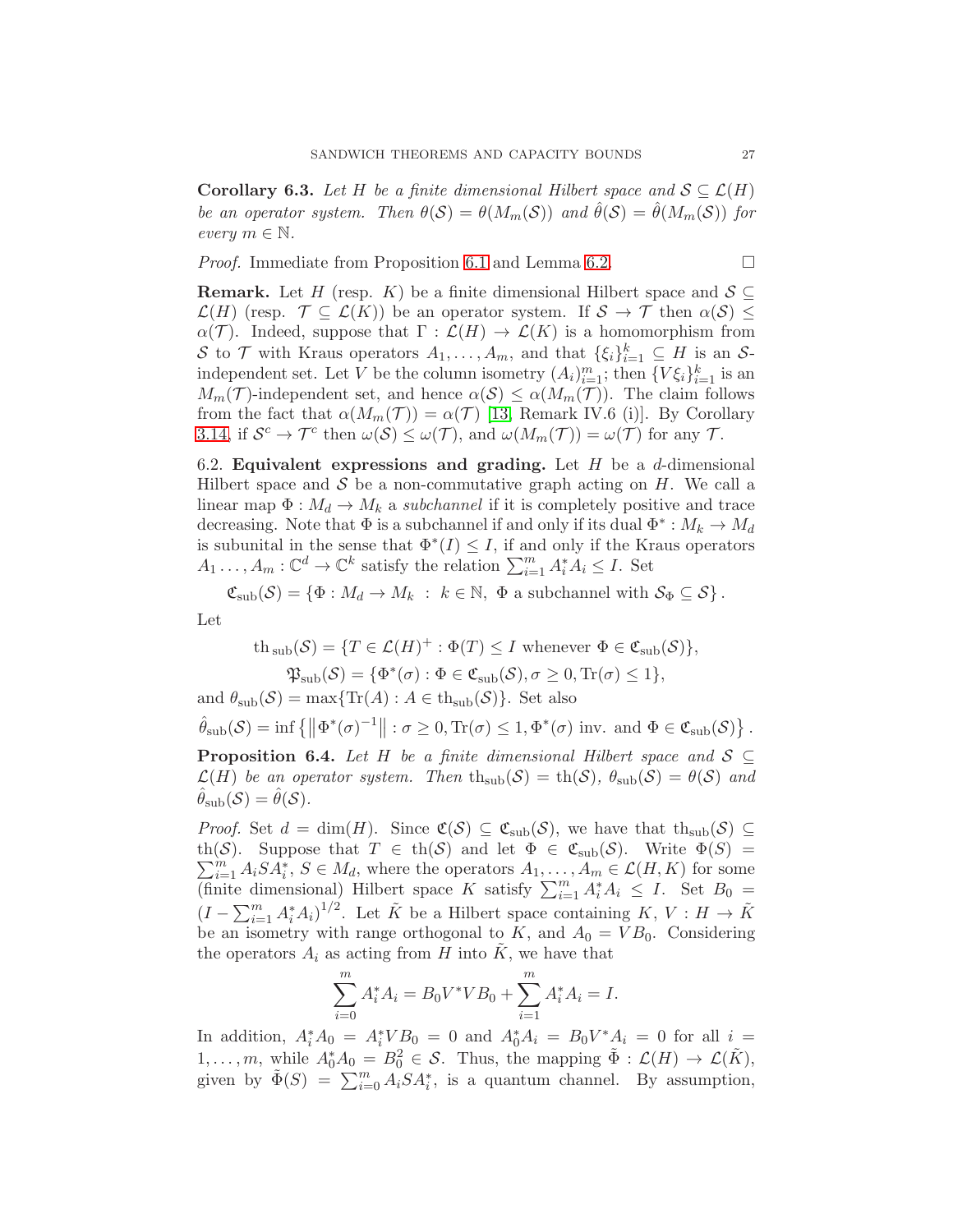$\Phi(T) \leq \Phi(T) \leq I$ , showing that  $T \in th_{sub}(\mathcal{S})$ . It follows that  $th_{sub}(\mathcal{S}) =$ th(S) and  $\theta_{sub}(S) = \theta(S)$ .

Since  $\mathfrak{C}(\mathcal{S}) \subseteq \mathfrak{C}_{sub}(\mathcal{S})$ , we have that  $\hat{\theta}_{sub}(\mathcal{S}) \leq \hat{\theta}(\mathcal{S})$ . For a completely positive trace decreasing map Φ, let

$$
\eta(\Phi) = \min \{ \|\Phi(\rho)\| : \rho \text{ a state} \}.
$$

By the proof of Theorem [5.1,](#page-22-1)

$$
\hat{\theta}_{\text{sub}}(\mathcal{S})^{-1} = \sup \left\{ \eta(\Phi) : \Phi \in \mathfrak{C}_{\text{sub}}(\mathcal{S}) \right\}.
$$

Fix  $\epsilon > 0$  and choose  $\Phi \in \mathfrak{C}_{sub}(\mathcal{S})$  such that  $\eta(\Phi) > \hat{\theta}_{sub}(\mathcal{S})^{-1} - \epsilon$ . Let  $A_1, \ldots, A_m$  be Kraus operators for  $\Phi$ . Fix positive real numbers  $p_1, \ldots, p_l$ such that  $\sum_{r=1}^{l} p_r = 1$  and  $p_r \leq \eta(\Phi)$ ,  $r = 1, \ldots, l$ , and a state  $\rho$  on H. Let  $K_1, \ldots, K_l$  be Hilbert spaces of dimension d,  $\tilde{K} = \bigoplus_{r=1}^l K_r$  and  $V_r : H \to K_r$ be a unitary operator,  $r = 1, \ldots, l$ . With  $B_0$  as in the first paragraph, write  $B_r = V_r B_0, r = 1, \ldots, l$ , and let  $\hat{\Phi}: \mathcal{L}(H) \to \mathcal{L}(K \oplus \tilde{K})$  be given by

$$
\hat{\Phi}(S) = \sum_{i=1}^{m} A_i S A_i^* + \sum_{r=1}^{l} p_r B_r S B_r^*, \quad S \in \mathcal{L}(H),
$$

where the operators  $A_i$  and  $B_r$  are considered as acting from H into  $K \oplus \tilde{K}$ . A straightforward verification shows that  $\Phi$  is a quantum channel in  $\mathfrak{C}(S)$ . Moreover,

$$
\left\|\hat{\Phi}(\sigma)\right\| = \left\|\Phi(\sigma) \oplus \left(\oplus_{r=1}^{l} p_r B_r \sigma B_r^*\right)\right\| = \left\|\Phi(\sigma)\right\|
$$

for every state  $\sigma$ , and hence  $\eta(\hat{\Phi}) = \eta(\Phi)$ . After letting  $\epsilon \to 0$ , we conclude that  $\theta(S) \leq \theta_{sub}(S)$ .

For a non-commutative graph S in  $M_d$  and  $k \in \mathbb{N}$ , let

 $\mathfrak{C}_k(\mathcal{S}) = \{ \Phi : \mathcal{L}(H) \to M_k : \Phi \text{ is a quantum channel with } \mathcal{S}_\Phi \subseteq \mathcal{S} \},$ 

$$
\text{th}_k(\mathcal{S}) = \{ T \in M_d^+ : \Phi(T) \le I \text{ whenever } \Phi \in \mathfrak{C}_k(\mathcal{S}) \}
$$

and

<span id="page-27-0"></span>
$$
\mathfrak{P}_k(\mathcal{S}) = \{ \Phi^*(\sigma) : \Phi \in \mathfrak{C}_k(\mathcal{S}), \sigma \ge 0, \text{Tr}(\sigma) \le 1 \}.
$$

As in Lemma [4.1,](#page-17-2) one can see that

(35) 
$$
\mathfrak{P}_k(\mathcal{S})^{\sharp} = \text{th}_k(\mathcal{S}).
$$

Let  $\theta_k(S) = \theta(\text{th}_k(S))$  and  $\hat{\theta}_k(S)$  be defined as  $\hat{\theta}(S)$  but using quantum channels in  $\mathfrak{C}_k(\mathcal{S})$ . It is clear that  $\mathfrak{C}_k(\mathcal{S}) \subseteq \mathfrak{C}_{k+1}(\mathcal{S}),$  th $_{k+1}(\mathcal{S}) \subseteq$  th $_k(\mathcal{S})$ ,

$$
\theta(\mathcal{S}) \leq \theta_{k+1}(\mathcal{S}) \leq \theta_k(\mathcal{S}), \ \hat{\theta}(\mathcal{S}) \leq \hat{\theta}_{k+1}(\mathcal{S}) \leq \hat{\theta}_k(\mathcal{S}), \quad k \in \mathbb{N},
$$

and that  $\hat{\theta}(\mathcal{S}) = \lim_{k \to \infty} \hat{\theta}_k(\mathcal{S})$ . Since th $(\mathcal{S}) = \bigcap_{k \in \mathbb{N}} \text{th}_k(\mathcal{S})$ , we have that  $\text{th}(\mathcal{S}) = \lim_{k \in \mathbb{N}} \text{th}_k(\mathcal{S})$  and, by Lemma [6.8,](#page-30-0)  $\theta(\mathcal{S}) = \lim_{k \to \infty} \theta_k(\mathcal{S})$ . We will shortly see that the sequence  $(\theta_k(\mathcal{S}))_{k\in\mathbb{N}}$  stabilises.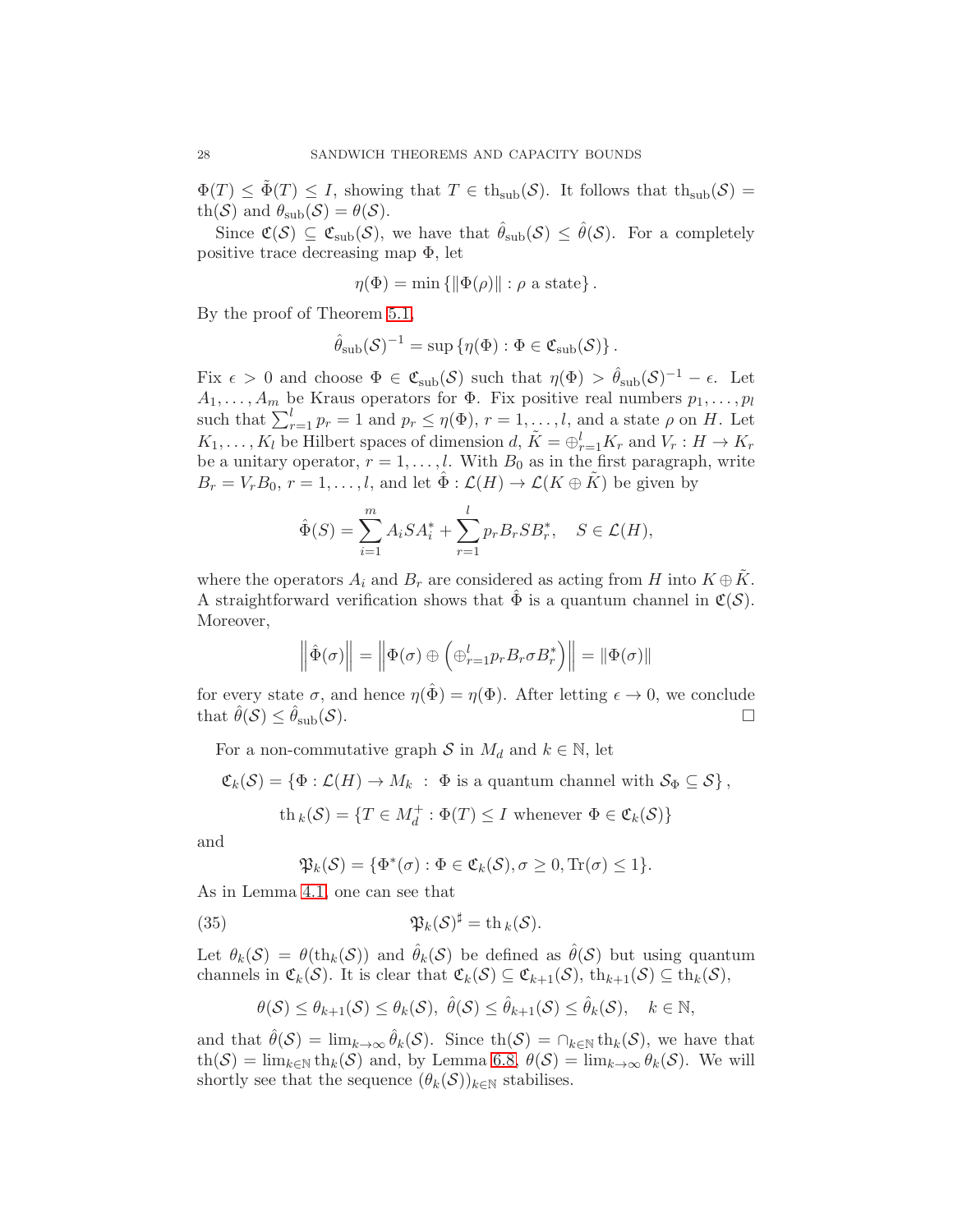<span id="page-28-0"></span>**Lemma 6.5.** Let S be a non-commutative graph in  $M_d$ ,  $k \in \mathbb{N}$ , and  $\Phi \in$  $\mathfrak{C}_k(\mathcal{S})$ *.* Assume that  $\Phi = t\Phi_1 + (1-t)\Phi_2$ , where  $\Phi_1, \Phi_2 : M_d \to M_k$  are *quantum channels and*  $t \in (0,1)$ *. Then*  $\Phi_1, \Phi_2 \in \mathfrak{C}_k(\mathcal{S})$ *.* 

*Proof.* Suppose that  $\{A_i\}_{i=1}^m$  and  $\{B_p\}_{p=1}^l$  are families of Kraus operators for  $\Phi_1$  and  $\Phi_2$ , respectively. Then  $\{\sqrt{t}A_i, \sqrt{1-t}B_p : i \in [m], p \in [l]\}$  is a family of Kraus operators for  $\Phi$ . Since  $\mathcal{S}_{\Phi}$  is independent of the Kraus representation of  $\Phi$ , we have, in particular, that  $A_i^* A_j \in \mathcal{S}$  and  $B_p^* B_q \in \mathcal{S}$ for all  $i, j \in [m]$  and all  $p, q \in [l]$ . Thus,  $S_{\Phi_1} \subseteq S$  and  $S_{\Phi_2} \subseteq S$ .

If  $k \in \mathbb{N}$ , let  $\mathcal{E}_k$  be the set of all extreme points in the convex set of all quantum channels from  $M_d$  to  $M_k$ .

<span id="page-28-3"></span>**Proposition 6.6.** Let S be a non-commutative graph in  $M_d$  and  $k \geq d^2$ . *Then*

$$
\operatorname{th}_{d^2}(\mathcal{S}) = \operatorname{th}_k(\mathcal{S}) = \left\{ T \in M_d^+ : \Psi(T) \leq I \text{ for all } \Psi \in \mathfrak{C}_k(\mathcal{S}) \cap \mathcal{E}_k \right\}.
$$

*Thus,*  $\text{th}(\mathcal{S}) = \text{th}_{d^2}(\mathcal{S})$  *and*  $\theta(\mathcal{S}) = \theta_{d^2}(\mathcal{S})$ *.* 

*Proof.* Suppose that  $T \in M_d^+$  has the property that

(36) 
$$
\Psi(T) \leq I \quad \text{whenever} \quad \Psi \in \mathfrak{C}_k(\mathcal{S}) \cap \mathcal{E}_k.
$$

If  $\Phi \in \mathfrak{C}_k(\mathcal{S})$ , write  $\Phi = \sum_{p=1}^l t_p \Phi_p$  as a convex combination, where  $\Phi_p \in \mathcal{E}_k$ ,  $p = 1, \ldots, l$ . By Lemma [6.5,](#page-28-0)  $\Phi_p \in \mathfrak{C}_k(\mathcal{S})$ . By assumption [\(36\)](#page-28-1),

<span id="page-28-1"></span>
$$
\Phi(T) = \sum_{p=1}^{l} t_p \Phi_p(T) \le I.
$$

Thus,

<span id="page-28-2"></span>(37) th<sub>k</sub>
$$
(S) = \{T \in M_d^+ : \Psi(T) \leq I \text{ for all } \Psi \in \mathfrak{C}_k(S) \cap \mathcal{E}_k\}.
$$

Fix  $T \in th_{d^2}(\mathcal{S})$ , and suppose that  $\Psi \in \mathfrak{C}_k(\mathcal{S}) \cap \mathcal{E}_k$ . By [\[3,](#page-33-17) Theorem 5, there exists a Kraus representation  $\Psi(S) = \sum_{i=1}^{m} A_i S A_i^*, S \in M_d$ , such that the set  $\{A_i^*A_j : i, j \in [m]\}$  is linearly independent. Thus,  $m \leq d$ . Let P be the projection in  $M_k$  onto the span of the ranges of the operators  $A_1, \ldots, A_m$ ; then rank $(P) \leq d^2$ , and therefore  $\Psi$  can be considered as a quantum channel into  $M_{d^2}$ . By assumption,  $\Psi(T) \leq I$ . By [\(37\)](#page-28-2),  $T \in \text{th}_k(\mathcal{S})$ . Thus, th<sub>d</sub><sup>2</sup>(S)  $\subseteq$  th<sub>k</sub>(S), and since th<sub>k</sub>(S)  $\subseteq$  th<sub>d</sub><sup>2</sup>(S) trivially, we conclude that  $\operatorname{th}_{d^2}(\mathcal{S}) = \operatorname{th}_k(\mathcal{S})$ . Thus,  $\operatorname{th}(\mathcal{S}) = \operatorname{th}_{d^2}(\mathcal{S})$  and  $\theta(\mathcal{S}) = \theta_{d^2}(\mathcal{S})$ .

<span id="page-28-4"></span>By Corollary [4.8](#page-22-3) and Theorem [5.2,](#page-23-0)

(38) 
$$
1 \leq \theta(\mathcal{S}) \leq \hat{\theta}(\mathcal{S})
$$

for any non-commutative graph  $S$ . We now use Proposition [6.6](#page-28-3) to characterise when equalities hold in [\(38\)](#page-28-4).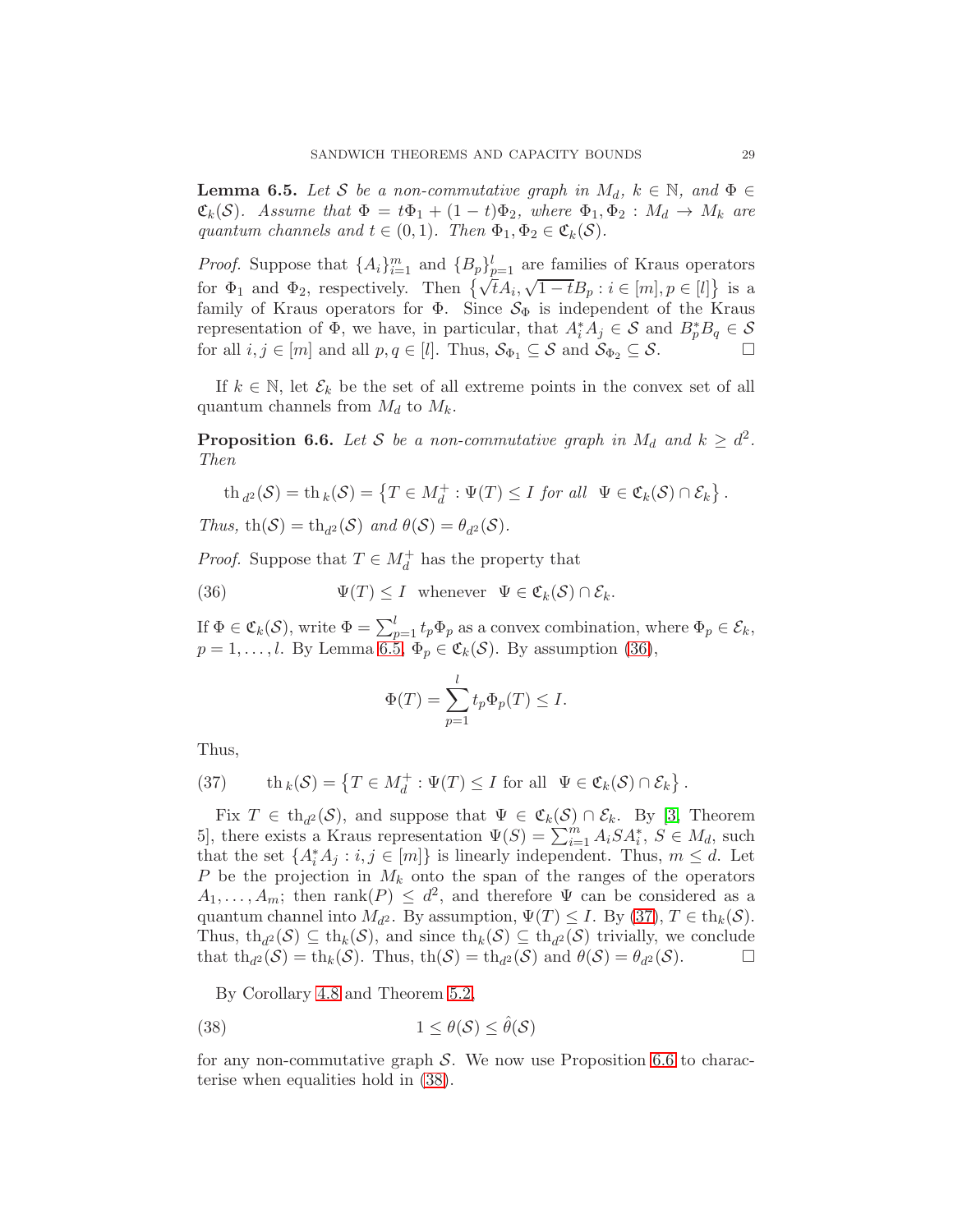<span id="page-29-2"></span>**Proposition 6.7.** *Let*  $S \subseteq M_d$  *be an operator system. The following are equivalent:*

 $(i)$   $\theta(S) = 1;$  $(ii) \hat{\theta}(\mathcal{S}) = 1;$ *(iii)*  $S = M_d$ .

*Proof.* (ii) $\Rightarrow$ (i) follows from [\(38\)](#page-28-4).

(i)⇒(ii) Suppose that  $\hat{\theta}(\mathcal{S}) > 1$ . Let  $\delta \in (0, \frac{1}{d})$  $\frac{1}{d}$ ) be such that  $\hat{\theta}(\mathcal{S})^{-1}$  <  $1 - \delta$ . By Theorem [5.1,](#page-22-1) for each  $\Phi \in \mathfrak{C}(\mathcal{S})$  there exists a state  $\tau$  with  $\|\Phi(\tau)\| < 1-\delta$ . Note that  $\sigma := \frac{1}{d-1}(I-\tau)$  is a state and  $\frac{1}{d}I_d = \frac{1}{d}$  $\frac{1}{d}\tau + \left(1 - \frac{1}{d}\right)$  $\frac{1}{d}$ )  $\sigma$ . Thus,

$$
\left\|\Phi\left(\frac{1}{d}I_d\right)\right\| \leq \frac{1}{d}\|\Phi(\tau)\| + \left(1 - \frac{1}{d}\right)\|\Phi(\sigma)\| < \frac{1 - \delta}{d} + \left(1 - \frac{1}{d}\right) = 1 - \frac{\delta}{d}.
$$

Setting  $T = \frac{1}{d-1}$  $\frac{1}{d-\delta}I_d$ , we have that  $T \geq 0$  and  $\|\Phi(T)\| \leq 1$  for all  $\Phi \in \mathfrak{C}(\mathcal{S});$ thus,  $T \in \text{th}(\mathcal{S})$  and so  $\theta(\mathcal{S}) \geq \text{Tr}(T) = \frac{d}{d-\delta} > 1$ .

 $(iii) \Rightarrow (i)$  is straightforward.

(i)⇒(iii) Set  $k = d^2$ . Following the proof of Theorem [5.1](#page-22-1) (ii), one can see that

(39) 
$$
\theta_k(\mathcal{S}) = \sup \left\{ \inf \left\{ \|\Phi(\rho)\|^{-1} : \Phi \in \mathfrak{C}_k(\mathcal{S}) \right\} : \rho \text{ a state} \right\}.
$$

For each quantum channel  $\Phi : M_d \to M_k$  and each state  $\rho$ , we have  $\|\Phi(\rho)\|^{-1} \ge 1$ ; thus, [\(39\)](#page-29-1) and Proposition [6.6](#page-28-3) imply that

<span id="page-29-1"></span>
$$
\inf \left\{ \|\Phi(\rho)\|^{-1} : \Phi \in \mathfrak{C}_k(\mathcal{S}) \right\} = 1, \quad \text{for each state } \rho \text{ on } \mathbb{C}^d.
$$

By Lemma [6.10](#page-30-1) below, there exists  $\Phi \in \mathfrak{C}_k(\mathcal{S})$  such that  $\left\| \Phi \left( \frac{1}{d} \right) \right\|$  $\frac{1}{d}I_d$ )  $\parallel$  = 1. It follows that there exists a unit vector  $u \in \mathbb{C}^d$  such that  $\Phi\left(\frac{1}{d}\right)$  $\frac{1}{d}I_d$ ) =  $uu^*$ . The fact that the state  $uu^*$  is pure now implies that  $\Phi(\sigma) = uu^*$  for every pure state, and hence for every state  $\sigma$ , on  $\mathbb{C}^d$ . Thus,  $\Phi(T) = \sum_{i=1}^d (ue_i^*)T(e_iu^*),$  $T \in M_d$ , and so  $S_{\Phi} = M_d$ ; since  $\Phi \in \mathfrak{C}_k(\mathcal{S})$ , we have that  $\mathcal{S} = M_d$ .

**Remark** Let  $S \subseteq M_d$  be a non-commutative graph. In view of Theorem [4.7](#page-20-1) and the fact that  $c_p(\mathcal{S})^{\sharp} \subseteq f_p(\mathcal{S})^{\sharp}$ , it is natural to ask if the stronger inclusion th $(\mathcal{S}) \subseteq \text{cp}(\mathcal{S})^{\sharp}$  holds. The answer to this question is negative; indeed,  $\{e_1, e_2\}$  is a clique for  $S_2$  and thus  $I \in \text{cp}(\mathcal{S}_2)$ . Hence  $\text{cp}(\mathcal{S}_2)^{\sharp} \subseteq$  ${T \in M_2^+ : Tr(T) \leq 1}.$  On the other hand,  $e_1e_1^*$  and  $e_2e_2^*$  are  $S_2$ -abelian projections and so, by Theorem [3.13,](#page-14-2)  $cp(\mathcal{S}_2)^{\sharp} = \{T \in M_2^+ : \text{Tr}(T) \leq 1\}$ . It follows that  $\kappa(\mathcal{S}_2) = 1$ . On the other hand, by Proposition [6.7,](#page-29-2)  $\theta(\mathcal{S}_2) > 1$ . It follows that  $\operatorname{th}(\mathcal{S}_2) \not\subseteq \operatorname{cp}(\mathcal{S}_2)^{\sharp}$ .

<span id="page-29-0"></span>6.3. Continuity. In this subsection, we establish some continuity properties and exhibit a bound on the output system required for computing  $\theta(\mathcal{S})$ . We use a classical concept of convergence due to Kuratowski. Let  $\mathcal X$  be a topological space. For a sequence  $(F_n)_{n\in\mathbb{N}}$  of subsets of X, set

$$
\liminf_{n \in \mathbb{N}} F_n = \{ \lim_{n \to \infty} x_n : (x_n)_{n \in \mathbb{N}} \in \Pi_{n \in \mathbb{N}} F_n \text{ a convergent sequence} \}
$$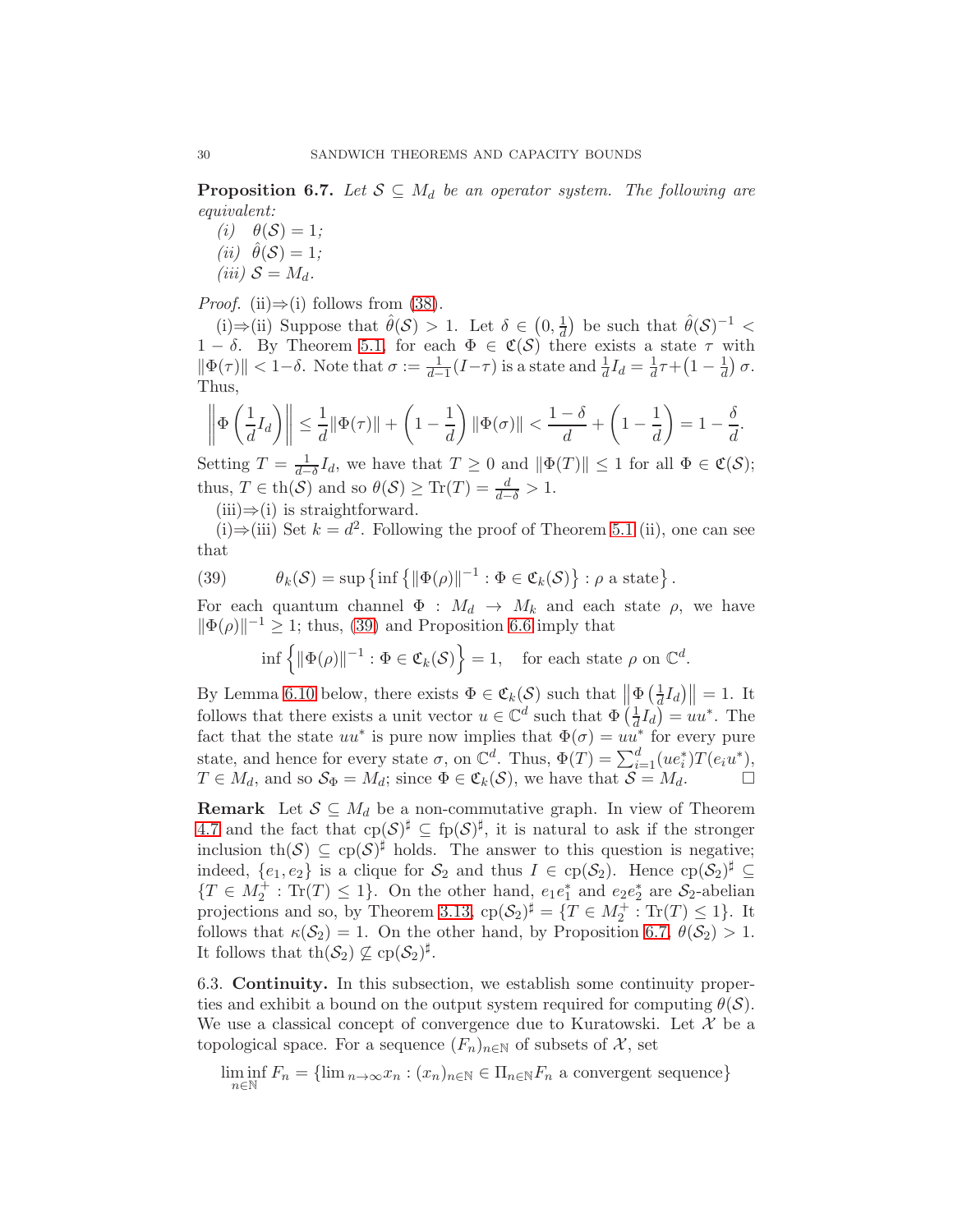and

 $\limsup_{n \to \infty} F_n = \{x : \text{ a cluster point of a sequence } (x_n)_{n \in \mathbb{N}} \in \Pi_{n \in \mathbb{N}} F_n \}.$ <sup>n</sup>∈<sup>N</sup>

We say that the sequence  $(F_n)_{n\in\mathbb{N}}$  converges to the subset  $F\subseteq\mathcal{X}$ , and write  $F = \lim_{n \to \infty} F_n$ , if  $F = \liminf_{n \in \mathbb{N}} F_n = \limsup_{n \in \mathbb{N}} F_n$ .

<span id="page-30-0"></span>**Lemma 6.8.** Let  $(A_n)_{n\in\mathbb{N}}$  be a sequence of convex corners in  $M_d$  such that  $\cup_{n\in\mathbb{N}}\mathcal{A}_n$  *is bounded. Assume that*  $\lim_{n\to\infty}\mathcal{A}_n = \mathcal{A}$  *for some convex corner*  $\mathcal{A} \subseteq M_d$ . Then  $\theta(\mathcal{A}_n) \to_{n \to \infty} \theta(\mathcal{A})$ .

*Proof.* Suppose that a subsequence  $(\theta(\mathcal{A}_{n_m}))_{m\in\mathbb{N}}$  converges to  $\delta$ . Let  $A_m \in$  $\mathcal{A}_{n_m}$  be such that  $\theta(\mathcal{A}_{n_m}) = \text{Tr}(A_m)$ ,  $m \in \mathbb{N}$ . We may assume, without loss of generality, that  $A_m \to_{m \to \infty} A$  for some  $A \in M_d$ . By assumption,  $A \in \mathcal{A}$ and hence  $\theta(\mathcal{A}) \geq \text{Tr}(A) = \delta$ . Thus,  $\limsup_{n \in \mathbb{N}} \theta(\mathcal{A}_n) \leq \theta(\mathcal{A})$ .

Let  $A \in \mathcal{A}$  be such that  $\text{Tr}(A) = \theta(\mathcal{A})$ . By assumption, there exists a sequence  $(A_n)_{n\in\mathbb{N}}$  such that  $A = \lim_{n\to\infty} A_n$ . Then  $\theta(\mathcal{A}) = \lim_{n\to\infty} \text{Tr}(A_n) \le$  $\liminf_{n\in\mathbb{N}} \theta(\mathcal{A}_n).$ 

<span id="page-30-3"></span>**Lemma 6.9.** *Let*  $A, A_n \subseteq M_n^+$ ,  $n \in \mathbb{N}$ , *be non-empty sets such that*  $\cup_{n \in \mathbb{N}} A_n$ *is bounded and*  $\limsup_{n\in\mathbb{N}}\mathcal{A}_n\subseteq\mathcal{A}$ . Then  $\mathcal{A}^{\sharp}\subseteq\liminf_{n\in\mathbb{N}}\mathcal{A}^{\sharp}_n$ .

*Proof.* For a bounded set  $\mathcal{B} \subseteq M_d^+$  and an operator  $T \in M_d^+$ , let  $\delta_{\mathcal{B}}(T) = \sup \{ \langle T, B \rangle : B \in \mathcal{B} \}.$ 

Suppose that  $T \in \mathcal{A}^{\sharp}$  and that  $T \notin \liminf_{n \in \mathbb{N}} \mathcal{A}^{\sharp}_{n}$ . After passing to a subsequence if necessary, we assume that there exists  $\delta > 0$  such that

<span id="page-30-2"></span>(40)  $||T - B|| \ge \delta, \quad B \in \mathcal{A}_n^{\sharp}, \ n \in \mathbb{N}.$ 

We consider two cases.

*Case 1.*  $\liminf_{n \in \mathbb{N}} \delta_{\mathcal{A}_n}(T) \leq 1$ . In this case, there exists an increasing sequence  $(n_p)_{p \in \mathbb{N}} \subseteq \mathbb{N}$  such that  $\delta_{\mathcal{A}_{np}}(T) < 1 + \frac{1}{p}, p \in \mathbb{N}$ . Thus,  $\delta_{\mathcal{A}_{n_p}}\left(\frac{p}{p+1}T\right) < 1$ , and hence  $\frac{p}{p+1}T \in \mathcal{A}_{n_p}^{\sharp}$ ,  $p \in \mathbb{N}$ . Since  $\frac{p}{p+1}T \to_{p \to \infty} T$ , this contradicts [\(40\)](#page-30-2).

*Case 2.* lim  $\inf_{n \in \mathbb{N}} \delta_{\mathcal{A}_n}(T) > 1$ . In this case, there exists  $c > 1$  and  $n_0 \in \mathbb{N}$ such that  $\delta_{\mathcal{A}_n}(T) \geq c$  for all  $n \geq n_0$ . Thus, there exists  $A_n \in \mathcal{A}_n$  such that  $\langle T, A_n \rangle \geq \frac{c+1}{2}, n \geq n_0$ . Let A be a cluster point of the sequence  $(A_n)_{n \geq n_0}$ . By assumption,  $A \in \mathcal{A}$ . Thus

$$
1 \geq \langle T, A \rangle = \lim_{n \to \infty} \langle T, A_n \rangle \geq \frac{c+1}{2},
$$

a contradiction.  $\Box$ 

In the sequel, we consider the operator systems in  $M_d$  as closed subsets of the topological space  $M_d$ .

<span id="page-30-1"></span>**Lemma 6.10.** Let H be a finite dimensional Hilbert space,  $S, S_n \subseteq \mathcal{L}(H)$ ,  $n \in \mathbb{N}$ , be operator systems and  $k \in \mathbb{N}$ . If  $\limsup_{n \in \mathbb{N}} S_n \subseteq S$  then  $\limsup_{n \in \mathbb{N}} S_n$  $\mathfrak{C}_k(\mathcal{S}_n) \subseteq \mathfrak{C}_k(\mathcal{S})$ .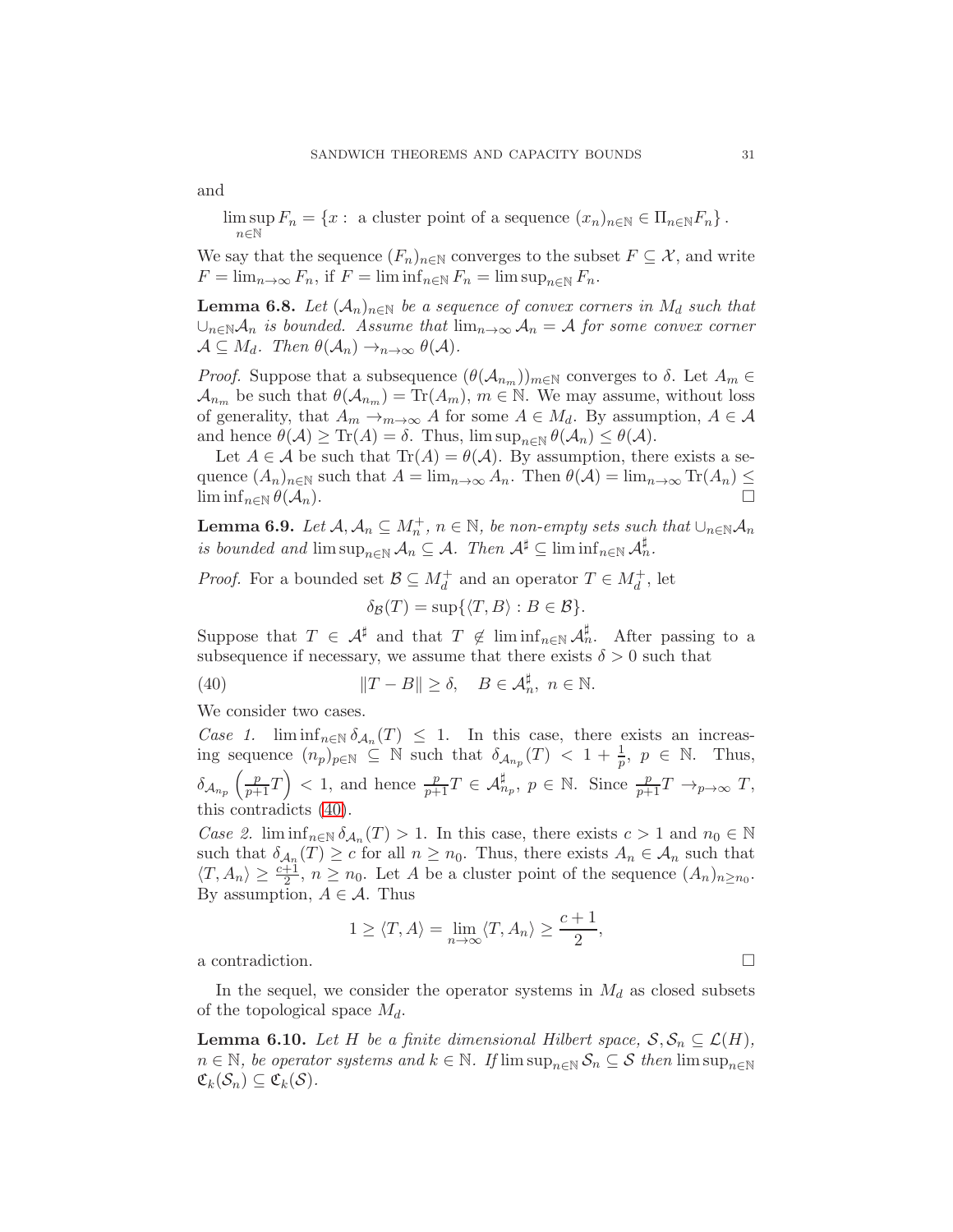*Proof.* Without loss of generality, assume that  $(\Phi_n)_{n\in\mathbb{N}}\subseteq\mathfrak{C}_k(\mathcal{S}_n)$  is a sequence, and  $\Phi$  is a quantum channel, such that  $\Phi_n \to_{k \to \infty} \Phi$ . Let  $\tilde{\Phi}_n$  (resp.  $\tilde{\Phi}$ ) be the complementary channel [\[9\]](#page-33-18) of  $\Phi_n$  (resp.  $\Phi$ ),  $n \in \mathbb{N}$ , acting from  $\mathcal{L}(H)$  into  $\mathcal{L}(K)$ , for some Hilbert space K that can be chosen to be in-dependent of n. By [\[5\]](#page-33-1),  $S_{\Phi} = \text{ran}(\tilde{\Phi}^*)$  and  $S_{\Phi_n} = \text{ran}(\tilde{\Phi}_n^*)$ ,  $n \in \mathbb{N}$ . By [\[11\]](#page-33-19),

 $\|\tilde{\Phi}_n^* - \tilde{\Phi}^*\| \to_{n \to \infty} 0.$ 

Thus, if  $R \in \mathcal{L}(\tilde{K})$  then  $\tilde{\Phi}^*(R) = \lim_{n \to \infty} \tilde{\Phi}_n^*(R)$ . Since  $\Phi_n \in \mathfrak{C}_k(\mathcal{S}_n)$  for each *n*, we have  $\tilde{\Phi}^*(R) \in \mathcal{S}$  and therefore  $\mathcal{S}_{\Phi} \subseteq \mathcal{S}$ .

<span id="page-31-0"></span>**Theorem 6.11.** *Let*  $k \in \mathbb{N}$  *and*  $S, S_n$ ,  $n \in \mathbb{N}$ *, be non-commutative graphs in*  $M_d$  *such that*  $S = \lim_{n \to \infty} S_n$ *. Then*  $\text{th}(S) = \lim_{n \to \infty} \text{th}(S_n)$  *and*  $\theta(S_n)$  $\rightarrow_{n\rightarrow\infty} \theta(\mathcal{S})$ .

*Proof.* Set  $k = d^2$ . Suppose that  $T_n \in \text{th}_k(\mathcal{S}_n)$ ,  $n \in \mathbb{N}$ , and  $T_n \to T$  for some  $T \in M_d$ . Let  $\Phi \in \mathfrak{C}_k(\mathcal{S}) \cap \mathcal{E}_k$ , and write  $\Phi(S) = \sum_{i=1}^m A_i S A_i^*$  in a Kraus representation with  $m \leq d$ . Let  $V = (A_1, \ldots, A_m)$  be the corresponding row operator and set  $B = V^*V = (A_i^*A_j)_{i,j=1}^m$ ; then  $B \in M_m(\mathcal{S})^+$ . Note that  $(V^{\text{t}})^* V^{\text{t}} = I.$ 

Since  $M_m(\mathcal{S}) \subseteq \liminf_{n \to \infty} M_m(\mathcal{S}_n)$ , there exist  $B_n \in M_m(\mathcal{S}_n)$ ,  $n \in \mathbb{N}$ , such that  $B_n \to_{n \to \infty} B$ . We can moreover assume that  $B_n = B_n^*$ ,  $n \in \mathbb{N}$ . Since  $B \geq 0$ , there exists a sequence  $(\delta_n)_{n \in \mathbb{N}} \subseteq \mathbb{R}^+$  with  $\delta_n \to_{n \to \infty} 0$  such that  $B_n + \delta_n I \geq 0$ ,  $n \in \mathbb{N}$ . Thus, we may assume that  $B_n \geq 0$ ,  $n \in \mathbb{N}$ .

Since  $dm \leq k$ , there exists an isometry  $W : \mathbb{C}^{md} \to \mathbb{C}^k$  such that  $V =$  $WB^{1/2}$ . Let  $V_n = WB_n^{1/2}$ ,  $n \in \mathbb{N}$ . Then  $V_n^*V_n = B_n$ ,  $n \in \mathbb{N}$ , and  $V_n \to_{n \to \infty}$ V. Since  $||V^t|| = 1$ , we have that  $||V_n^t|| \to_{n \to \infty} 1$ . Letting  $\tilde{V}_n = \frac{1}{||V_n^t||} V_n$ ,  $n \in \mathbb{N}$ , we thus have that  $\tilde{V}_n \to_{n \to \infty} V$ ,  $(\tilde{V}_n^{\text{t}})^* \tilde{V}_n^{\text{t}} \leq I$  and  $\tilde{V}_n^* \tilde{V}_n \in M_m(\mathcal{S}_n)$ ,  $n \in \mathbb{N}$ .

Write  $\tilde{V}_n = (A_{n,1}, \ldots, A_{n,m})$ , where  $A_{n,i} : \mathbb{C}^d \to \mathbb{C}^k$ ,  $i = 1, \ldots, m$ . Then the map  $\Phi_n$  :  $M_d \to M_k$ , given by  $\Phi_n(S) = \sum_{i=1}^m A_{n,i} S A_{n,i}^*$ ,  $S \in M_d$ , is a subchannel. Moreover,  $\|\Phi_n - \Phi\|_{cb} \to_{n\to\infty} 0$ . By Proposition [6.4,](#page-26-1)  $\Phi_n(T_n) \leq I$ ,  $n \in \mathbb{N}$ . After passing to a limit, we conclude that  $\Phi(T) \leq I$ , and hence  $T \in \text{th}_k(\mathcal{S})$ . We thus showed that  $\limsup_{n \in \mathbb{N}} \text{th}_k(\mathcal{S}_n) \subseteq \text{th}_k(\mathcal{S})$ .

Suppose that  $\Phi_n \in \mathfrak{C}_k(\mathcal{S}_n)$  and  $\sigma_n \in M_k^+$ ,  $\text{Tr}(\sigma_n) \leq 1$ , are such that  $\Phi_n^*(\sigma_n) \to_{n \to \infty} A$ , for some  $A \in M_d^+$ . Assume, without loss of generality, that  $\Phi_n \to_{n \to \infty} \Phi$  and  $\sigma_n \to_{n \to \infty} \tilde{\sigma}$ . By Lemma [6.10,](#page-30-1)  $\Phi \in \mathfrak{C}_k(\mathcal{S})$ . Moreover,  $\Phi_n^*(\sigma_n) \to \Phi^*(\sigma)$ . We thus showed that  $\limsup_{n \in \mathbb{N}} \mathfrak{P}_k(S_n) \subseteq \mathfrak{P}_k(S)$ . Lemma [6.9](#page-30-3) and identity [\(35\)](#page-27-0) imply that th<sub>k</sub>(S)  $\subseteq$  lim inf<sub>n∈N</sub> th<sub>k</sub>(S<sub>n</sub>). Propo-sition [6.6](#page-28-3) now implies that th( $S$ ) = lim<sub>n→∞</sub> th( $S_n$ ). It is now straightforward to show that  $\theta(S_n) \rightarrow_{n \rightarrow \infty} \theta(S)$ . to show that  $\theta(\mathcal{S}_n) \to_{n \to \infty} \theta(\mathcal{S})$ .

In the next corollary, we denote by  $M_d^0$  the real vector space of all non-zero hermitian matrices of trace zero.

<span id="page-31-1"></span>Corollary 6.12. *The function*  $\Lambda \to \theta(\{\Lambda\}^{\perp})$  *from*  $M_d^0$  *into*  $\mathbb{R}^+$  *is continuous and has range*  $[\delta_1, \delta_2]$  *for some*  $1 < \delta_1 < \delta_2 \leq d$ *.*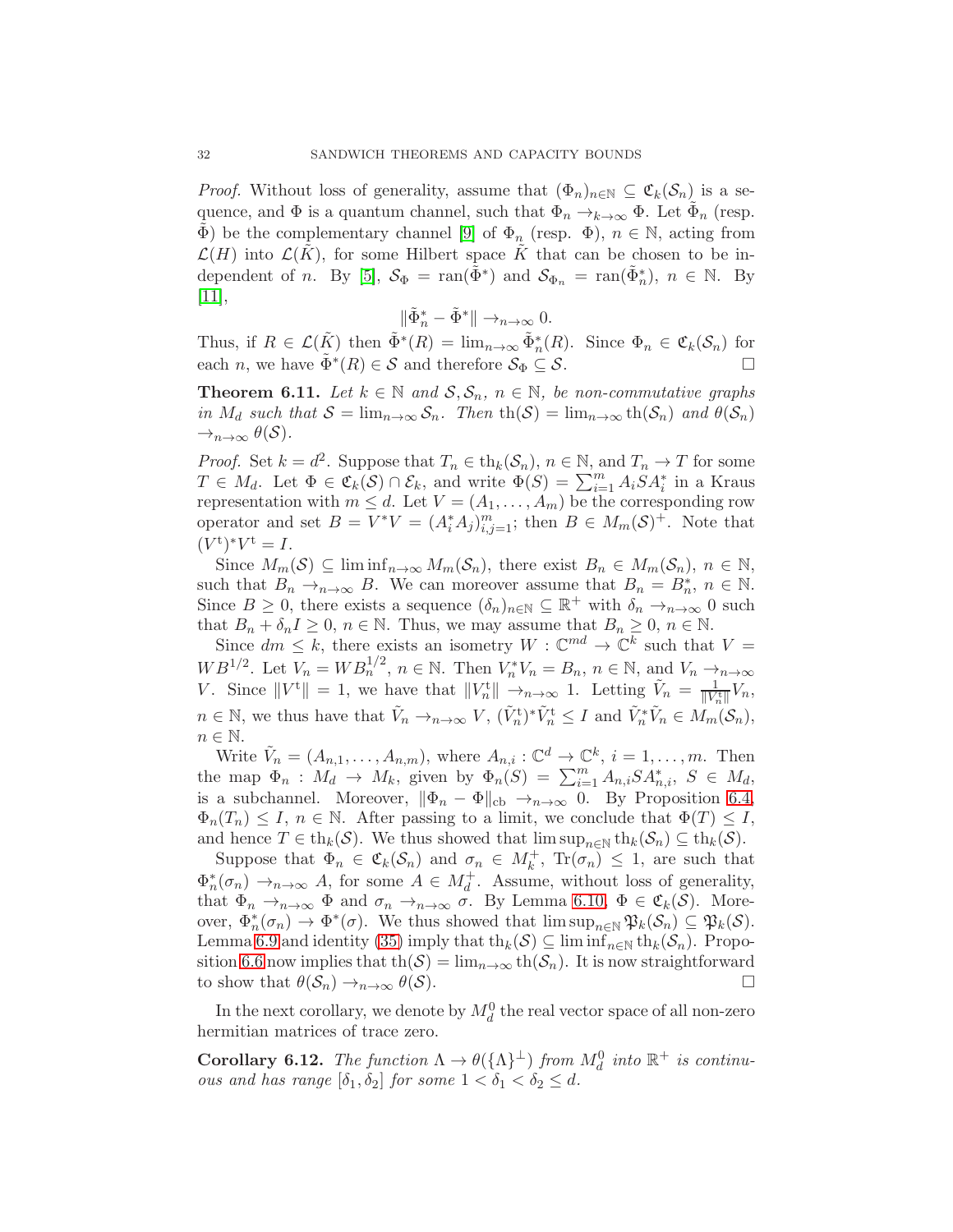*Proof.* We can clearly assume that the operators  $\Lambda$  have norm one. Suppose that  $\Lambda_n \to_{n \to \infty} \Lambda$ , and consider  $\Lambda_n \Lambda_n^*$  and  $\Lambda \Lambda^*$  as projections on n  $M_d$ . Then  $\Lambda_n \Lambda_n^* \to_{n \to \infty} \Lambda \Lambda^*$ ; thus,  $(\Lambda_n \Lambda_n^*)^{\perp} \to_{n \to \infty} (\Lambda \Lambda^*)^{\perp}$  and, by [\[8\]](#page-33-20),  $\lim_{n\to\infty} {\{\Lambda_n\}}^{\perp} = {\{\Lambda\}}^{\perp}$  as subspaces of  $M_d$ . By Theorem [6.11,](#page-31-0)  $\theta({\{\Lambda_n\}}^{\perp})$  $\rightarrow_{n\rightarrow\infty} \theta(\{\Lambda\}^{\perp}).$ 

Since the domain of the function under consideration is connected and compact, its range is a closed interval  $[\delta_1, \delta_2]$ . The fact that  $\delta_1 > 1$  follows from Proposition [6.7.](#page-29-2)

## 7. Open questions

<span id="page-32-0"></span>In this section, we discuss some open questions, arising naturally from the previous results.

**Question 7.1.** *Does the equality*  $\theta(S) = \hat{\theta}(S)$  *hold true for every noncommutative graph* S*?*

This is perhaps the most fundamental open question about the parameters we have introduced. In view of Theorem [5.1,](#page-22-1) such an equality amounts to exchanging the order of the infimum and the supremum in its statement. We note that standard minimax theorems do not apply in any obvious way. The question is related to the possibility to lift the duality theory implicit in Lovász original work  $[14]$  and developed in [\[6\]](#page-33-5) (see also [\[7\]](#page-33-4) and [\[10\]](#page-33-6)), leading to several equivalent characterisations in the commutative case. In particular, it would be of interest to study weighted versions of the parameters  $\theta$ and  $\hat{\theta}$ , and establish a non-commutative version of the classical result from [\[14\]](#page-33-3) stating that, for any graph G, we have thab( $G$ <sup> $\flat$ </sup> = thab( $G$ <sup>c</sup>). Such an approach will be based on examining the following question:

## **Question 7.2.** *Does the parameter*  $\hat{\theta}$  *arise from a convex corner?*

We were able to establish the continuity of  $\theta$  by exhibiting a bound on the size of the output system. We are not aware if a similar approach is possible for the case of  $\hat{\theta}$ :

**Question 7.3.** *Given*  $d \in \mathbb{N}$ *, does there exist*  $k \in \mathbb{N}$  *(depending on d), such that, for every non-commutative graph*  $S \subseteq M_d$ *, the parameter*  $\hat{\theta}(S)$  *can be computed using channels*  $\Phi : M_d \to M_k$ ?

Question 7.4. *Is the map*  $S \longrightarrow \hat{\theta}(S)$  *continuous?* 

While we established the submultiplicativity of  $\hat{\theta}$ , leading to a bound on the Shannon capacity of a non-commutative graph, we do not know whether similar bounds can be formulated in terms of other parameters. In particular, we ask:

### Question 7.5. *Is the parameter*  $\varphi$  *submultiplicative?*

In Proposition [3.12](#page-13-3) we identified most of the introduced parameters in the case of the non-commutative graph  $S_n$ . However, we do not know the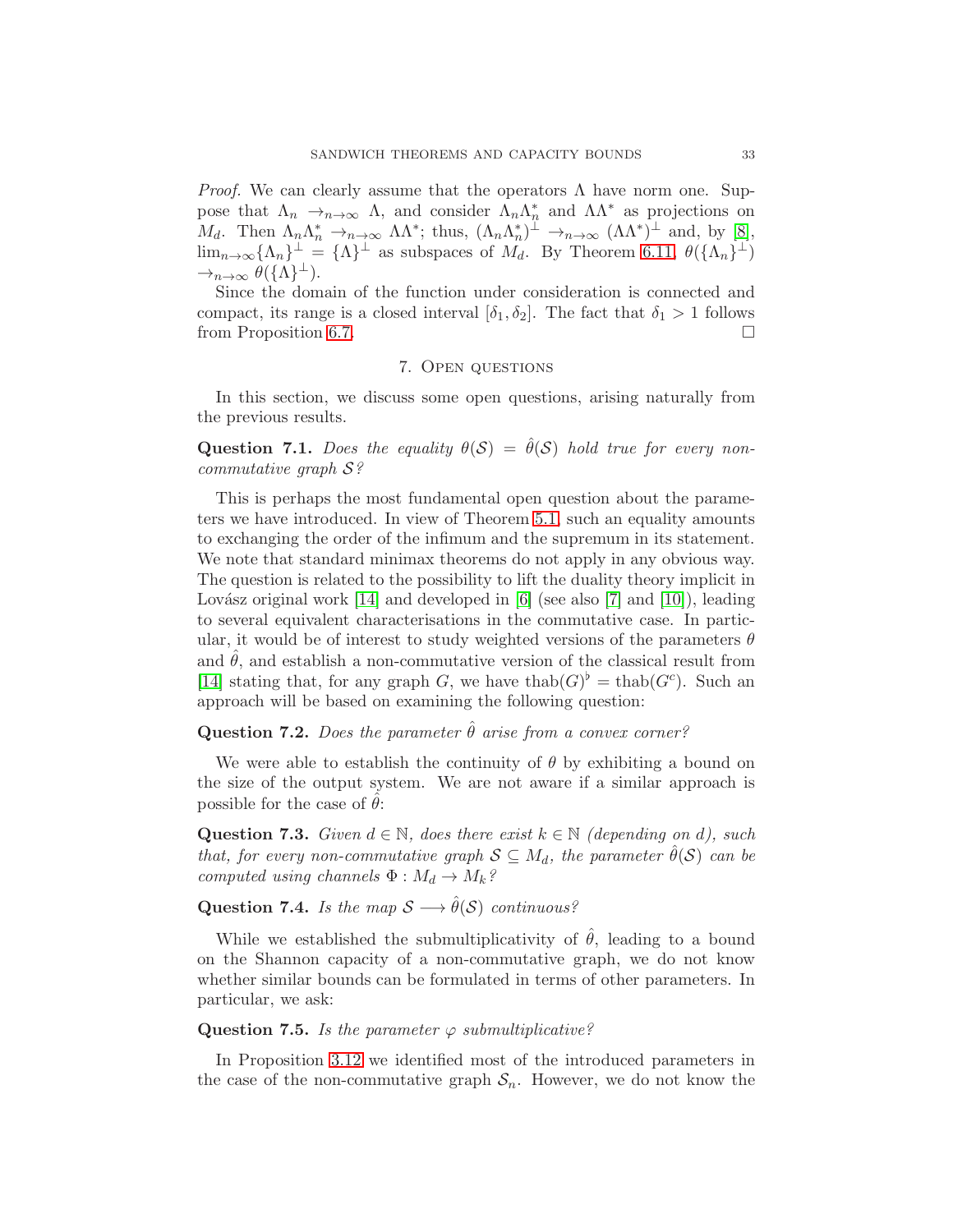value of the Lovász numbers for this operator system (even in the case where  $n = 2$ :

**Question 7.6.** *What are the values of*  $\theta(\mathcal{S}_n)$  *and*  $\hat{\theta}(\mathcal{S}_n)$ ?

Finally, it would be of interest to find a more precise version of Corollary [6.12:](#page-31-1)

**Question 7.7.** *What are the precise values of*  $\delta_1$  *and*  $\delta_2$  *in Corollary* [6.12?](#page-31-1)

### <span id="page-33-0"></span>**REFERENCES**

- <span id="page-33-15"></span><span id="page-33-11"></span>[1] C. D. Aliprantis and K. C. Border, Infinite dimensional analysis. A hitchhiker's guide, Springer-Verlag, 1999.
- <span id="page-33-17"></span>[2] G. Boreland, I. G. Todorov and A. Winter, Non-commutative graph entropy, in preparation.
- [3] M.-D. Choi, *Completely positive linear maps on complex matrices*, Linear Alg. App. 10 (1975), 285-290.
- <span id="page-33-7"></span>[4] I. CSISZAR, J. KORNER, L. LOVÁSZ, K. MARTON AND G. SIMONYI, *Entropy splitting* for antiblocking corners and perfect graphs, Combinatorica 10 (1990), no. 1, 27-40.
- <span id="page-33-1"></span>[5] R. Duan, S. Severini and A. Winter, Zero-error communication via quantum channels, non-commutative graphs and a quantum Lovász  $\theta$  function, IEEE Trans. Inf. Theory 59 (2013), no. 2, 1164-1174.
- <span id="page-33-5"></span>[6] M. GRÖTSCHEL, L. LOVÁSZ AND A. SCHRIJVER, Relaxations of vertex packing, J. Comb. Theory B 40 (1986), no. 3, 330 -343.
- <span id="page-33-4"></span>[7] M. GRÖTSCHEL, L. LOVÁSZ AND A. SCHRIJVER, Geometric algorithms and combinatorial optimization, Springer-Verlag, Berlin, 1993.
- <span id="page-33-20"></span><span id="page-33-18"></span>P. R. HALMOS, Limsups of Lats, Indiana Univ. Math. J. 29 (1980), no. 2, 293-311.
- [9] A. S. Holevo, Quantum systems, channels, information. A mathematical introduction, De Gruyter, Berlin, 2012.
- <span id="page-33-6"></span>[10] D. E. KNUTH, The Sandwich Theorem, Electronic Journal of Combinatorics, 1 (1994): [http://eudml.org/doc/118559.](http://eudml.org/doc/118559)
- <span id="page-33-19"></span>[11] D. Kretschmann, D. Schlingemann and R. F. Werner, A continuity theorem for Stinespring's dilation, J. Funct. Anal. 255 (2008), 1889-1904.
- <span id="page-33-14"></span>[12] S.-J. KIM AND A. METHA, Chromatic numbers and a Lovász type inequality for noncommutative graphs, preprint, [arXiv:1709.05595](http://arxiv.org/abs/1709.05595) (2017).
- <span id="page-33-9"></span>[13] R. Levene, V. I. Pauslen and I. G. Todorov, Complexity and capacity bounds for quantum channels, IEEE Trans. Inform. Theory 64 (2018), no. 10, 6917-6928.
- <span id="page-33-3"></span>[14] L. Lovász, On the Shannon capacity of a graph, IEEE Trans. Inf. Theory 25 (1979), no. 1, 1-7.
- [15] M. A. Nielsen and A. L. Chuang, Quantum computation and quantum information, Cambridge University Press, Cambridge, 2010.
- <span id="page-33-8"></span>[16] C. M. ORTIZ AND V. I. PAUSLEN, Lovász theta type norms and operator systems, Linear Algebra Appl. 477 (2015), 128-147.
- <span id="page-33-12"></span><span id="page-33-2"></span>[17] V. I. Pauslen, Entanglement and non-locality, Lecture Notes, University of Waterloo, 2016.
- [18] C. E. Shannon, The zero error capacity of a noisy channel, IRE Trans. Inf. Theory 2 (1956), no. 3, 8-19.
- <span id="page-33-13"></span>[19] D. Stahlke, Quantum zero-error source-channel coding and non-commutative graph theory, IEEE Trans. Inform. Theory 62 (2016), no. 1, 554-577.
- <span id="page-33-16"></span>[20] J. Watrous, The theory of quantum information, Cambridge University Press, Cambridge, 2018.
- <span id="page-33-10"></span>[21] N. WEAVER, A "quantum" Ramsey theorem for operator systems, Proc. Amer. Math. Soc. 145 (2017), no. 11, 4595-4605.